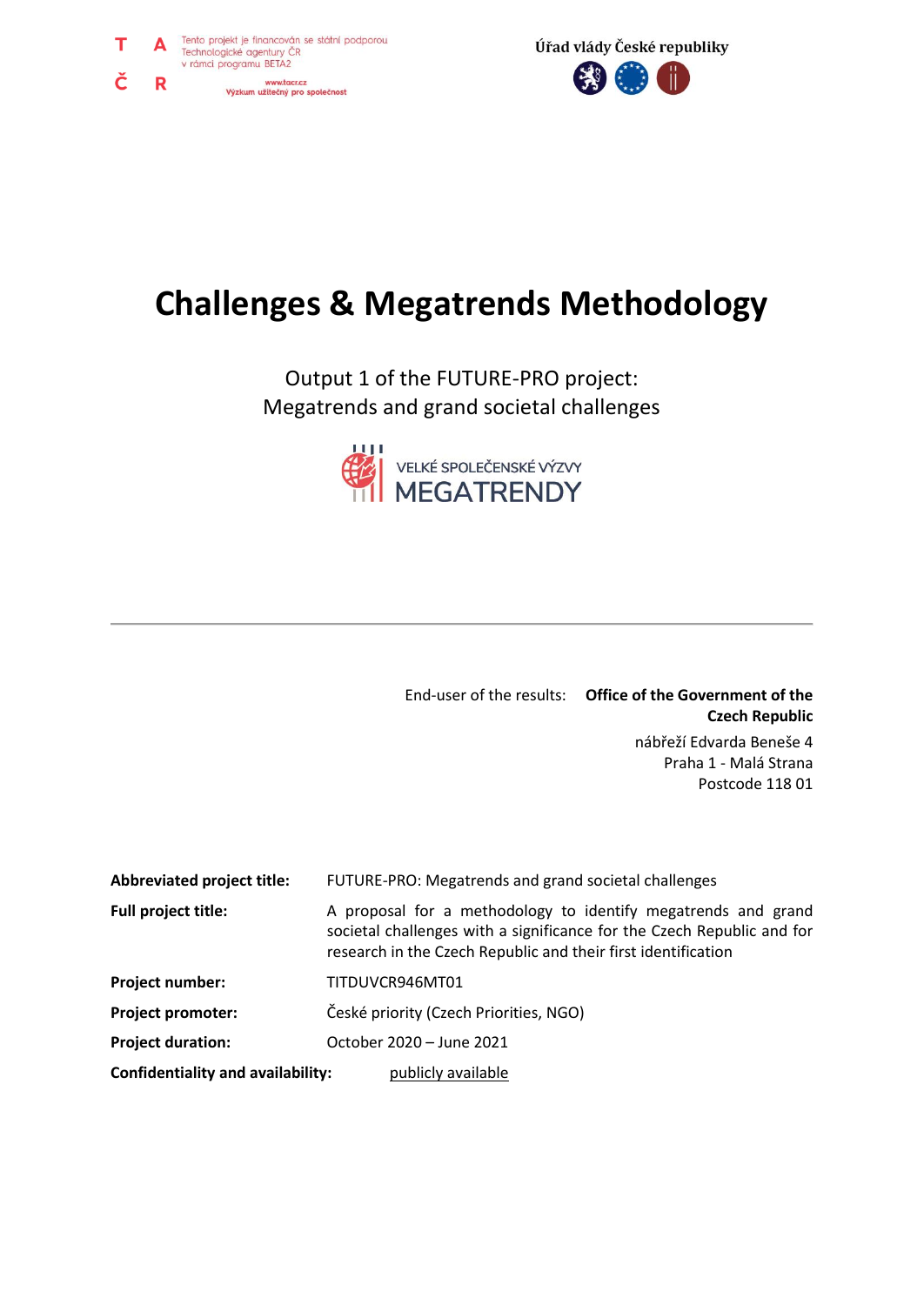



#### **Information on the implementing team:**



Head of the author team: *Ing. et Ing. Kateřina Jiřinová*

Authors of the CM Methodology:

*PhDr. Ladislav Frühauf; Mgr. et Mgr. Marek Havrda M.A., M.P.A., Ph.D.; Ing. et Ing. Kateřina Jiřinová; Mgr. Jan Kleňha; Alexandre Reznikow, M.A.*

Other collaborators of Czech Priorities, contributing with their observations: *Mgr. Marek Bičan, M.A.; Bc. Hana Kalivodová; Bc. Adam Kouba; Markéta Ovečková; Bc. Filip Šourek; Bc. Andrea Vuová*

The Czech Priorities team wishes to thank for precious advice and help in designing the Methodology to the expert team and external experts:

*PhDr. Pavel Baran, CSc.; doc. PhDr. Jozef Baruník Ph.D.; Mgr. Karel Čada, Ph.D.; RNDr. Jana Dlouhá, Ph.D.; doc. Mgr. Bc. Libor Dušek, Ph.D.; Mgr. Tomáš Gavenčiak, Ph.D.; Mgr. Miroslav Havránek; RNDr. Šárka Hudecová, Ph.D.; doc. Petr Janský, Ph.D.; PhDr. Mgr. František Kalvas, Ph.D.; Mgr. Denisa Kera, Ph.D.; Mgr. Tereza Kochová; doc.; RNDr. Ing. Miloš Kopa, Ph.D.; Marcel Kraus, MSc.; Mgr. et Ing. Jiří Lehejček, Ph.D.; Mgr. Jaromír Mazák, Ph.D.; doc. Václav Němec, Ph.D.; Lucie Nencková, Ph.D., MBA.; prof. Ing. Danuše Nerudová, Ph.D.; David Ondráčka M.A.; Ing. Michal Pazour, Ph.D.; doc. Ing. Vladimíra Petráková, Ph.D.; Mgr. Barbora Petrová, Ph.D.; Martina Plisová, Ph.D.; doc. PhDr. Michal Pullmann, Ph.D.; Mgr. Eva Richter, Ph.D.; Ing. Jiří Schneider, Ph.D.; Ing. Martin Srholec, Ph.D.; doc. RNDr. Jana Straková, Ph.D.; Mgr. et Mgr. Hana Tenglerová; doc. PhDr. Jan Váně, Ph.D.; Mgr. Martin Víta; Bc. Daniel Všetečka, MSc.*

Special thanks to representatives of the contracting authority and in particular *Ing. Rut Bízková (RDI Council, TA CR); PhDr. Eva Brožová (MIT); RNDr. Martin Bunček, Ph.D.* (TA CR); *Ing. Daniel Kný, Ph.D. (OG CR) and Ing. Jan Marek, CSc. (RDI Council).* 



The BETA2 programme of public contracts in applied research and innovation to meet the needs of government authorities was approved by Czech Government Resolution No 278 of 30 March 2016 and supports applied research and innovation required by state administration bodies. The funding provider is the Technology Agency of the Czech Republic (TA CR).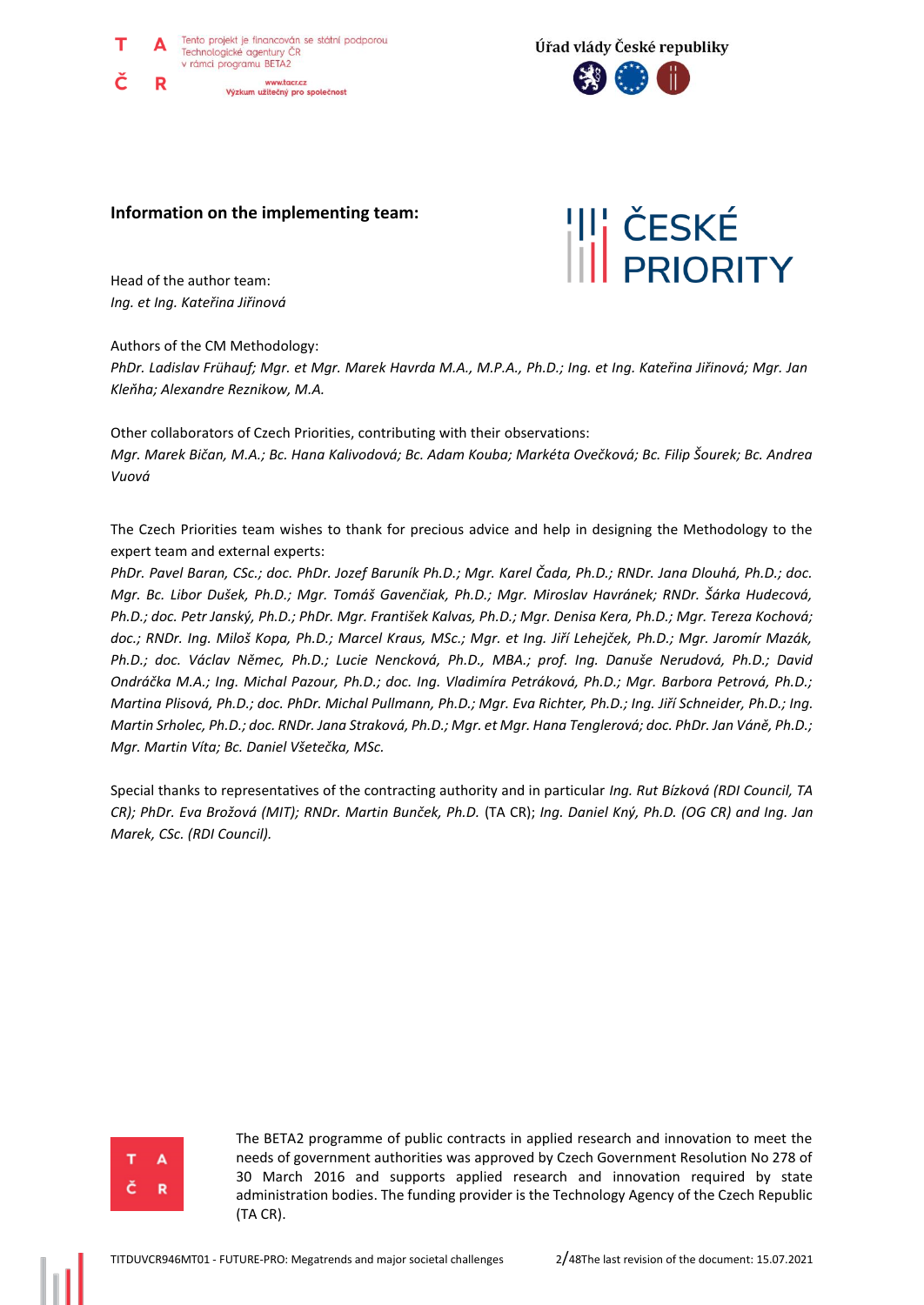



#### **More information on the project:**

This document was created under project TITDUVCR946MT01 "A proposal for a methodology to identify megatrends and grand societal challenges with a significance for the Czech Republic and for research in the Czech Republic and their first identification", the first of a series of projects covered by framework agreement TITDUVCR946 FUTURE-PRO, the aim of which is to create mechanisms to identify priorities in societal challenges and needs of research in the challenges. The title used for the project was "FUTURE-PRO: Megatrends and Grand societal challenges".

The project was initiated by the Government Council for Research, Development, and Innovation (RDI Council). The project promoter was the Czech Priorities think-tank whose mission is to systematically find the best solutions to societal problems.

The project was implemented from October 2020 to June 2021. It aimed to create and pilot a methodology for identification of megatrends and grand societal challenges significant for the Czech Republic (Czechia, Czechia). The project builds on the foresight approach, consisting in structured thinking about future developments. The time horizon of the foresight was 15-30 years, based on the available sources. The jointly defined basic requirements were: evidence-based approach, transparency, inclusiveness, repeatability, implementability and use of values frameworks for the quality of life, resilience and sustainable development.

List of documents created in the project:

- "**Challenges & Megatrends Methodology**" the text of the CM Methodology, project output V1 (this document).
- "**Megatrends and grand societal challenges with a significance for the Czech Republic**" pilot implementation of the CM Methodology, project output V2.
- "Background research for the CM Methodology" a separate annex of output V1.
- "**Reflection on the pilot implementation of the CM Methodology**" a separate annex of output V1.
- "**Cards of the areas of megatrends and grand societal challenges**" a separate annex of output V2.

All the above documents are publicly available on the websites of:

- the project promoter Czech Priorities:<https://ceskepriority.cz/megatrendy> and
- TA CR: [www.tacr.cz/projekt-future-pro-megatrendy-a-velke-spolecenske-vyzvy](http://www.tacr.cz/projekt-future-pro-megatrendy-a-velke-spolecenske-vyzvy)



The BETA2 programme of public contracts in applied research and innovation to meet the needs of government authorities was approved by Czech Government Resolution No 278 of 30 March 2016 and supports applied research and innovation required by state administration bodies. The funding provider is the Technology Agency of the Czech Republic (TA CR).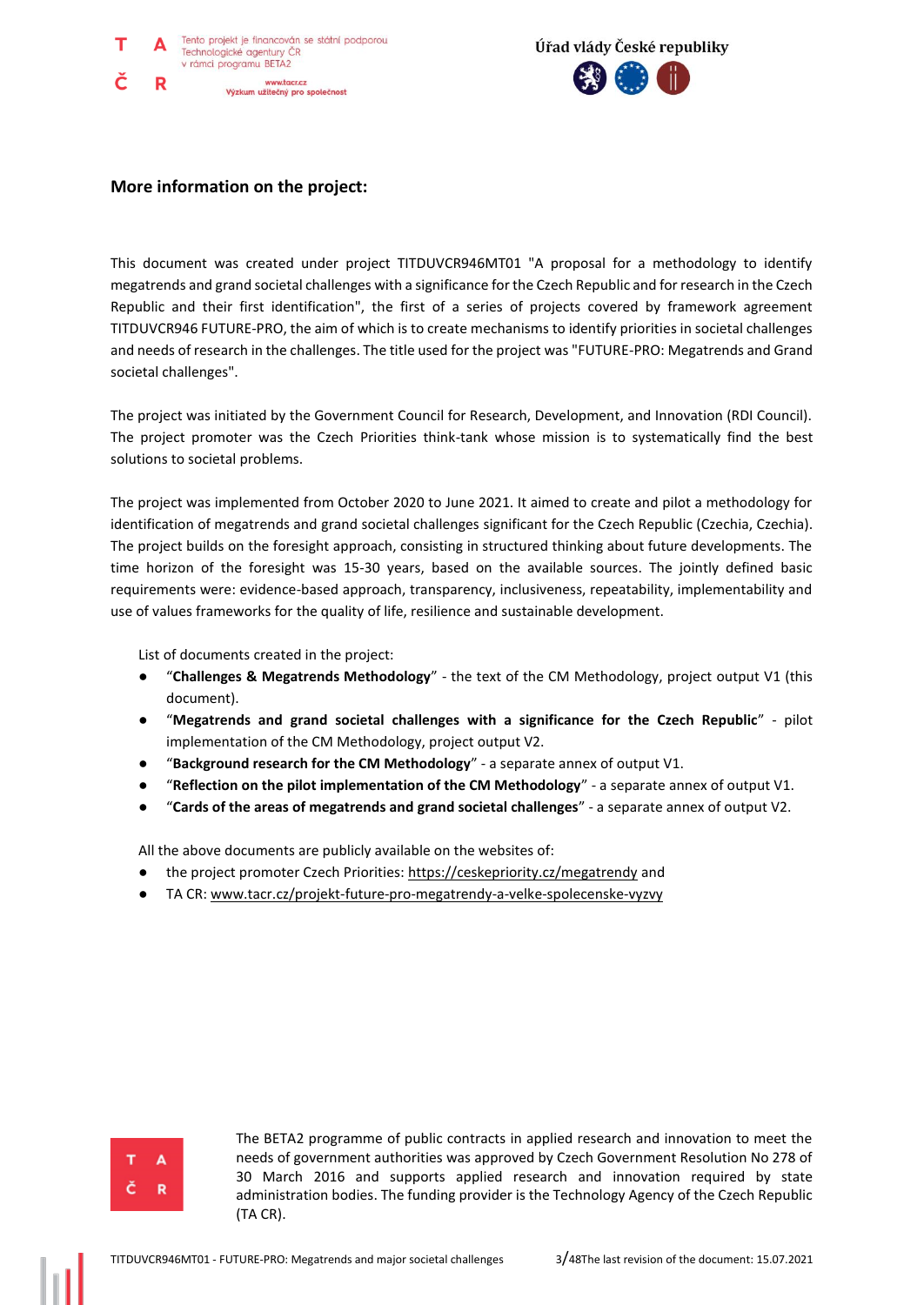

*Glossary and abbreviations:*

- *CM Methodology (Challenges and Megatrends Meth.): Methodology for identifying megatrends and grand societal challenges with a significance for the Czech Republic*
- *MTs: megatrends*
- *GSCs: grand societal challenges (of global nature, unless otherwise stated)*
- *MT/GSC: both MT and GSC in the context of an activity implemented concurrently for MTs and GSCs*
- *Foresight: a structured approach to presuming future developments*
- *MT/GSC area: thematic cluster of identified MTs/GSCs*
- *Card of a MT/GSC area: a structured document drawn up for a specific MT/GSC area*
- *MT/GSC studies: foresight studies and other studies generally focused on global megatrends and grand societal challenges*
- *Sectoral studies: studies focused on specific issues of MTs and GSCs*
- *Quality of life: Czech translation/equivalent of the well-being concept*



The BETA2 programme of public contracts in applied research and innovation to meet the needs of government authorities was approved by Czech Government Resolution No 278 of 30 March 2016 and supports applied research and innovation required by state administration bodies. The funding provider is the Technology Agency of the Czech Republic (TA CR).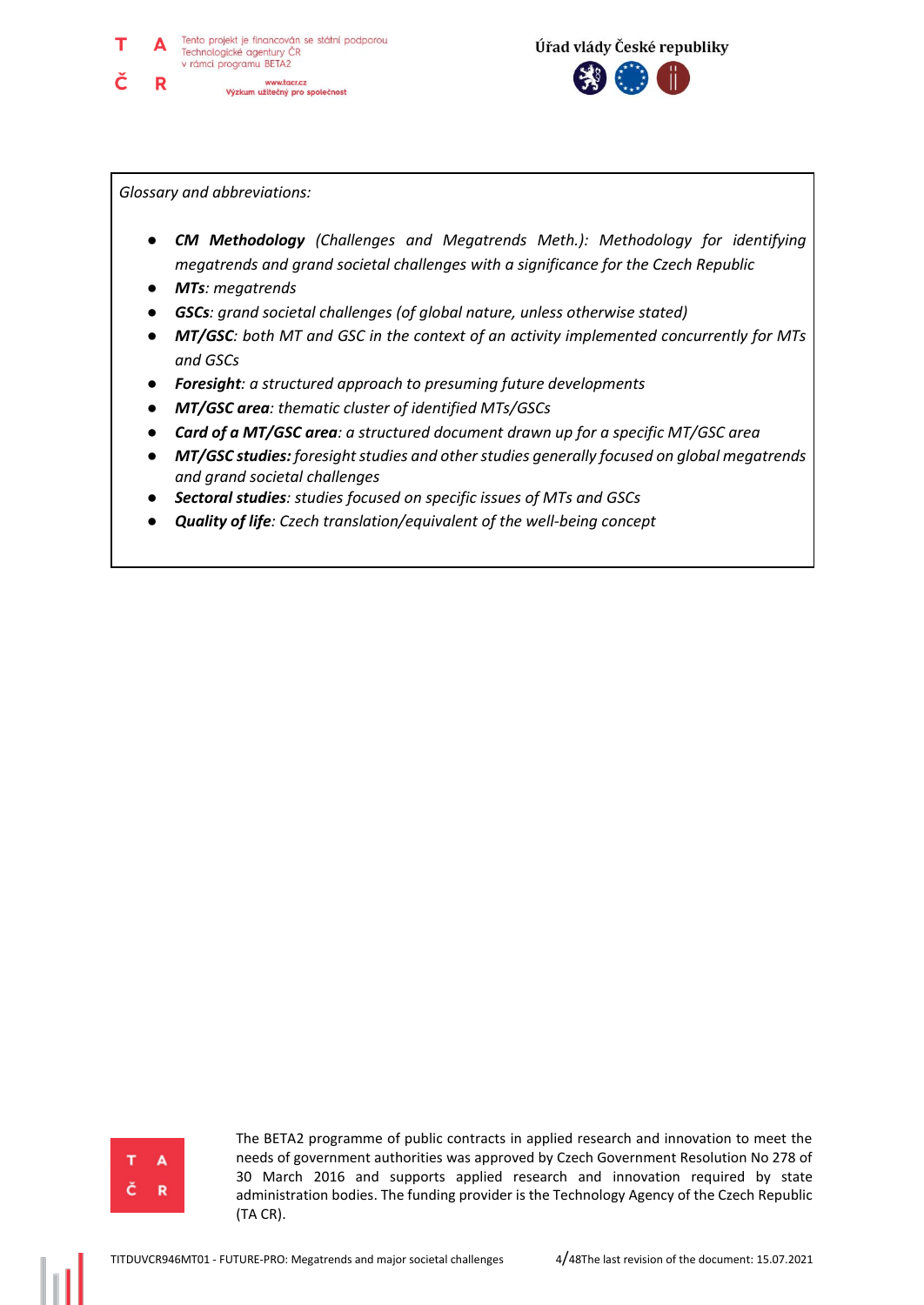

# Executive Summary

т

Č

The aim of the project FUTURE-PRO: Megatrends and Grand societal challenges was to design and pilot a methodology for identifying megatrends (MTs) and grand societal challenges (GSCs) significant for Czechia, which would help formulating research priorities in social sciences, humanities and arts (SSHA). The methodology has been created and labelled "Challenges & Megatrends Methodology", shortly: CM Methodology (Output 1). The Methodology uses a *foresight* approach that is based on structured thinking about future developments.

To achieve the project objective, background research was conducted as the main source for designing the Methodology. The background research analysed 38 world studies dealing with MTs and GSCs, and conducted interviews with 41 foreign experts - authors or co-authors of the studies. The background research results were used to create a working version of the CM Methodology that was piloted in the second part of the project.

The CM Methodology makes it possible, in the first step, to identify global MTs and GSCs and group them thematically into MT/GSC areas, and, in the subsequent step, to prioritise the MT/GSC areas from the viewpoint of Czechia, and create a list of challenges relevant for Czechia in each of the areas.

The CM Methodology has four phases: 1 - Preparation, 2 - Identification of MTs/GSCs through deskresearch, 3 - Verifying and supplementing the MT/GSC areas through a world café workshop and individual consultations, and 4 - Prioritising the MT/GSC areas by means of deliberation of experts in a Delphi exercice) and inputs from civic participation gained through a forecasting tournament. The criteria for prioritising the MT/GSC areas are the values frameworks of quality of life (well-being), resilience and sustainable development.

The CM Methodology was successfully piloted in the first half of 2021. The main outputs of the pilot implementation include 18 identified MT/GSC areas and structured documents describing the MT/GSC areas (see a separate annex "Cards of the areas of megatrends and grand societal challenges", only in Czech), a list of priority MT/GSC areas for Czechia and a list of challenges for Czechia, identified in each area. The procedure and results of the pilot implementation are described in a separate document (Output 2).

The final version of the CM Methodology was adjusted based on a reflection on the pilot implementation.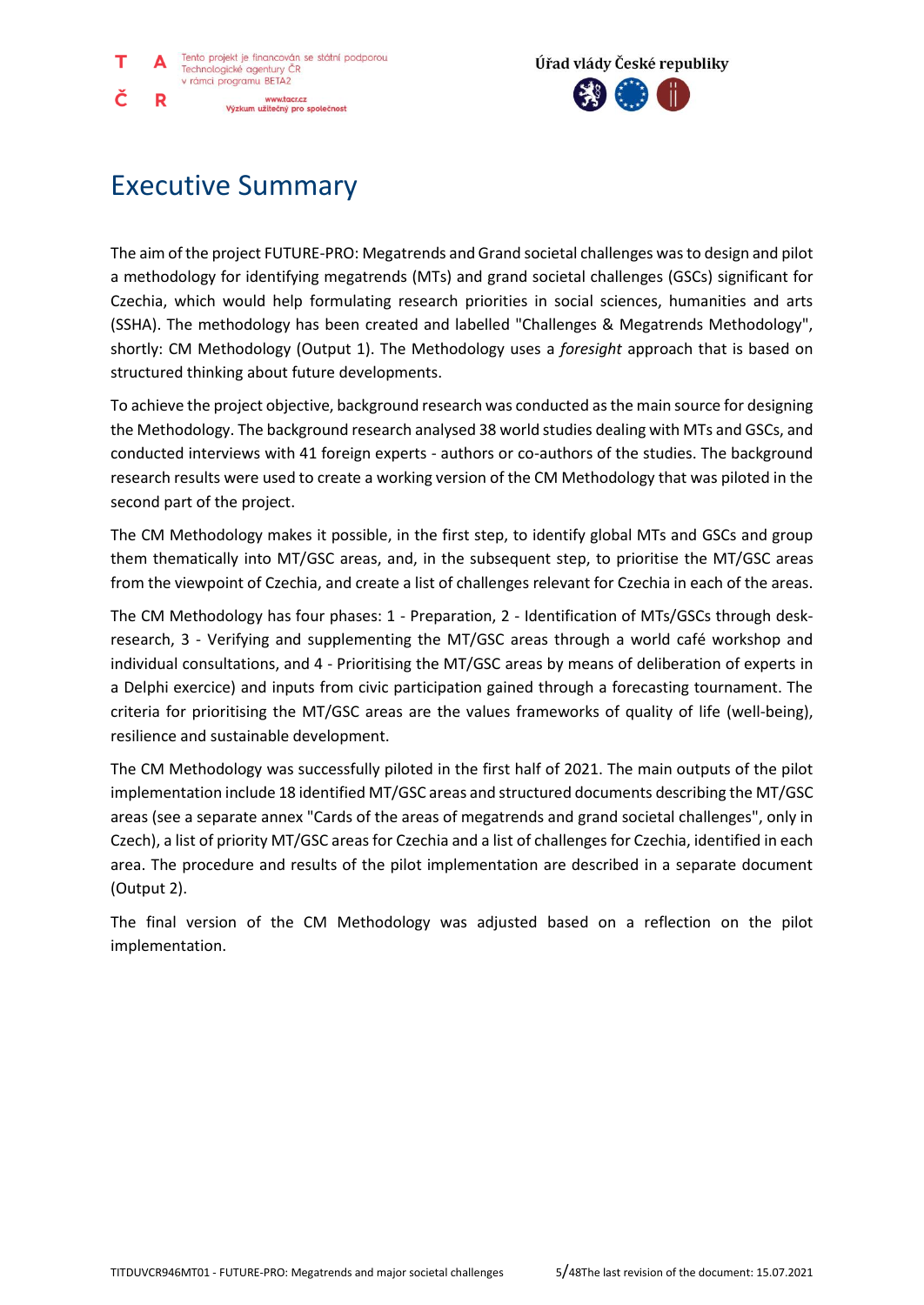

# **Contents**

| Introduction                                                                                   | 8  |
|------------------------------------------------------------------------------------------------|----|
| Basic requirements placed on the Methodology                                                   | 9  |
| Conceptualisation and definition of the terms "megatrends" and "grand societal challenges"     | 10 |
| The essence and benefits of structured thinking about the future                               | 11 |
| The Challenges & Megatrends (CM) Methodology                                                   | 12 |
| 1 - Preparation                                                                                | 14 |
| 1a Updating the CM Methodology                                                                 | 14 |
| 1b Definition and assignment of roles                                                          | 14 |
| 1c Specification of the implementation plan                                                    | 17 |
| 2 - Identification of MTs/GSCs                                                                 | 18 |
| 2a Compiling support materials                                                                 | 18 |
| 2b Initial identification of MTs/GSCs                                                          | 20 |
| 2b.1 Compiling a corpus of MT/GSC studies                                                      | 20 |
| 2b.2 Synthesis of the MT/GSC studies                                                           | 21 |
| 2b.3 Proposing the thematic definition of MT/GSC areas                                         | 21 |
| 2b.4 Nomination of expert supervisors and the final thematic definition of the MT/GSC areas 22 |    |
| 2b.5 First draft of the cards of MT/GSC areas                                                  | 22 |
| 2b.6 Compiling a corpus of sectoral studies                                                    | 23 |
| 2b.7 Cards of MT/GSC areas 1.0                                                                 | 24 |
| 2b.8 Editing and graphic design of the cards of MT/GSC areas 1.0                               | 24 |
| 3 - Verifying and supplementing the MT/GSC areas                                               | 25 |
| 3a Workshop (world café)                                                                       | 25 |
| 3b Individual consultations (interviews)                                                       | 27 |
| Processing cards of MT/GSC areas 2.0                                                           | 27 |
| 4 - Prioritising the MT/GSC areas                                                              | 28 |
| 4a Civic participation (Forecasting)                                                           | 28 |
| 4a.1 Recruitment and platform                                                                  | 29 |
| 4a.2 The forecasting procedure                                                                 | 29 |
| 4a.3 Summary of the results                                                                    | 30 |
| 4b Deliberation of experts (Delphi)                                                            | 30 |
| 4b.1 Compiling the expert group for Delphi                                                     | 30 |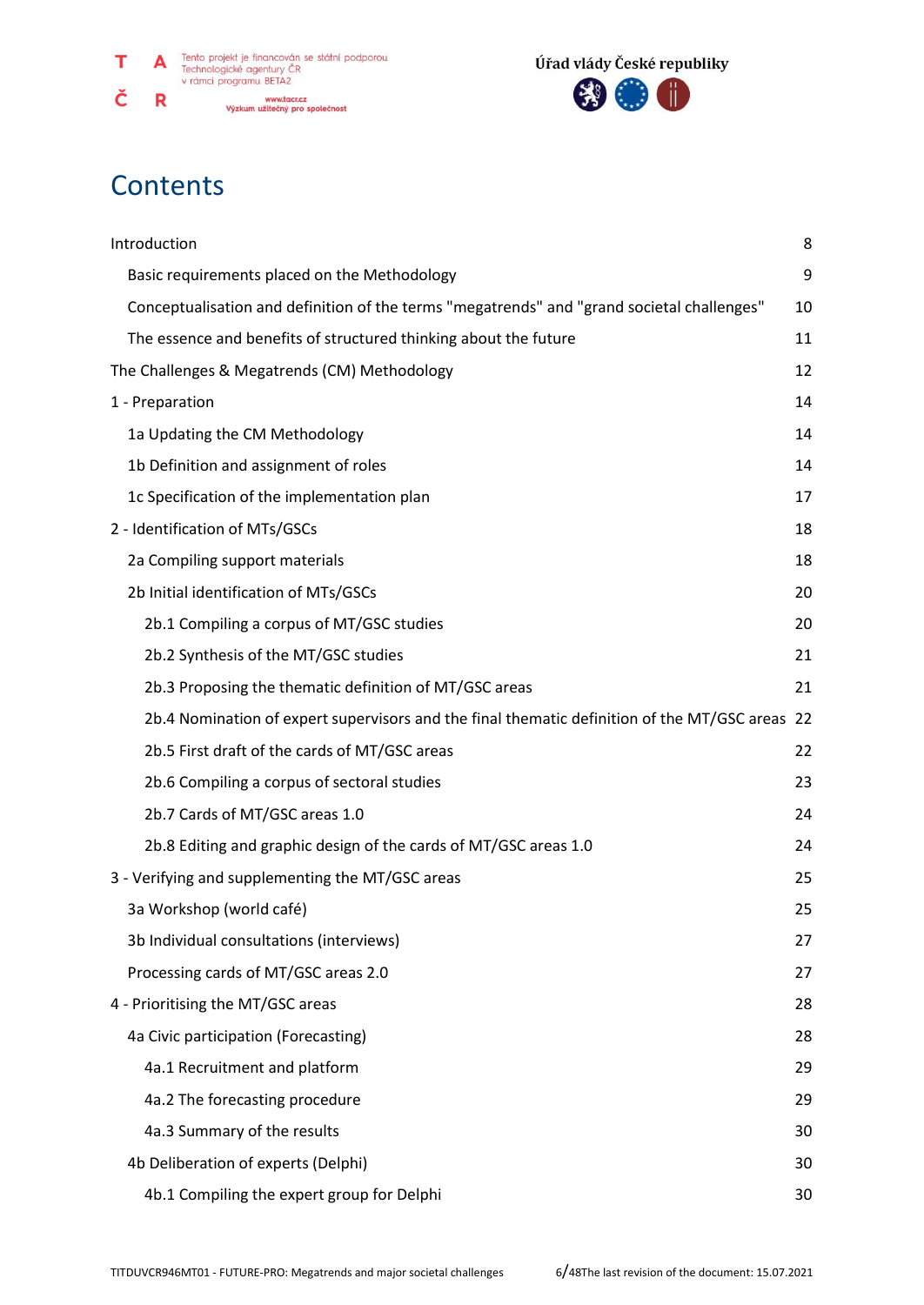

|           | 4b.2 Preparation of Delphi                                    | 31 |
|-----------|---------------------------------------------------------------|----|
|           | 4b.3 The first round of Delphi                                | 32 |
|           | 4b.4 The second round of Delphi                               | 33 |
|           | 4b.5 The third round of Delphi                                | 33 |
|           | Consolidation of outputs                                      | 34 |
|           | Development and update of the CM Methodology                  | 36 |
| Visioning |                                                               | 36 |
|           | Analysis of weak signals                                      | 36 |
|           | Increasing the number of participants in Delphi               | 37 |
|           | Producing scenarios and impact analyses                       | 37 |
| Annexes   |                                                               | 38 |
|           | Annex 1 - Deliberation of experts (Delphi) - Expertise Matrix | 38 |
|           | Questionnaire                                                 | 38 |
|           | Template for compiling the Expertise Matrix                   | 39 |
|           | Annex 2 - Deliberation of experts (Delphi) - Answer forms     | 40 |
|           | The first round of Delphi                                     | 40 |
|           | The second round of Delphi                                    | 41 |
|           | The third round of Delphi                                     | 42 |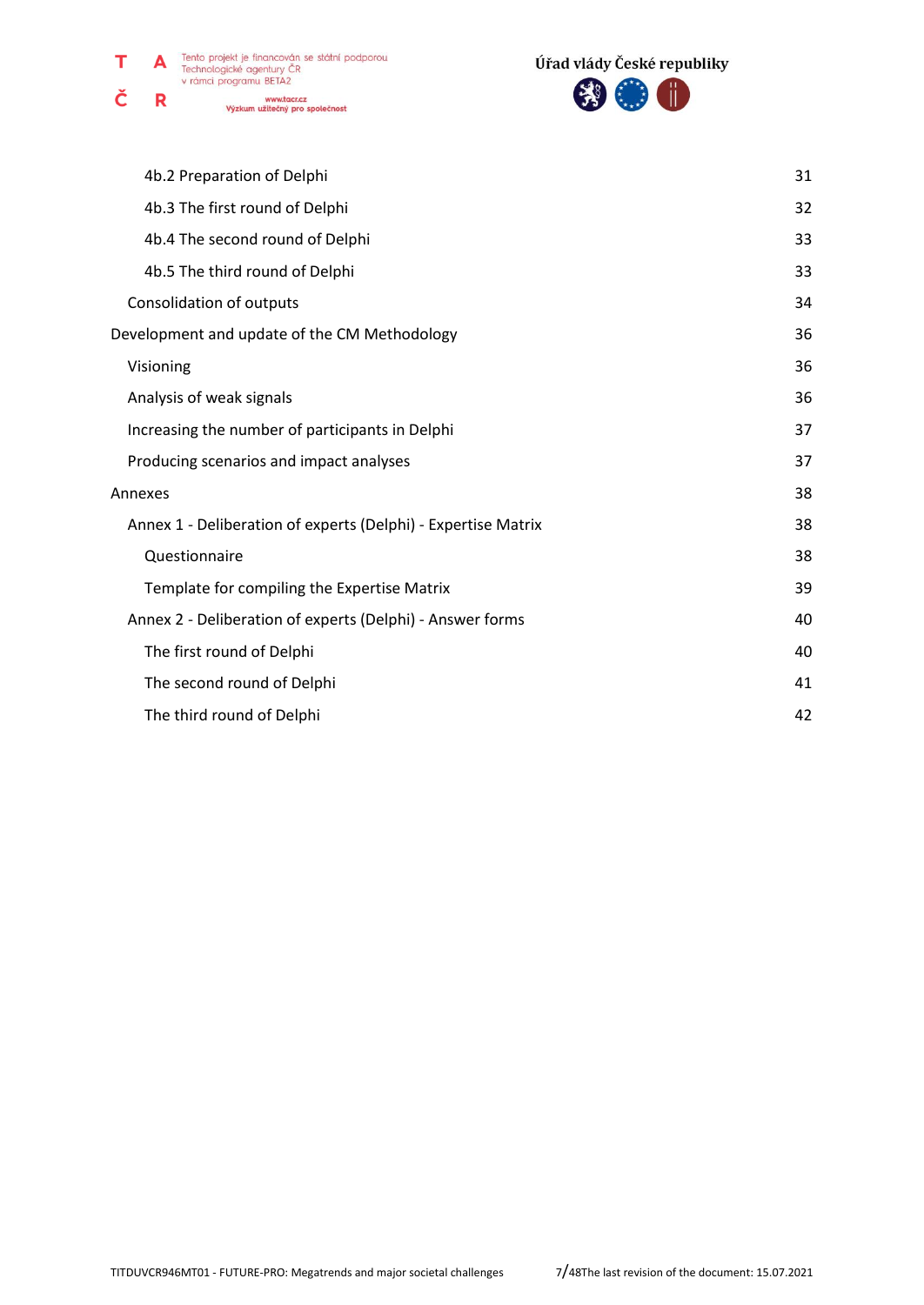Tento projekt je financován se státní podporou Tento projekt je financován<br>Technologické agentury ČR<br>W rámci programu BETA2 v rámci programu BETA2 Č www.tacr.cz<br>Výzkum užitečný pro společnost R



# <span id="page-7-0"></span>Introduction

The CM Methodology is intended to identify megatrends (MTs) and grand societal challenges (GSCs) significant for Czechia. It is part of the series of FUTURE-PRO projects that aims to design and apply mechanisms for identifying priorities in the area of societal challenges and needs of research in these challenges.

The main objective of FUTURE-PRO is to formulate ambitious research missions linked to the societal challenges to design solutions which would have the potential to significantly influence the quality of life in Czechia in the future. The implementation of these research missions would involve, apart from SSHA, also interdisciplinary research and would be mainly supported from public funds intended for SSHA and from other funding for innovation support. To determine the research missions, it is necessary to name future societal challenges that can be identified today.

The CM Methodology as an output of the first project out of the FUTURE-PRO series opens this topic. It makes it possible, in the first step, to identify global MTs and GSCs and group them thematically into MT/GSC areas, and, in the subsequent step, to prioritise the MT/GSC areas from the viewpoint of Czechia, and produce a list of challenges relevant for Czechia in each of the areas. The key prioritisation criterion is the quality of life in Czechia.

The fundamental approach of the CM Methodology is foresight. The essence of foresight is a structured approach to presuming future developments based on historical development and signals in the present, and to using the obtained knowledge for actions that help to co-create the future actively. It is a discipline that has been used for roughly seventy years in its modern form. Foresight was originally focused on the development of technologies but in the last 30 years it has expanded to cover more general societal topics such as sustainable development and quality of life<sup>1</sup>.

In recent years, foresight has been on the rise in the EU - mainly thanks to the European Strategy and Policy Analysis System (ESPAS) that associates all EU institutions as well as in Joint Research Centres of the EU Commission. MT/GSC studies describing future challenges for EU public policies are regularly published there. From that it has been deduced that foresight is an adequate approach to identifying and prioritising MTs/GSCs. Foresight also uses participative methods where actors can jointly seek solutions contributing to the collectively defined objectives. The search for challenges significant for Czechia and the future definition of ambitious research missions for Czechia is certainly a goal that requires such broad involvement of actors.

 $1$  The development, methods and use of foresight are detailed in the document "Background research for the CM Methodology" (only in Czech) that is part of the project outputs. Foresight is also briefly introduced in chapter "The essence and benefits of structured thinking about the future" below.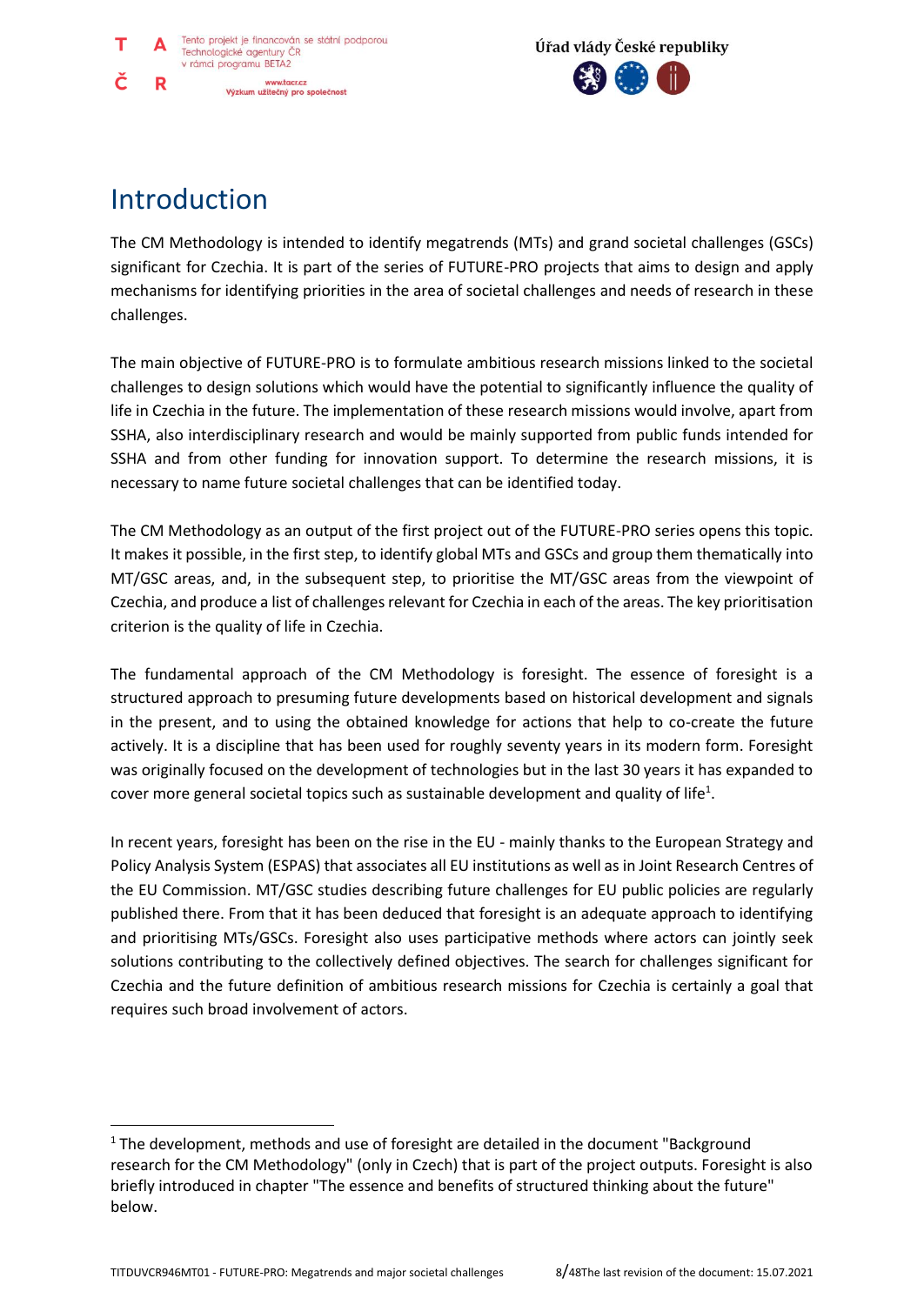

### <span id="page-8-0"></span>Basic requirements placed on the Methodology

Before starting the preparation of the CM Methodology, the contracting authority together with the project promoter formulated the requirements for its quality. The purpose of that step was to maximise the legitimacy of the emerging methodology and to increase the likelihood that the methodology and its results will be accepted by concerned actors.

#### *Evidence-based approach*

The approach should be selected based on the world's best practice. As there are no rigorous evaluation studies, the approach is evidenced-based in that it builds on an extensive number of research projects carried out to date.

#### *Transparency*

The methodology should be transparent. The recommended methods should meet the required transparency of the process and outputs, and the final methodology should be published to enable its use by any entity.

#### *Inclusiveness*

In its development and implementation, the methodology should be discussed with a broad range of experts and partners who can propose modifications and supplements.

#### *Repeatability*

The methodology should be designed and described in detail regarding its repeated use in the future that is planned in the horizon of 3 years, and then every 5 years. In the next iterations, the methodology can be implemented by other entities.

#### *Feasibility*

The methodology should be designed so that it is implementable and should make maximum use of existing world and local outputs.

*Sustainability* In prioritising the MTs/GSCs, the methodology should build on the principles of sustainable development and quality of life improvements.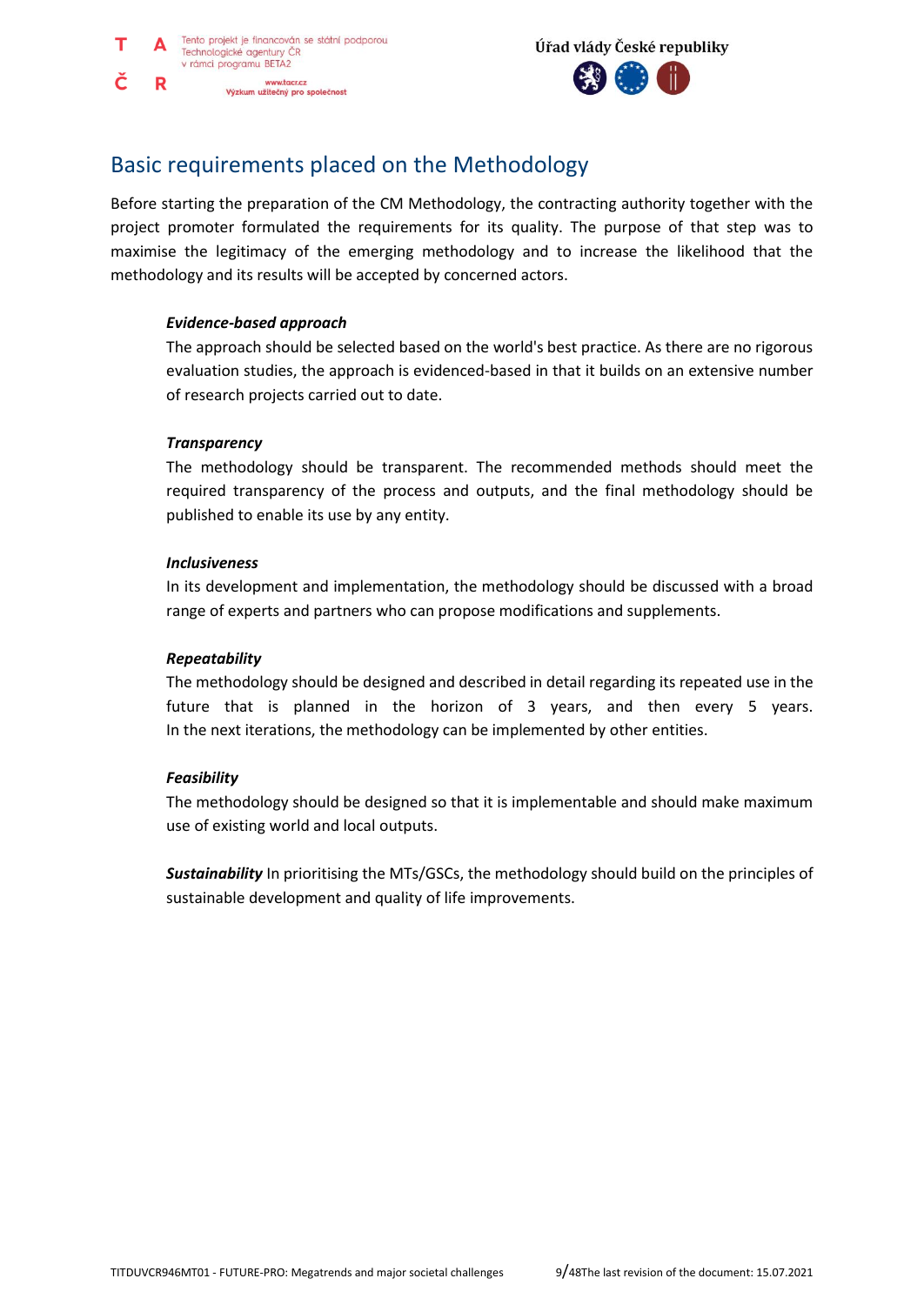# <span id="page-9-0"></span>Conceptualisation and definition of the terms "megatrends" and "grand societal challenges"

The development of the methodology was preceded by background research (see a separate annex "Background research for the CM Methodology", only in Czech). The background research included analysing 38 world studies on MTs/GSCs<sup>2</sup>, and conducting interviews with 41 foreign experts - authors or co-authors of the studies<sup>3</sup>.

The background research also covered the issue of defining MT and GSC. The term "megatrends" is established in the literature and well conceptualised. "Grand societal challenges" are not usually explicitly defined in the literature, but the term "challenges" is frequently used. The definitions of MT and GSC based on background research for the CM Methodology:

- Megatrends: "Megatrends are relatively slow and certain directions of development, identified at the global level, and expected to change the face of the world substantially in the next decades."<sup>4</sup>
- Grand societal challenges: "A cluster of problems requiring collective action for their solution in the future."<sup>5</sup>

The definitions of MT and GSC show substantial differences between the concepts. MTs can be seen as directions of development, the identification of which is not directly conditioned by the normative framework of their desirability. MTs are important for the analysis of related societal transformation processes and in general for analysing their impacts. GSCs are usually framed and addressed from the perspective of desirable goals. GSCs are often formulated negatively, as a risk threatening the development of the society. But they can also be formulated positively, as opportunities. Therefore, the framing and solution of GSCs is subject to a certain normative framework.

Thus, MTs and GSCs represent two different perspectives on how to think about the future in a structured way. The relationship between MTs and GSCs is ambiguous. GSCs could be viewed as impacts of MTs, but in some cases MTs and GSCs can complement each other, have no direct relationship, overlap or influence each other in another way. It is, therefore, relevant to explore MTs and GSCs together. Concentrating on MTs makes it possible to focus on impacts related to long-term trends. The use of the GSC perspective can help us to better focus on the related risks and opportunities. The use of two different perspectives contributes to a deeper analysis of trends and globally or regionally perceived challenges.

<sup>2</sup> List of studies in Annex 3

<sup>&</sup>lt;sup>3</sup> List of interviewees in Annex 4

<sup>4</sup> See e.g. [OECD \(2016\).](https://ufm.dk/en/publications/2016/files/an-oecd-horizon-scan-of-megatrends-and-technology-trends-in-the-context-of-future-research-policy.pdf) *[An OECD Horizon Scan of Megatrends and Technology Trends in the Context of](https://ufm.dk/en/publications/2016/files/an-oecd-horizon-scan-of-megatrends-and-technology-trends-in-the-context-of-future-research-policy.pdf)  [Future Research Policy](https://ufm.dk/en/publications/2016/files/an-oecd-horizon-scan-of-megatrends-and-technology-trends-in-the-context-of-future-research-policy.pdf)*

<sup>&</sup>lt;sup>5</sup> See e.g. [VERA \(2012\). Deliverable 1.2 Typology of RTDI directed towards Grand Societal Challenges,](http://eravisions.archiv.zsi.at/attach/D1_2_VERA_Stocktaking_and_Typlogy_WP1_final_version.pdf) *VERA: Forward Visions on the European Research Area.*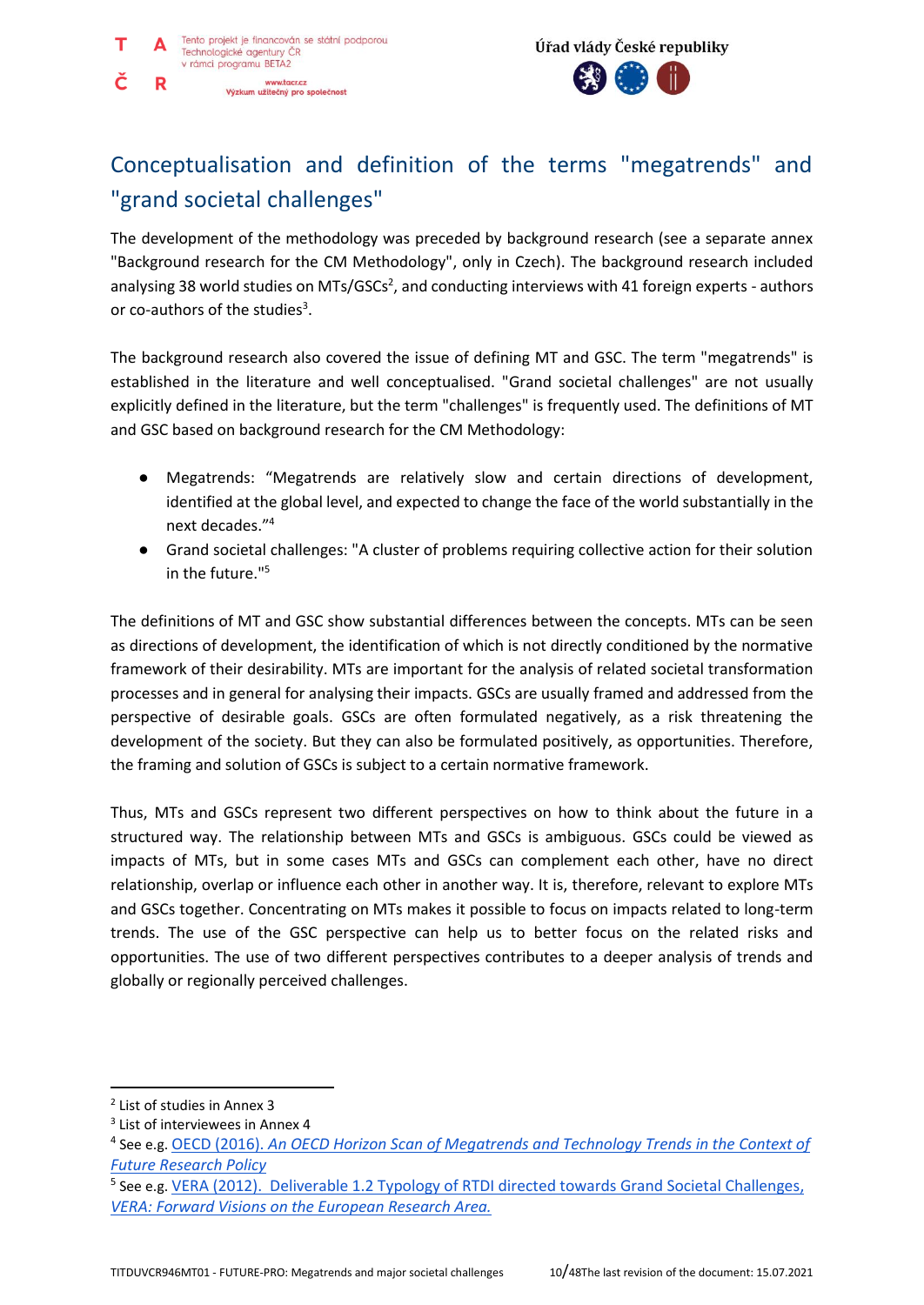

### <span id="page-10-0"></span>The essence and benefits of structured thinking about the future

To understand the essence of structured thinking about the future by means of foresight, it is useful to mention a broader framework of reflections on the future<sup>6</sup>. An aspect that is associated with the future and that cannot be omitted is the limited predictability. That relates to the configurations of future situations, unknown in principle, with the freedom of human action that continues to bring something new into the world, with the factor of human inventiveness, creativity and ingenuity, with exponential developments of the world, disruptions and black swan events. From that perspective, the relationship to the future can be understood as a part of preparations for the new and unpredictable. In preparing for the future, it appears important to create suitable conditions fostering the above inventiveness, creativity and ingenuity, mainly by building structures that are flexible and operational.

Nevertheless, some signals about the future state of the world can be perceived already today, with greater or smaller uncertainty. That exactly is the domain of foresight. Foresight as such is based on the thesis that the future is structured by challenges that appeal to us in a given situation and to which we are to respond. The key point in our relationship to the future is whether we are able to understand such challenges and respond to them with our action, that is to formulate and implement solutions addressing them. Therefore, in the strategic considerations and preparation for future developments, we need to foster openness and sensitivity to these challenges.

Exploring and analysing the future is important in particular for governments and public institutions<sup>7</sup>. The substance of foresight is assuming the responsibility for co-creating the future as opposed to standing idly by and watching the future being formed by other forces. The structured reflections on the future also enable us to better understand the reasons behind the changes that are or will be required and that may be radical and even paralysing in a democratic society without sufficient preparation. Foresight is an incentive and a preparation for actively shaping the future. Apart from the outputs of foresight, a key aspect is the actual process that presupposes, supports and enables discussion among various groups in the society about what future we consider desirable and what challenges of the future we perceive already today. For foresight it is undoubtedly true that the journey is the destination.

Foresight also makes it possible to form specific measures of public policies and investments so that their effectiveness is maximised in the long term. Long-term planning taking into account challenges of the future that are reaching out to us today is highly worthwhile and at the price of short-term costs since it brings long-term benefits. Preparation for future developments of the society is an integral part of good governance in public policies because strategies and measures adopted in the light of future developments are significantly more effective, robust and resilient in the long term.

<sup>6</sup> [Royal Society of Arts \(2020\).](https://www.thersa.org/reports/futures-thinking-foresight) *[A stitch in time: realising the value of futures and foresight](https://www.thersa.org/reports/futures-thinking-foresight)*

<sup>7</sup> [OECD-OPSI \(2020\).](https://oecd-opsi.org/wp-content/uploads/2020/11/AnticipatoryInnovationGovernance-Note-Nov2020.pdf) *[Anticipatory Innovation Governance](https://oecd-opsi.org/wp-content/uploads/2020/11/AnticipatoryInnovationGovernance-Note-Nov2020.pdf)*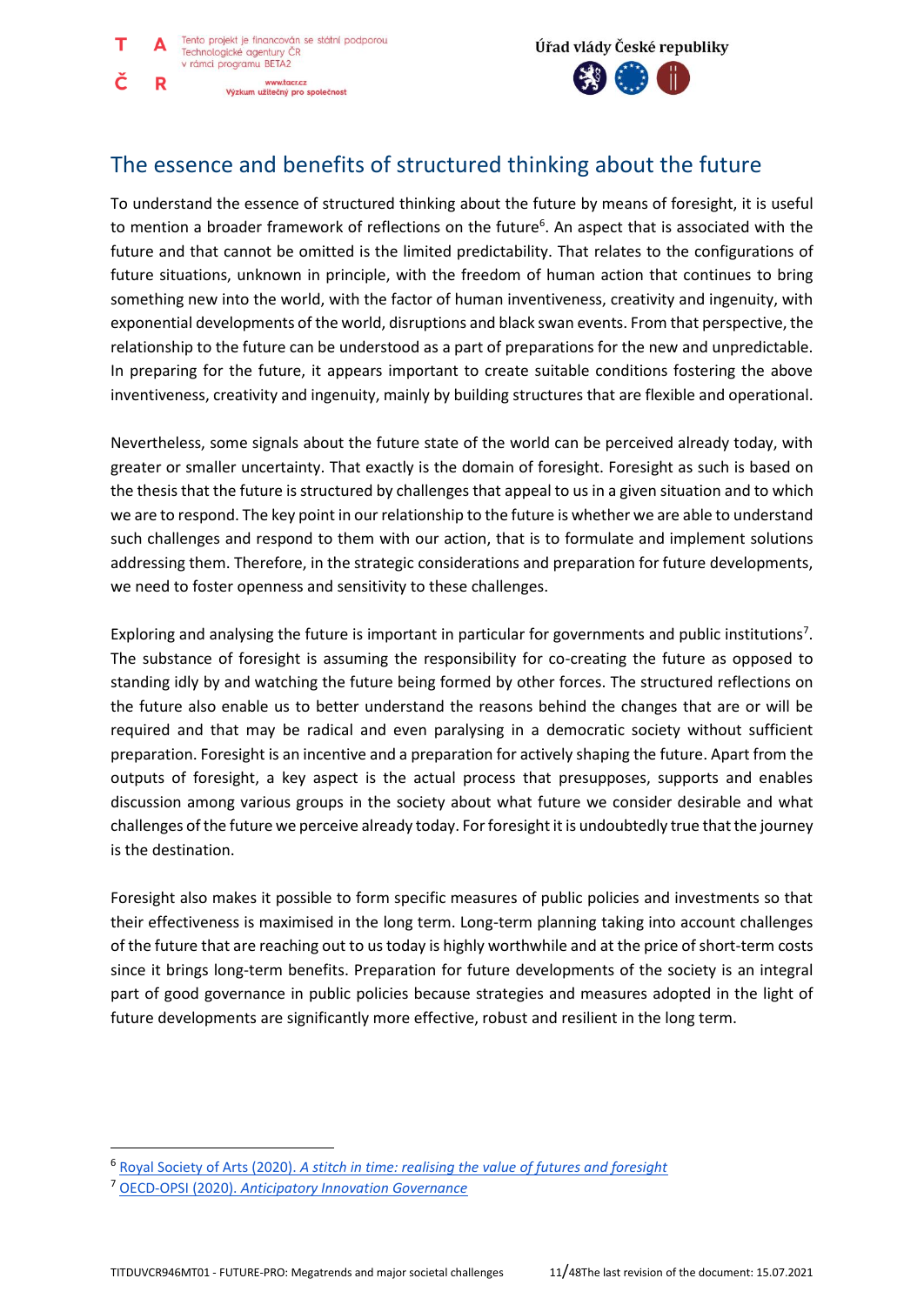# <span id="page-11-0"></span>The Challenges & Megatrends (CM) Methodology

The CM Methodology is intended to identify megatrends and grand societal challenges significant for Czechia. In line with good practice, the Methodology has three main phases: identification of megatrends (MTs) and grand societal challenges (GSCs), their verification and supplementation with the help of experts, and subsequent prioritisation of MT/GSC areas from Czechia's point of view. These three main phases are preceded by a preparation phase at the start of the project. The CM Methodology has thus four phases: 1 - Preparation, 2 - Identification of MTs/GSCs, 3 - Verifying and supplementing the MT/GSC areas, 4 - Prioritising MT/GSC areas (see Diagram 1).



Diagram 1 - General framework of the CM Methodology

The main input for Phase 1 - Preparation is the specifications and organisational arrangement of the project by the contracting authority. Separate steps in Phase 1 - Preparation are 1a - Update of the CM Methodology, 1b - Definition and assignment of roles, and 1c - Specification of the implementation plan. The output of that Phase are organisational documents for implementing Phases 2 - Identification of MTs/GSCs, 3 - Verifying and supplementing the MT/GSC areas, and 4 - Prioritising the MT/GSC areas.

The input for Phase 2 - Identification of MTs/GSCs are secondary data. This Phase makes use of search methods (see Chap. 2a - Compiling support materials and 2b - Initial identification of MTs/GSCs). The output of Phase 2 - Identification of MTs/GSCs and also the input for Phase 3 - Verifying and supplementing the MT/GSC areas are cards of MT/GSC areas 1.0, together with the support materials for their prioritisation. The structure of the cards of MT/GSC areas is specified in Chap. 2b. The situation in Czechia with regard to the MTs/GSCs is one of the points in the card structure, which makes it possible to take into account local situation in prioritising the MT/GSC areas that are global in nature. Phase 3 - Verifying and supplementing the MT/GSC areas follows on from Phase 2 - Identification of MTs/GSCs and develops the cards of areas into version 2.0 which serve as inputs for Phase 4 -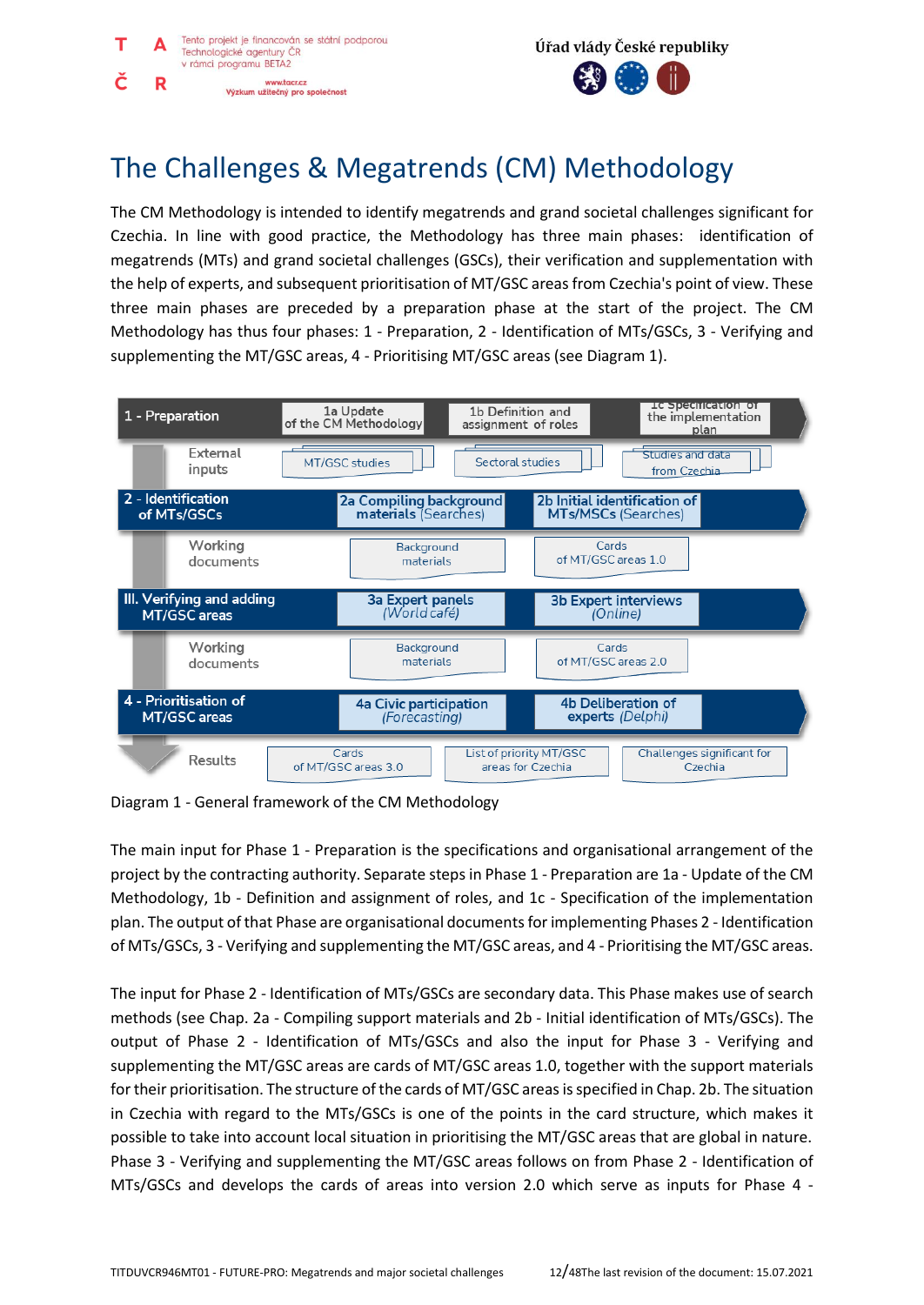



Prioritising the MT/GSC areas. The main approaches are a workshop of experts carried out by means of the world café method (see Chap. 3a) and personal interviews with experts (see Chap. 3b).

The core of Phase 4 - Prioritising is the deliberation of experts carried out using the Delphi method (see Chap. 4b). A separate input for Delphi, apart from the cards of MT/GSC areas, are the results of civic participation implemented by means of the crowd-forecasting method (see Chap. 4a). The outputs are consolidated in the final Phase 4c. The output of Phase 4 - Prioritising are the cards of MT/GSC areas in their final form, a list of priority MT/GSC areas for Czechia and a list of challenges for each of the areas.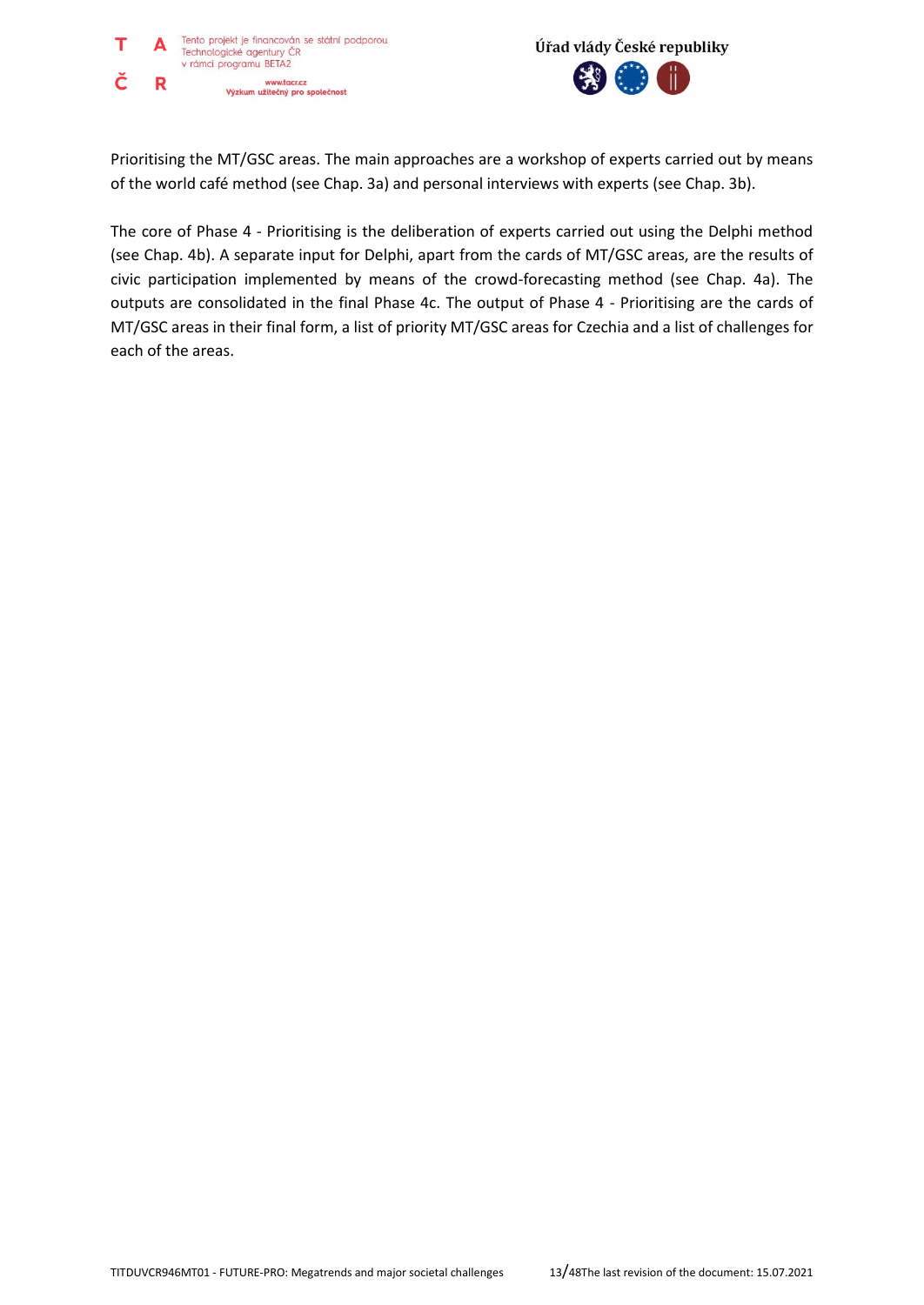Úřad vlády České republiky

# <span id="page-13-0"></span>1 - Preparation

The purpose of Phase 1 - Preparation is the organisational arrangement of implementing the CM Methodology. The first part of the preparation is managed by the contracting authority and concerns administrative arrangements of the CM Methodology implementation, setting the goalposts of the project. The second part of the preparation is managed by the Promoter. It consists in building the team and developing documents for organisational arrangements of implementing the CM Methodology. The compiled documents introduce the project to the participants, and that makes it possible to involve all the needed partners effectively.

### <span id="page-13-1"></span>1a - Updating the CM Methodology

The CM Methodology is designed to be used repeatedly, as required by the contracting authority. The purpose of this step is to update and/or specificy the CM Methodology so that it can serve its intent in the best possible way and can use the possibilities available for achieving that intent most effectively. Chapter 3 sets out the recommended directions of development and update of the CM Methodology. The output of this step is a detailed description of the CM Methodology in a new, updated version.

### <span id="page-13-2"></span>1b - Definition and assignment of roles

To fulfil its purpose, the CM Methodology assumes that its implementation will involve many partners in various roles. The purpose of this step is to clarify and agree on the responsibilities of all participating entities to coordinate the activities. Table 1 below shows the roles in the project. It is likely that some roles will be taken up or even defined only during the project implementation as needed. The project requires both the promoter and the contracting authority to enable such flexibility in assigning the roles.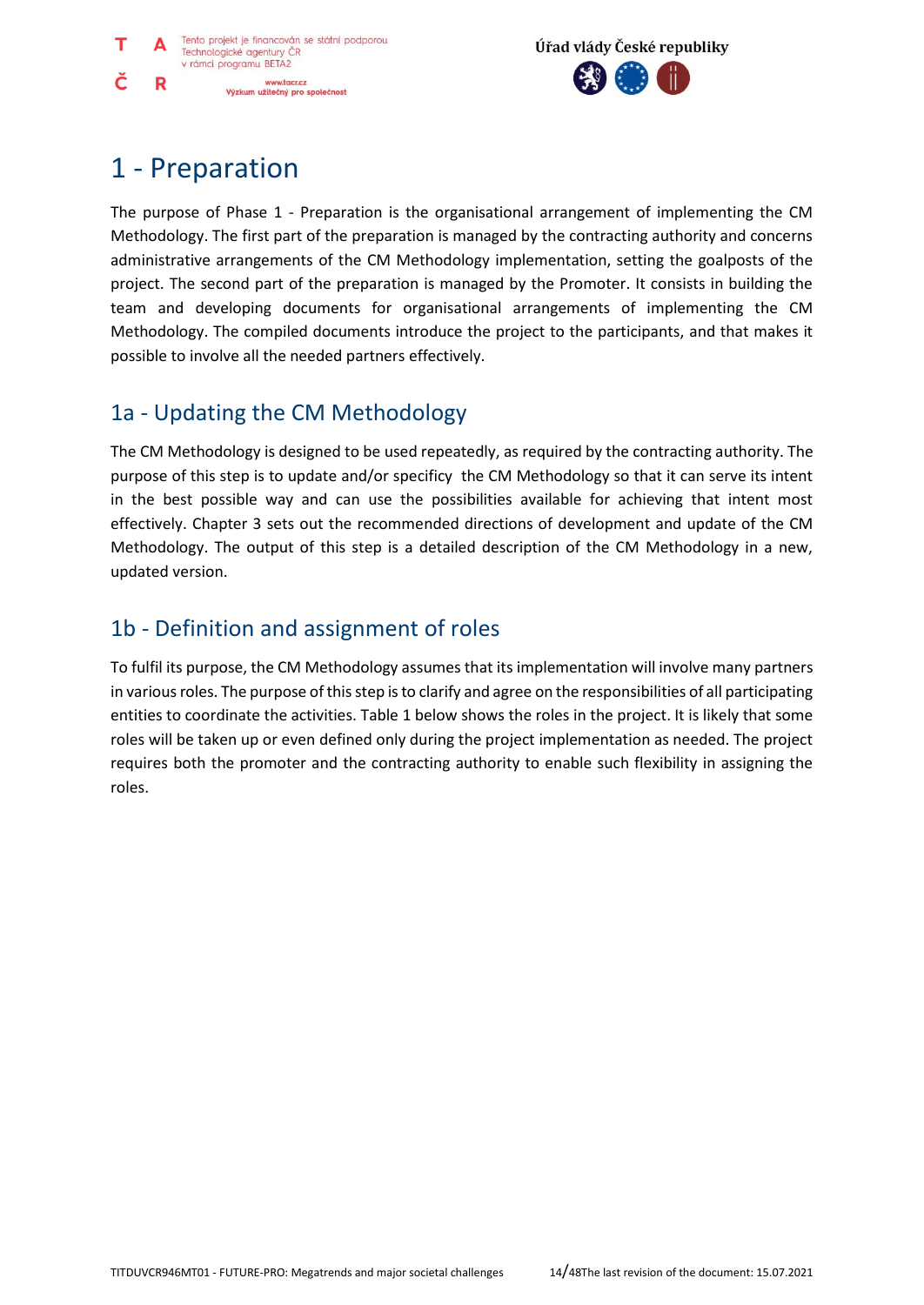

| Role                             | <b>Definition and responsibilities</b>                                                                                                                                                                                                                                                                                                                                                                                                                                                                                                                                                                                                                                                                                                                                                                                                                                       |
|----------------------------------|------------------------------------------------------------------------------------------------------------------------------------------------------------------------------------------------------------------------------------------------------------------------------------------------------------------------------------------------------------------------------------------------------------------------------------------------------------------------------------------------------------------------------------------------------------------------------------------------------------------------------------------------------------------------------------------------------------------------------------------------------------------------------------------------------------------------------------------------------------------------------|
| Promoter                         | Organisation responsible for implementing the CM Methodology. It is<br>desirable that the promoter has an extensive network of contacts<br>across fields (ideally covering STEEP-V), which will support the<br>successful implementation of the Methodology. The key aspect is<br>credibility of the promoter, which will enhance its ability to address and<br>involve other experts and will motivate the partners to accept the<br>results.                                                                                                                                                                                                                                                                                                                                                                                                                               |
| Project manager                  | Responsible for implementing the CM Methodology. It is desirable that<br>this person has competences in traditional and agile project<br>management, knowledge of the principles of MTs/GSCs and foresight<br>(see Table 3), the ability to work with academic sources as well as the<br>skill to work on an interdisciplinary basis. As the job involves<br>cooperation with a high number of partners, it strongly requires<br>communication and soft skills.                                                                                                                                                                                                                                                                                                                                                                                                              |
| Project team                     | The main responsibility is identifying, reading through and interpreting<br>(sense-making) the findings from literature on MTs/GSCs, proposing<br>the MT/GSC areas and making an initial proposal of the content points<br>in the structure of the cards of MT/GSC areas. Also organising the<br>participative methods (world café workshop, forecasting tournament,<br>deliberation of experts in Delphi) and analysing the quantitative and<br>qualitative inputs. It is desirable that the group is diverse in terms of<br>expertise (ideally representing all STEEP-V categories) and gender-<br>balanced. The project team is needed to ensure a broad scope of the<br>project. The key competences include knowledge of the principles of<br>MTs/GSCs and foresight, the ability to work effectively with expert<br>studies, and analytical and organisational skills. |
| Author of an MT/GSC<br>area card | A project team member responsible for drawing up a certain MT/GSC<br>area card and for communicating with the relevant expert supervisor.                                                                                                                                                                                                                                                                                                                                                                                                                                                                                                                                                                                                                                                                                                                                    |
| Expert supervisor of an<br>area  | An expert who is a member of the Promoter team and has relevant<br>expertise for a given area of megatrends and grand societal challenges.<br>In Phase 2b, this person is responsible for the final content of the<br>MT/GSC area card that he/she supervises. It is desirable that the<br>representation of male and female supervisors is balanced.                                                                                                                                                                                                                                                                                                                                                                                                                                                                                                                        |
| Expert team                      | A group of expert supervisors and other experts. The expert team is<br>needed to ensure the depth of the project. It is desirable that the group                                                                                                                                                                                                                                                                                                                                                                                                                                                                                                                                                                                                                                                                                                                             |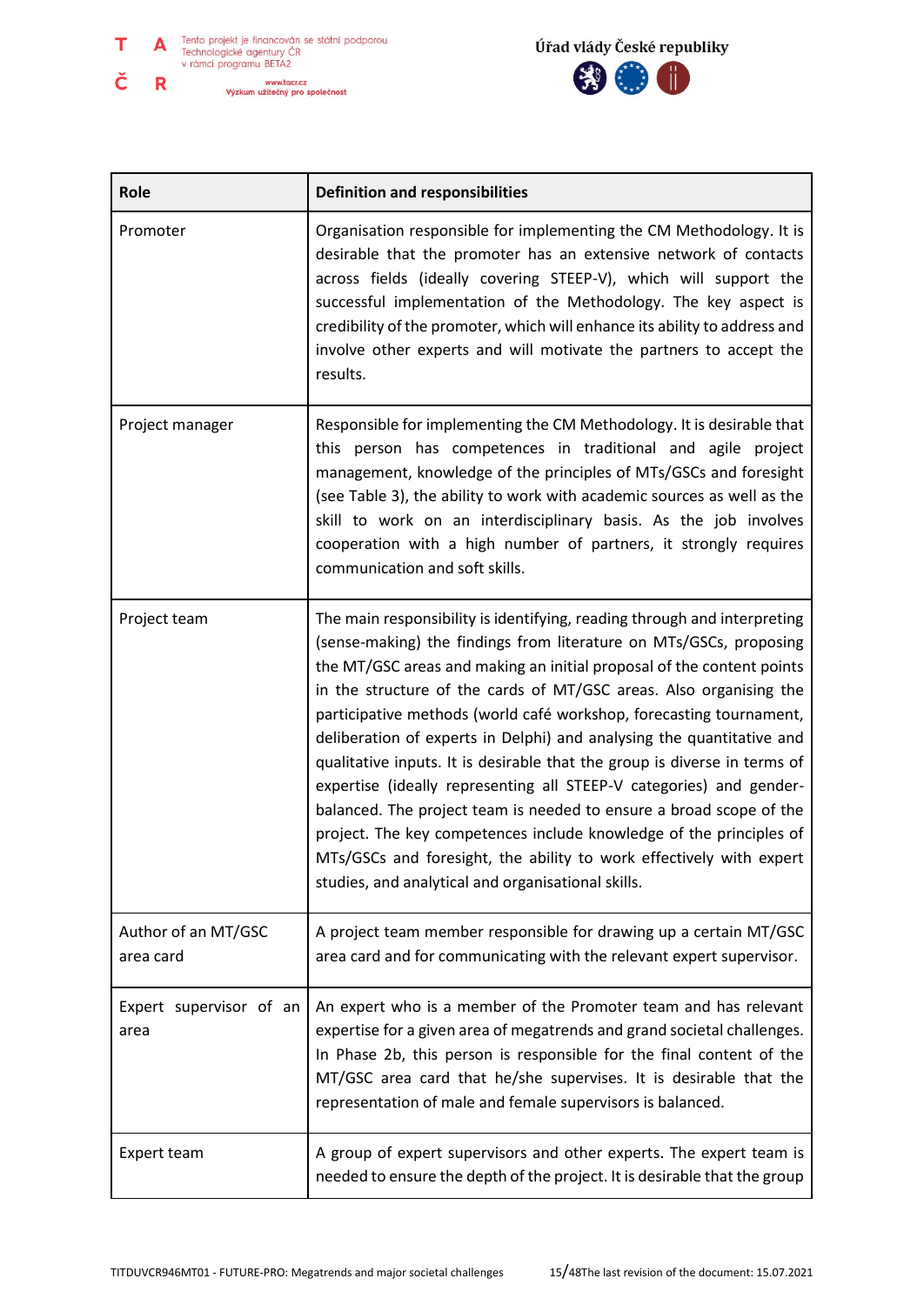T

Č



|                          | is diverse in terms of expertise (ideally representing all STEEP-V<br>categories) and that each area is covered by both male and female<br>experts in the expert team. The organisational setting of the project<br>must enable the positions to be filled flexibly as needed.                                                         |
|--------------------------|----------------------------------------------------------------------------------------------------------------------------------------------------------------------------------------------------------------------------------------------------------------------------------------------------------------------------------------|
| A wider panel of experts | Experts who are not part of the internal team of the Promoter and<br>provide pro bono expert consultations on the content of the cards of<br>MT/GSC areas in Phase 3 - Verifying and supplementing the MT/GSC<br>areas. Their main responsibility is to discuss professionally and refine<br>the content of the cards of MT/GSC areas. |
| Moderators               | A group of trained facilitators who lead the thematic expert discussions<br>at round tables in the world café workshop in Phase 3a. Their key<br>competence is experience with leading expert discussions and the<br>ability to hold a neutral position.                                                                               |
| <b>Recorders</b>         | A group of trained recorders who take minutes at the round tables in<br>the world café workshop in Phase 3a. Their key competence is<br>professional interest in the recorded area, which ensures a quality<br>record.                                                                                                                 |
| Technician               | Responsible for technical support of the participative methods in<br>Phases 3 and 4. This requires IT competences.                                                                                                                                                                                                                     |
| <b>Experts in Delphi</b> | Experts who take part in Delphi. The main responsibility is the<br>fulfilment of Phase 4b. The criteria for experts in Delphi are specified<br>below.                                                                                                                                                                                  |
| Expert editor            | Is responsible for linguistic revisions of the texts on the cards of<br>MT/GSC areas and of the overall project outputs.                                                                                                                                                                                                               |
| Graphic designer         | Is responsible for the graphic design of the cards of MT/GSC areas so<br>that they are as functional and user-friendly as possible.                                                                                                                                                                                                    |
| Communication support    | Project manager assistant who helps with communication towards the<br>stakeholders.                                                                                                                                                                                                                                                    |
| Translator               | Responsible for translating the cards of MT/GSC areas and project<br>outputs into English.                                                                                                                                                                                                                                             |

Table 1 - Definition of roles in the CM Methodology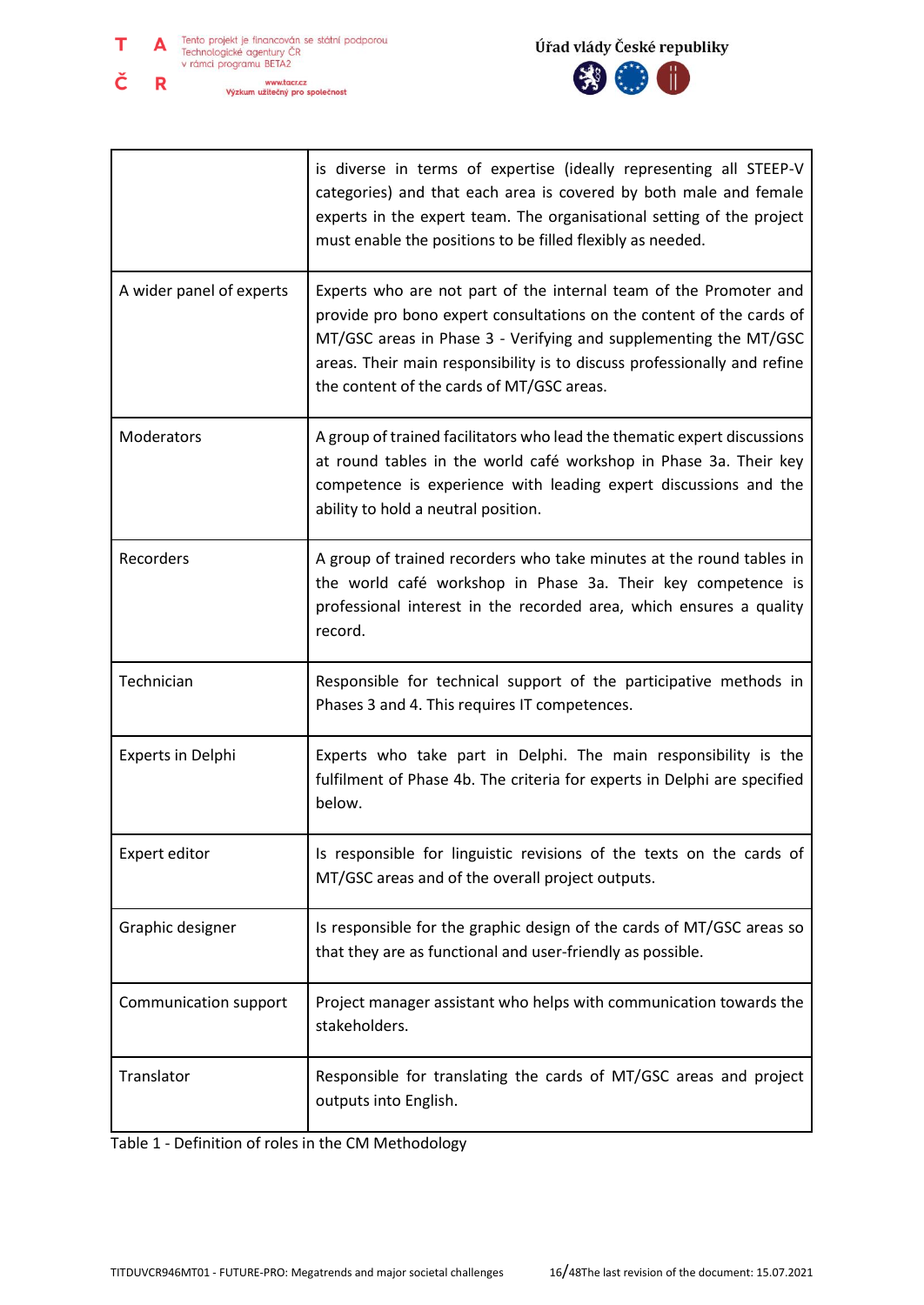

# <span id="page-16-0"></span>1c - Specification of the implementation plan

The purpose of this step is to ensure a general agreement of the participants on the course of the project and to enable capacity planning. The implementation plan depends on step 1a - Update of the CM Methodology. A general recommendation is that at least 9 months are allocated for implementing the CM Methodology (a general schedule is provided in Table 2 below). The background research for the CM Methodology has found comparable foresight projects that mostly took 1-2 years. Sufficient time is needed to cover the broad scope of the project and to ensure a high quality of the outputs. A necessary part of the process are iterations and consultations with a wide range of partners, which require an adequate period.

| <b>Phase</b>                          | <b>Duration</b>                         |             |
|---------------------------------------|-----------------------------------------|-------------|
| 1 - Preparation                       | 2-3 weeks                               |             |
| Identification<br>of<br>$\mathcal{P}$ | 2a - Compiling support materials        | 1-2 weeks   |
| MTs/GSCs                              | 2b - Initial identification of MTs/GSCs | 12-14 weeks |
| Verifying<br>3<br>and                 | 3a - Expert panels (world café)         | 6-8 weeks   |
| supplementing the<br>MT/GSC areas     | 3b - Expert interviews                  | 2-4 weeks   |
|                                       | 3a - Civic participation                | 4-6 weeks   |
| 4 - Prioritising the<br>MT/GSC areas  | 3b - Deliberation of experts            | 4-6 weeks   |
|                                       | 3c - Consolidation of the output        | 2-3 weeks   |

Table 2 - General schedule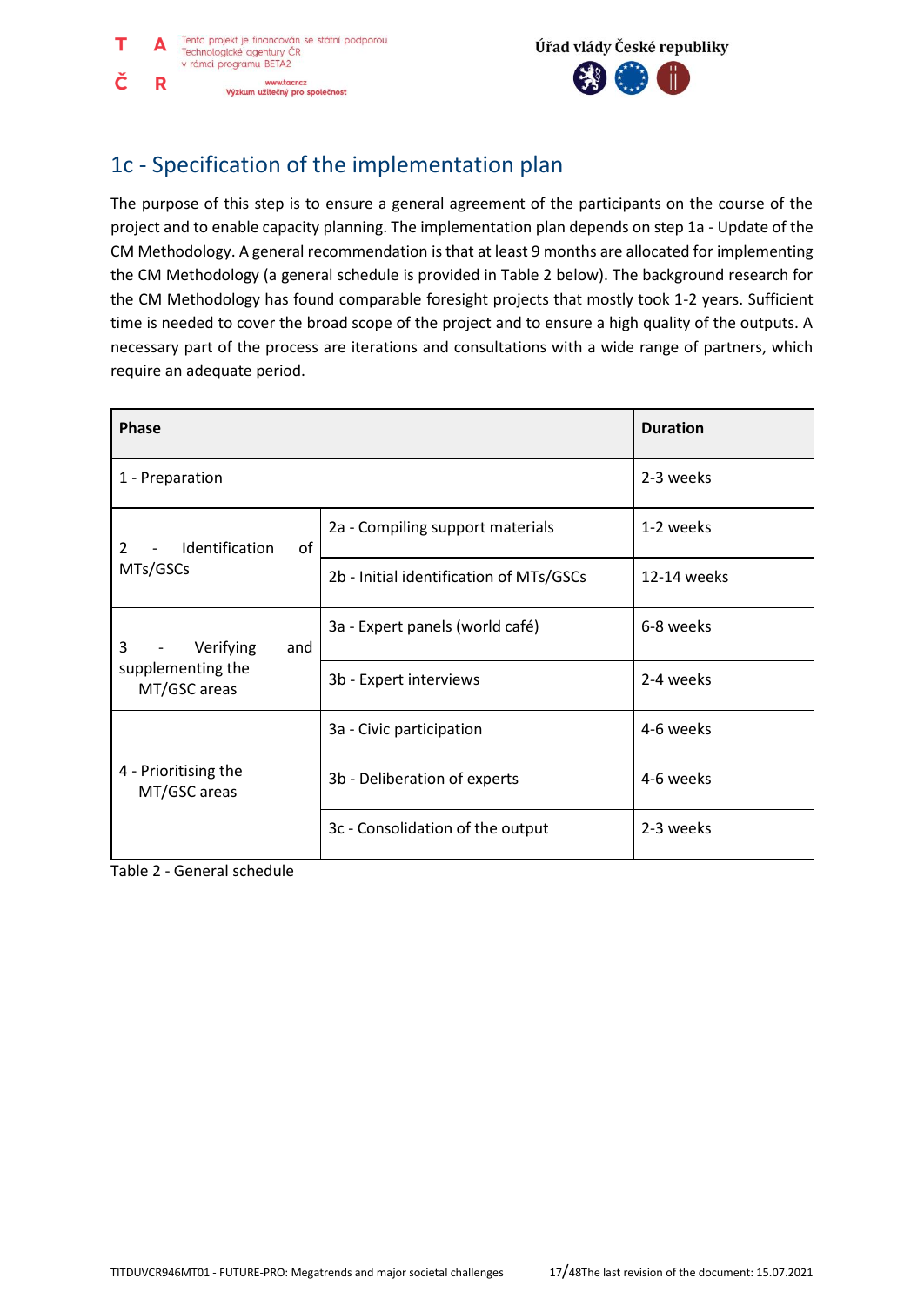# <span id="page-17-0"></span>2 - Identification of MTs/GSCs

The purpose of Phase 2 - Identification is to create the cards of MT/GSC areas 1.0, which will serve as background material for Phase 3 - Verifying and supplementing the MT/GSC areas, and 4 - Prioritising. The key strategy for implementing this phase is utilising the existing, globally recognised studies and synthesising them into cards of MT/GSC areas.

### <span id="page-17-1"></span>2a - Compiling support materials

The purpose of this step is to compile a package of support materials that will help the participants to find their bearings in the project and will induce the way of thinking necessary for effective participation. The way of thinking, or mindset, needs to be focused on considering a distant future and values frameworks.

The support materials include<sup>8</sup>:

- Glossary: Explanation of basic terms such as foresight, megatrends or grand societal challenges. The aim is to inform all participants about the definitions used so that the participants can ask questions or offer their critical opinion on them. The glossary is set out in Table 3 below. More information on the definitions is provided in the Background Research for the CM Methodology.
- Summary of the CM Methodology: 1-2 page document outlining the main phases of the Methodology including a link to the full text of the Methodology. The aim is to inform all project participants about the project intent, the whole procedure and the methods used.
- Normative frameworks for the prioritising: A document summarising the key values frameworks that provide guidelines on what state of the future is considered desirable (quality [of life,](https://www.oecd.org/statistics/how-s-life-23089679.htm) [resilience,](https://ec.europa.eu/info/sites/default/files/strategic_foresight_report_2020_1_0.pdf) [sustainable development\)](https://sdgs.un.org/goals).
- Materials for a broader scope of reflections on the future: philosophical materials on the relationship of humanity to the future (e.g. [Hejdánek](https://www.hejdanek.eu/Archive/Detail/125) or [Němec](https://www.reflexe.cz/Reflexe_39/Intencionalita_budoucnost_a_nejsoucno.html)), materials on so-called weak signals and wild cards (e.g. [World Economic Forum Strategic Intelligence,](https://intelligence.weforum.org/) [UK Parliament](https://post.parliament.uk/type/postnote/)  [POSTnotes\)](https://post.parliament.uk/type/postnote/), materials on thinking about the future in Czechia (e.g.. [Civilizace na rozcestí](http://www.sds.cz/docs/prectete/eknihy/rri_cnr.htm)  [\(Civilization at the Crossroad\)\)](http://www.sds.cz/docs/prectete/eknihy/rri_cnr.htm)
- The current state of Czechia: overarching information sources providing a general idea of the state of Czechia [\(OECD Economic Surveys,](https://www.oecd-ilibrary.org/economics/oecd-economic-surveys-czech-republic_19990561) [European Semester country report\)](https://ec.europa.eu/info/business-economy-euro/economic-and-fiscal-policy-coordination/eu-economic-governance-monitoring-prevention-correction/european-semester_en).
- Technology trends: overarching information sources providing a general idea of the scope and radicality of new technologies [\(TC of CAS,](https://www.strast.cz/storage/download/d03c747f425ddc0b3a5f8a4fb40988c23bc02495) [JRC,](https://ec.europa.eu/jrc/en/publication/weak-signals-science-and-technologies-2019-report) [NATO\)](https://www.nato.int/nato_static_fl2014/assets/pdf/2020/4/pdf/190422-ST_Tech_Trends_Report_2020-2040.pdf).

The support materials were compiled in an overview that briefly presents all the materials and serves as a signpost to primary sources. The overview of support materials enables a fast orientation in the project context. The overview of support materials is shared with everyone who takes part in the project.

<sup>&</sup>lt;sup>8</sup> The materials in brackets are those relevant at the time of the CM Methodology pilot implementation. They need to be updated.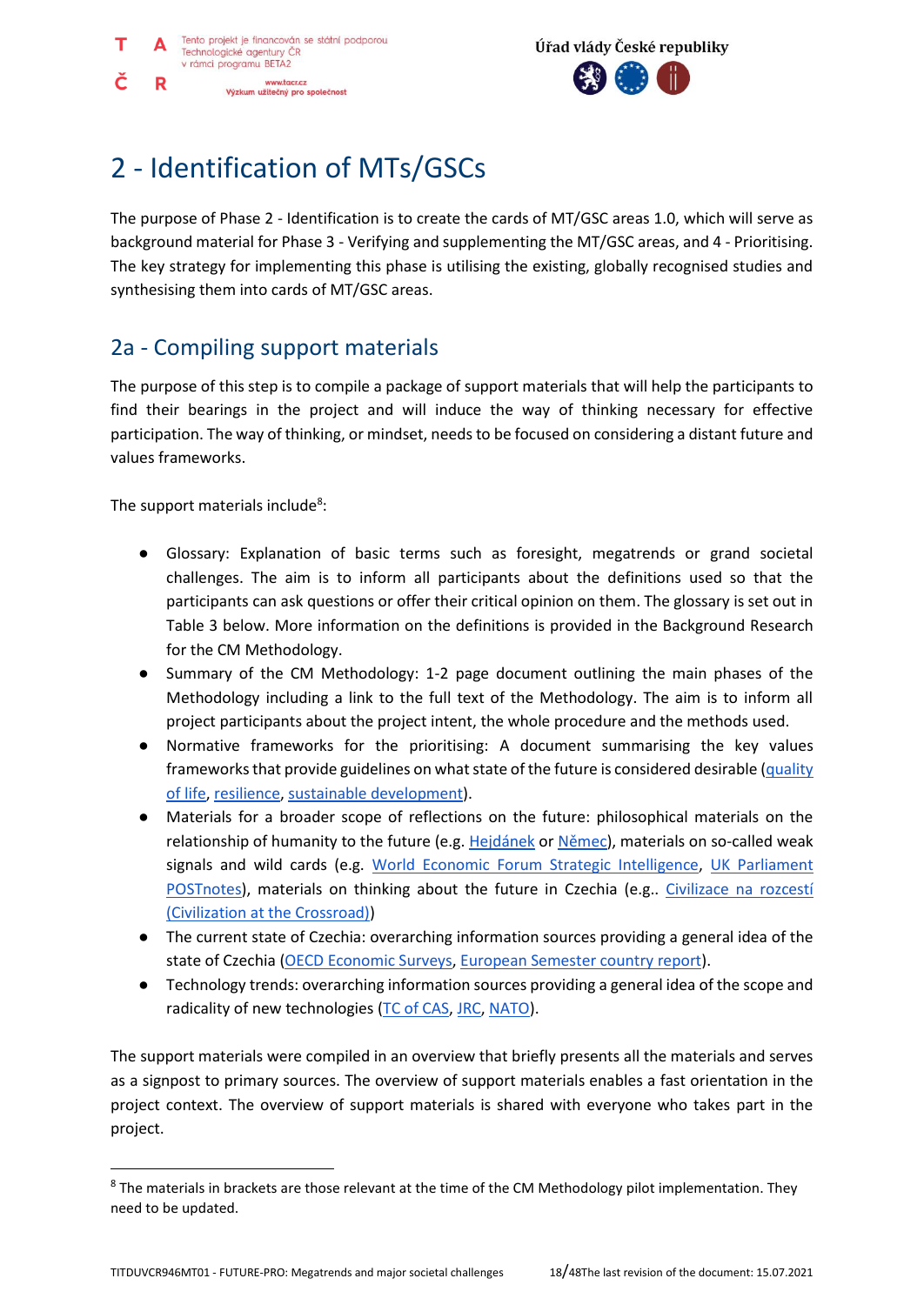

Úřad vlády České republiky

Table 3 below sets out the basic terms used in the CM Methodology implementation. For more on the terms and for references to the relevant literature see the Background Research for the CM Methodology.

| <b>Term</b>                    | <b>Explanation</b>                                                                                                                                                                                                 |  |  |  |  |
|--------------------------------|--------------------------------------------------------------------------------------------------------------------------------------------------------------------------------------------------------------------|--|--|--|--|
| Foresight                      | The process and a set of methods enabling systematic<br>consideration of the<br>possible<br>options<br>of<br>future<br>development. <sup>9 10</sup>                                                                |  |  |  |  |
| Megatrend (MT)                 | Megatrends are relatively slow and certain directions of<br>development, identified at the global level, and expected to<br>change the face of the world substantially in the next<br>decades. <sup>11</sup>       |  |  |  |  |
| Grand societal challenge (GSC) | A cluster of problems requiring collective action for their<br>solution in the future. <sup>12</sup>                                                                                                               |  |  |  |  |
| Weak signals                   | Indications of future development that have not been<br>identified in mainstream literature so far but the potential<br>development of which can be significant in the next<br>decades. <sup>13</sup>              |  |  |  |  |
| Wild cards                     | Surprising and unlikely events and situations with potentially<br>far-reaching consequences. <sup>14</sup>                                                                                                         |  |  |  |  |
| STEEP-V                        | The STEEP-V framework is used to define areas when<br>analysing the external environment. The acronym means:<br>society (S), technology (T), economy (E), the environment (E),<br>politics (P) and values $(V).15$ |  |  |  |  |
| World café                     | A participative method enabling panel discussions led by<br>facilitators around thematically focused "café tables". <sup>16</sup>                                                                                  |  |  |  |  |
| Forecasting                    | A participative method for informed estimates of future                                                                                                                                                            |  |  |  |  |

<sup>9</sup> Miles, I., Saritas, O., Sokolov, A (2016). *Foresight for science, technology and innovation*. Springer International Publish.

<sup>10</sup> Pazour, Pokorný, Valenta (2017). *Foresight - an effective tool of public administration.* Technology Centre of the Czech Academy of Sciences (TC of CAS).

<sup>11</sup> OECD (2016). A*n OECD Horizon Scan of Megatrends and Technology Trends in the Context of Future Research Policy.*

<sup>12</sup> ERA (2008). *Challenging Europe's Research: Rationales for the European Research Area*. European Commission.

 $13$  Saritas, O. Smith, J. E. (2011). The Big Picture – trends, drivers, wild cards, discontinuities and weak signals. *Futures*, 43(3), 292-312.

 $14$  ibid.

<sup>15</sup> Smith, S. (2020). *How to Future*. Kogan Page.

<sup>&</sup>lt;sup>16</sup> Fouché, Light (2010). An Invitation to Dialogue: 'The World Café' In Social Work Research. *Qualitative Social Work*, 10(1), 28-48.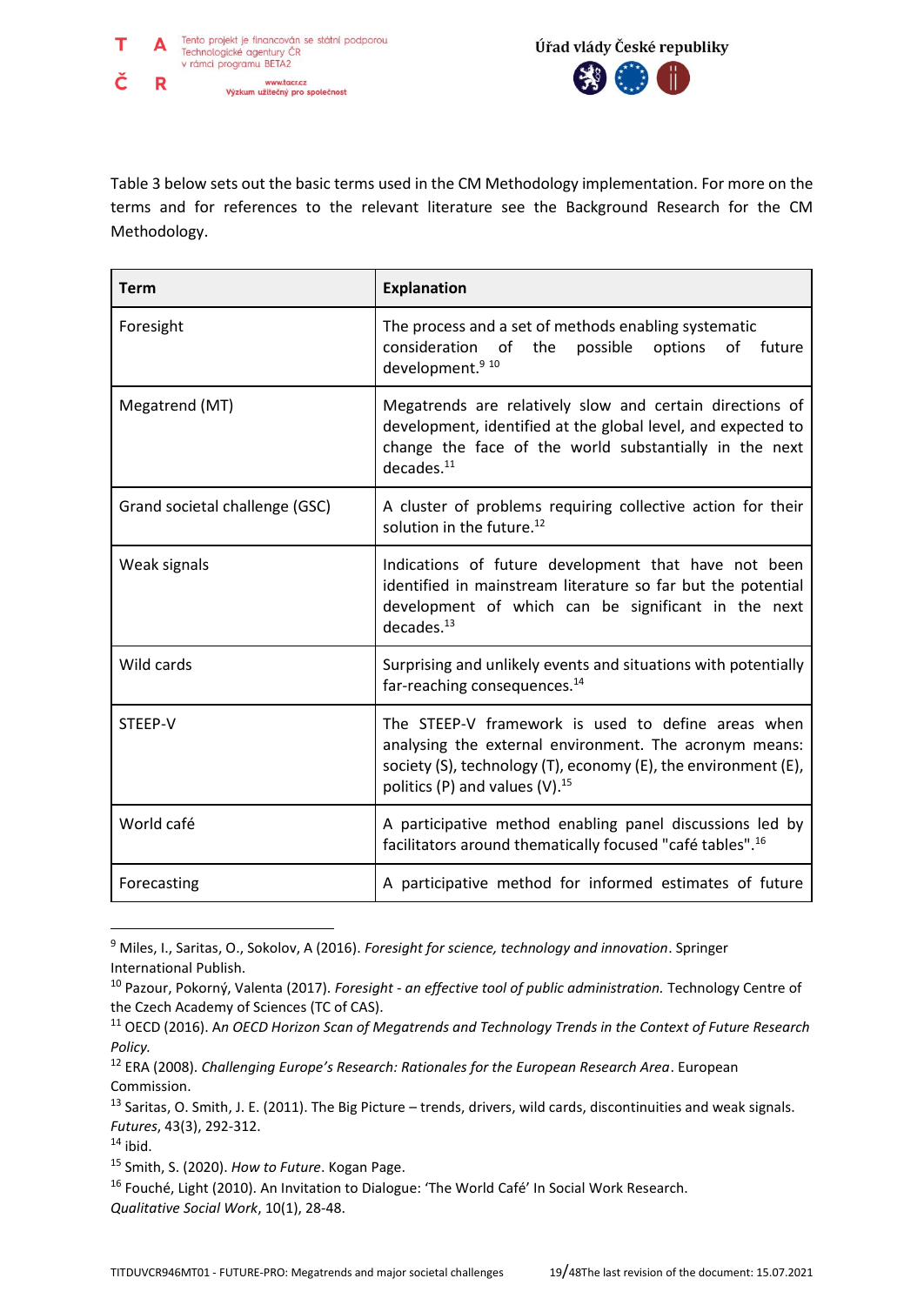

|                              | developments, events, trends or outputs. <sup>17</sup>                                                                                  |
|------------------------------|-----------------------------------------------------------------------------------------------------------------------------------------|
| Delphi                       | A method for structuring a collective deliberation, based on<br>iterations and anonymity of participants. <sup>18</sup>                 |
| Quality of life (Well-being) | Qualitative parameters of human life, way of life, lifestyle,<br>standard of living and living conditions of the society. <sup>19</sup> |
| Resilience                   | Ability to face adverse forces and future crises. <sup>20</sup>                                                                         |
| Sustainable development      | Development that meets the needs of current generations<br>without compromising the needs of future generations. <sup>21</sup>          |

<span id="page-19-0"></span>Table 3 - Glossary

# 2b - Initial identification of MTs/GSCs

The aim of this phase is to draft the cards of MT/GSC areas 1.0, which will be subsequently discussed at the world café and in individual consultations in Phase 3 - Verifying and supplementing the MT/GSC areas.

### <span id="page-19-1"></span>2b.1 - Compiling a corpus of MT/GSC studies

The input for MT/GSC identification is MT/GSC studies. The basic criteria for their inclusion are: explicit focus on MTs and/or GSCs, authored by an authoritative source and published in the last 5 years. Based on those criteria, a corpus of studies will be compiled and their analysis will yield an identification of MTs/GSCs at global and regional (EU) level. Based on the Background Research for the CM Methodology, we can formulate basic recommendations for selecting the sources:

- diverse types of authoritative sources and views of the world,
- a time horizon relevant for the needs of the research (10 to 30 years),
- sources focused in general on MTs/GSCs with varying levels of scope and specialisation,
- studies with a transparent methodology,
- ideally using participatory methods.

For the needs of the CM Methodology, the authoritative sources are studies published by:

- academic centres,
- international and multinational organisations: EU institutions, organisations in the system of the UN, OECD, NATO,
- governments and national organisations of OECD and G20 member states,
- multinational corporations and private entities in the field of foresight, MTs and GSCs
- renowned non-governmental non-profit organisations.

<sup>&</sup>lt;sup>17</sup> Tetlock, P., Mellers, B., et al. (2014). Forecasting tournaments: Tools for increasing transparency and improving the quality of debate, *Current Directions in Psychological Science*, 23(4), 290-295.

<sup>18</sup> Linstone, H., Turoff, M. eds (2002). *The Delphi Method - Techniques and Applications*.

<sup>19</sup> OECD (2020). *How's life 2020: Measuring Well-being*.

<sup>20</sup> European Commission (2020). *2020 Foresight Strategic Report.*

<sup>21</sup> UN. *Sustainable Development Goals 2030.*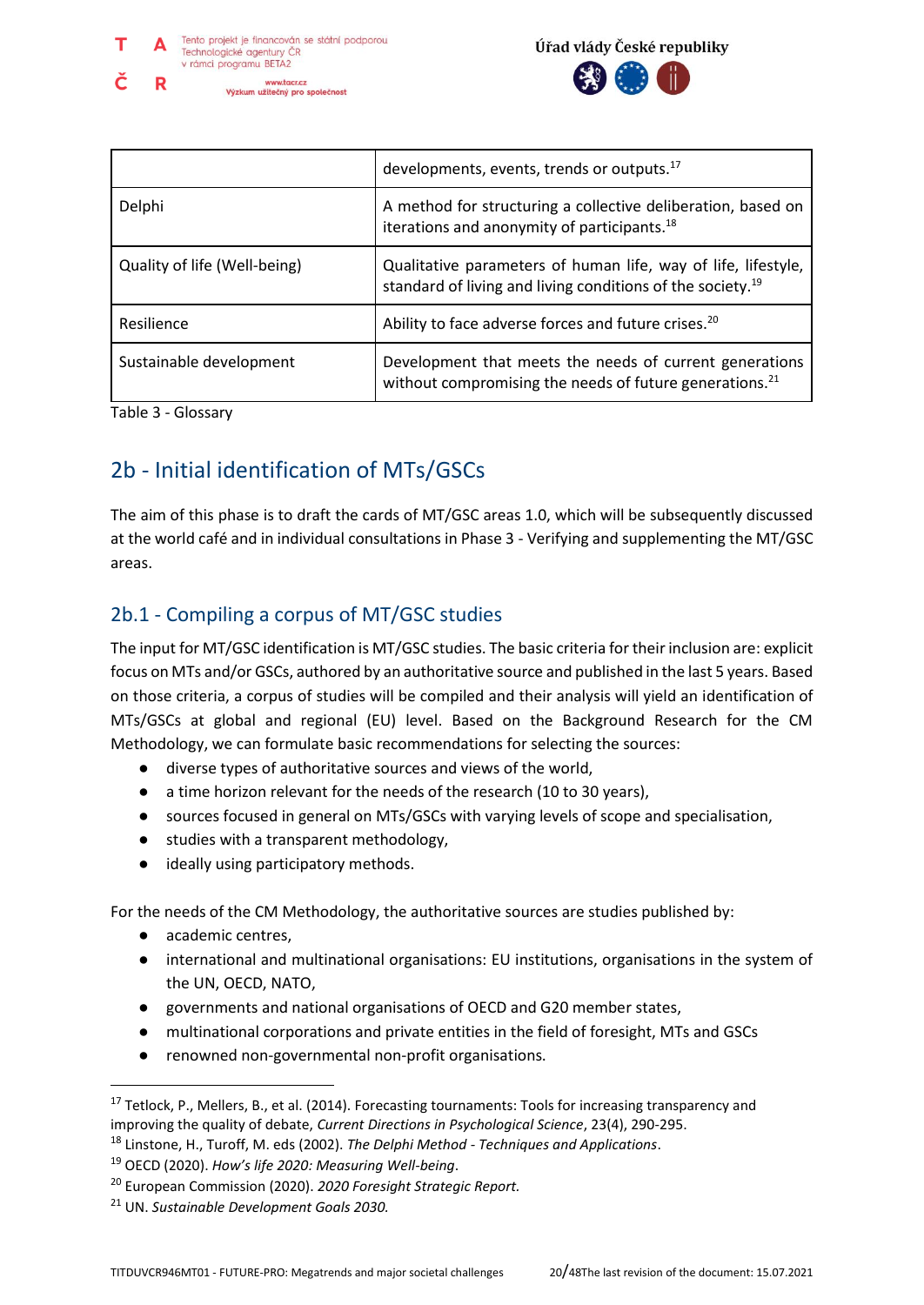

To identify the relevant studies, two strategies can be applied: The first lies in identifying one or more studies that use their own corpus of MT/GSC studies, and recording their sources. In the pilot implementation of the CM Methodology, the studies were: [CIMULACT \(2018\),](http://www.cimulact.eu/wp-content/uploads/2018/04/D5.2_Report-on-comparison-expert-oriented-foresight-studies-compressed.pdf) [Sami Consulting \(2020\),](https://samiconsulting.co.uk/wp-content/uploads/2020/06/Meta-Megatrends-April.pdf) [Oxfam \(2020\).](https://oxfamilibrary.openrepository.com/bitstream/handle/10546/620942/dp-global-megatrends-mapping-forces-affect-us-all-310120-en.pdf?sequence=1&isAllowed=y) Those three studies were carried out in diverse sectors and have different focuses, i.e. they indicate different sources.

A complementary strategy is a targeted search on the websites of the institutions that regularly publish such studies. These are mainly international organisations such as the UN and OECD, national governments and ministries, academic centres and other organisations (e.g. SITRA, NESTA, Fraunhofer ISI), transnational corporations and consulting firms as well as organisations active in the field of Future studies (Association of Professional Futurists, World Futures Studies Federation, World Future Society, Future of Humanity Institute, Futuribles International). It is also possible to use the catalogue of sources, available on the website of ESPAS Knowledge base.

The corpus of studies is then converted to a database format (e.g. in a spreadsheet editor), indicating basic information on the study and the publishing organisation.

### <span id="page-20-0"></span>2b.2 - Synthesis of the MT/GSC studies

The purpose of this step is to understand the content provided in the MT/GSC studies and to assess it critically. The project team gradually reads through and interprets the MT/GSC studies included in the corpus of studies. The key activity here are ongoing discussions in the project team about the relevance of the information, its content points and level of detail. For the management of this phase, it is key to monitor the process of discussions and the way they are conducted so that the high diversity and comprehensiveness of input information sources are respected and so that the project team can gradually comprehend the content of the MTs/GSCs. Minutes are taken of the discussions to record all inspiring observations (not all can be given immediate attention), which applies to the next steps of this phase too.

The result is a working overview of MTs/GSCs identified in the foresight studies (in a text document or in a spreadsheet) where the information from the studies is provided with the sources indicated. It is advised to structure the document according to the structure of the cards of MT/GSC areas (see 2a.5).

### <span id="page-20-1"></span>2b.3 - Drafting the thematic definition of MT/GSC areas

The MT/GSC studies work with various conceptualisations of MTs and GSCs. The purpose of this phase is to propose the number and thematic focus of the cards of MT/GSC areas. The first step is to remove duplications in the working MT/GSC overview where the MTs/GSCs are grouped based on their similarities. The result are clusters of MTs/GSCs that are similar in topics and content but are sufficiently mutually different (internal homogeneity and external heterogeneity of the group) so that overlaps are minimised.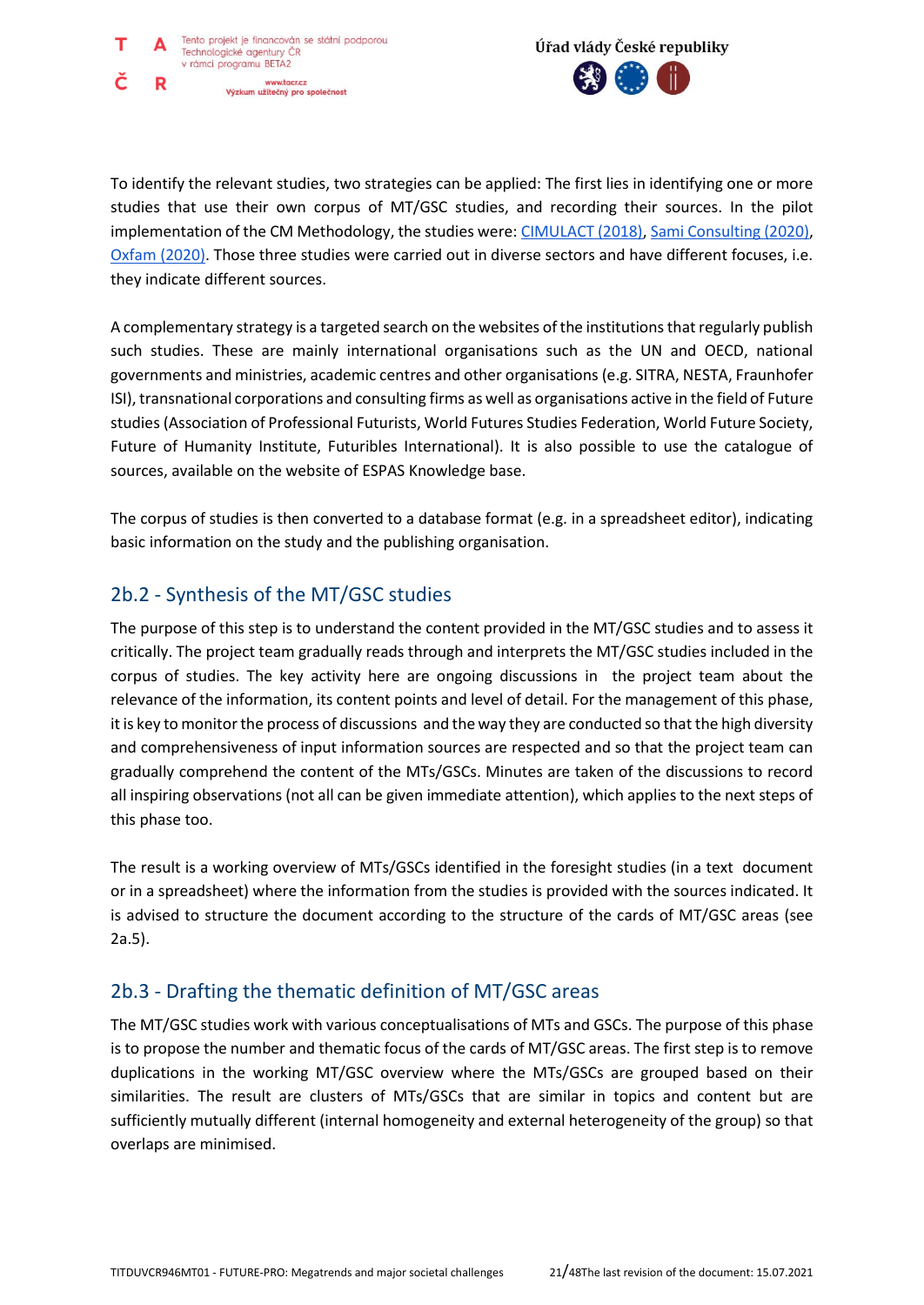

The clusters of thematically similar MTs/GSCs are assigned to STEEP-V areas, which also serves as a verification of completeness. Some MTs/GSCs may be assigned to multiple STEEP-V areas. In such case, it is necessary to select primary and secondary STEEP-V areas. Then, further iterations of the clustering are undertaken. To cluster the MTs/GSCs, it is suitable to hold 2-3 internal workshops of the project team. The output of the MT/GSC clustering is a list of MT/GSC areas to be processed on the cards, and a thematic definition of the areas.

### <span id="page-21-0"></span>2b.4 - Nomination of expert supervisors and the final thematic definition of the MT/GSC areas

The purpose of this step is to review and specify the list of MT/GSC areas and to select an expert supervisor for each area. If it is necessary to cover other areas that were not envisaged when starting the project, the project team finds and contacts the relevant experts.

The project team informs the expert supervisors about the project details, provides them with documents created in Phase 1 - Preparation and with support materials, and discusses the materials with the experts during a seminar. The support materials are key. The project team also presents the list of MT/GSC areas and the working MT/GSC overview. The next step is a joint discussion of the list of MT/GSC areas, specification of their definition and any other modifications to the MT/GSC clustering.

The output of this step is the final list of MT/GSC areas and an expert supervisor nominated for each of the areas.

### <span id="page-21-1"></span>2b.5 - First draft of the cards of MT/GSC areas

The purpose of this step is to define the content of the MT/GSC areas and to ensure the team members are informed. One author is selected from the project team for each card. The author contacts the expert supervisor and together they agree on the content points of the paragraphs on the card, these form the headings before more detailed content is drafted.

After that, the project team and the expert supervisors discuss the scope of the topics on the cards. The aim is to avoid repeating information. In this phase, it is still possible to modify the list of MT/GSC areas and the content points on the cards (iteratively). The purpose of the discussion is to make sure that the authors and expert supervisors know what will be included in the other cards.

The output of this step is the first draft of the cards containing only the content points - headings of the paragraphs in the card structure set out below in Table 4.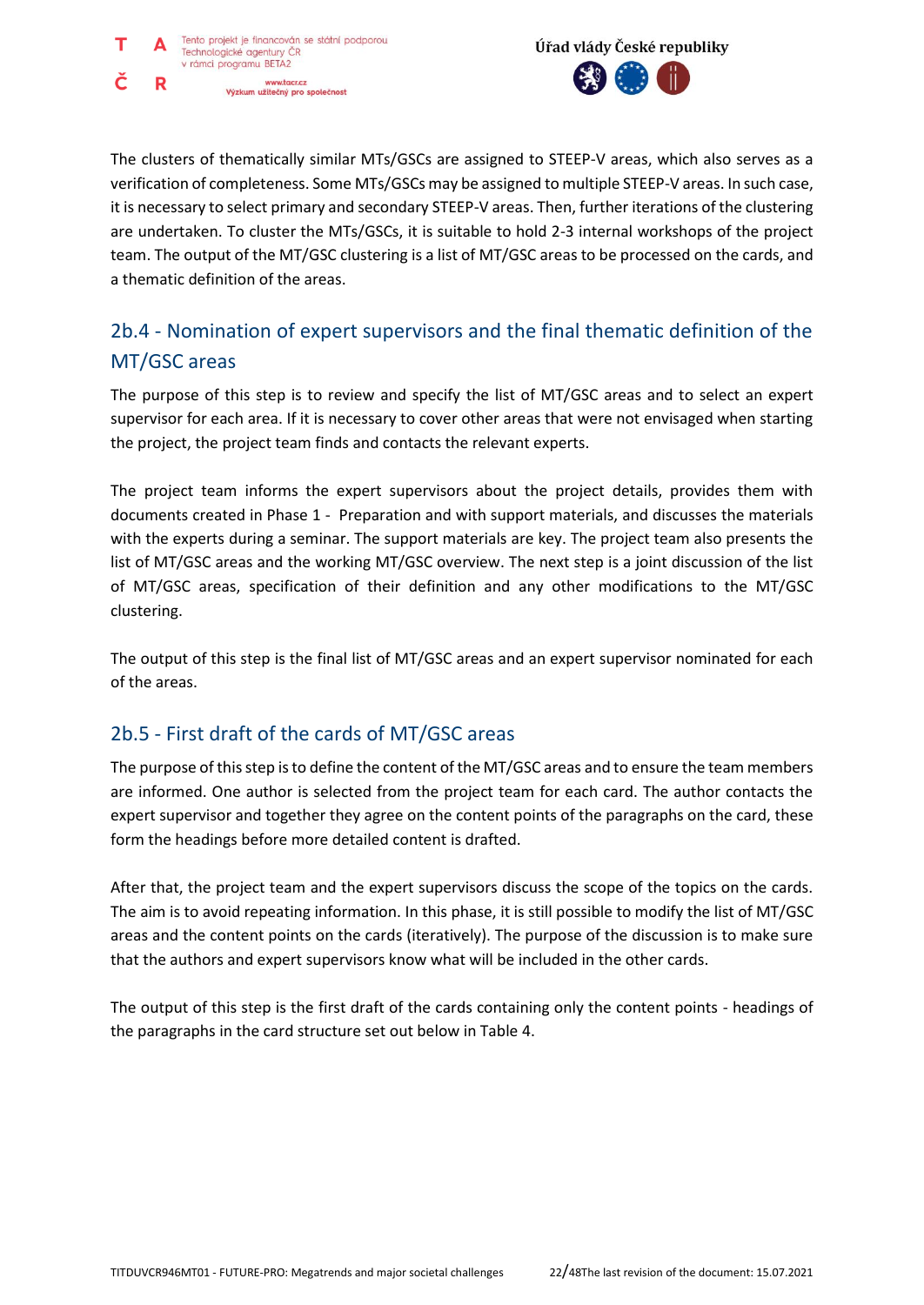Tento projekt je financován se státní podporou Technologické agentury ČR v rámci programu BETA2 www.tacr.cz<br>Výzkum užitečný pro společnost R

Úřad vlády České republiky



| <b>Title on the card</b>                                   | <b>Contents</b>                                                                                                                                     |
|------------------------------------------------------------|-----------------------------------------------------------------------------------------------------------------------------------------------------|
| Developments to date                                       | Statistical data on historical development                                                                                                          |
| Future prospects                                           | Expected development in the next 10 to 30 years                                                                                                     |
| Expected impacts and related future challenges             | <b>Estimated impacts</b><br>Challenges and opportunities arising from the<br>likely impacts                                                         |
| Global and European goals                                  | Goals adopted at global and European level<br>(SDGs, EU 2050,)                                                                                      |
| Possible directions for solutions                          | Solutions having the potential to mitigate the<br>impacts<br>Partial solutions for the identified challenges                                        |
| General overview of the situation in the Czech<br>Republic | Statistical indicators<br>Local impacts in Czechia, if they are directly<br>addressed by existing academic or publicly<br>available grey literature |

<span id="page-22-0"></span>Table 4 - The structure of the cards of MT/GSC areas

### 2b.6 - Compiling a corpus of sectoral studies

The purpose of this step is to keep record of the information sources that will make the content points set out on the cards of MT/GSC areas more specific. Such specificity is provided by sectoral studies. The criteria for selecting the sectoral studies are similar to those for compiling the corpus of foresight studies. The sectoral studies do not necessarily focus on future developments.

One possible strategy for identifying the sectoral studies is to use references contained in MT/GSC studies. It is also possible to consult comprehensive libraries of sources, such as [ESPAS Orbis](https://espas.secure.europarl.europa.eu/orbis/) or [JRC](https://knowledge4policy.ec.europa.eu/foresight/tool/megatrends-hub_en)  [Megatrends Hub.](https://knowledge4policy.ec.europa.eu/foresight/tool/megatrends-hub_en)

The second strategy are targeted searches on the websites of authoritative institutions, mainly international and transnational organisations (UN, OECD, EU, World Bank, IMF, Council of Europe, WTO...), international non-governmental organisations (Oxfam, Amnesty International, WWF...), publications of national or local governments (EU member states, G20 countries…), publications of renowned consulting firms (E&Y, KPMG, PwC, Deloitte, McKinsey & Company...) and academic publications in scientific journals (available through search engines Google Scholar, Scopus, Web of Science).

The third strategy is a general search for publications through internet search engines (e.g. Google Scholar, databases of scientific articles such as Scopus and Web of Science). Such search may bring a high number of results, so we recommend setting a time specification together with search operators.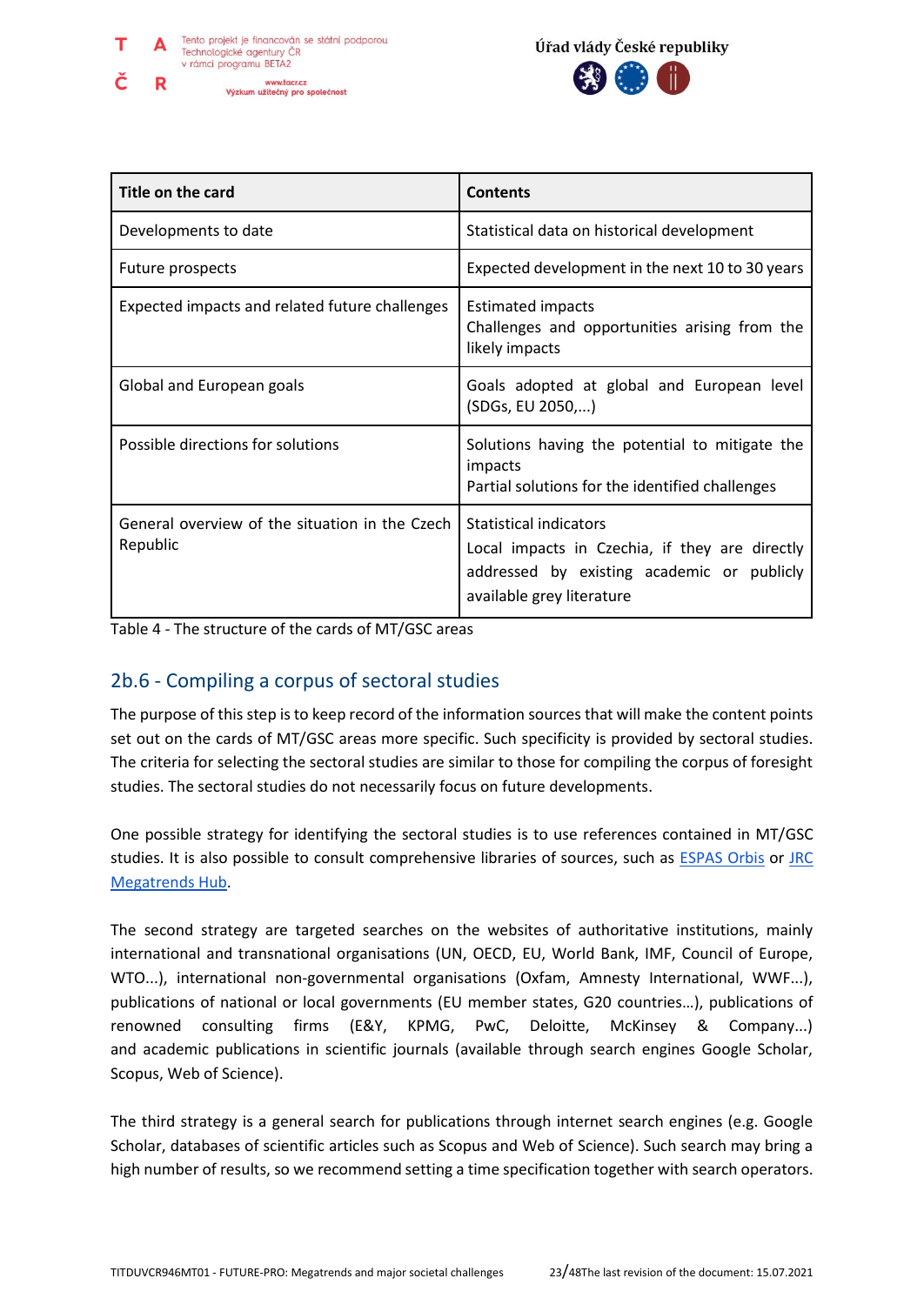Úřad vlády České republiky

The corpus of sectoral studies is stored in a database with basic information on each publication (similarly to the corpus of foresight studies). The corpus of sectoral studies is continuously supplemented in line with the gradual modification and supplementation of the text on the cards of MT/GSC areas in step 2a.7.

### <span id="page-23-0"></span>2b.7 - Cards of MT/GSC areas 1.0

The purpose of this step is to supplement the proposed cards of MT/GSC areas with information contained in the publications focused on specific topics and areas. A card is drawn up for each MT/GSC area in the structure described above. The content of the cards of MT/GSC areas is formulated considering possible uncertainty. The cards of MT/GSC areas are around 8-10 pages (A4 size) long. The aim is to make the cards comprehensible also for an informed lay person in the given area, which is necessary for the prioritisation that will be carried out by a group of experts from various fields.

The card author draws up the paragraphs and continuously consults their content with the expert supervisor. The supervisor may identify unclear issues and inconsistencies or incomplete information (mainly contextual) in the content of the paragraphs. The expert supervisor in cooperation with the expert team may search for and supply references to sectoral studies relevant for drawing up the MT/GSC area card and such sectoral studies are added to the corpus of sectoral studies.

Inputs for the General Overview of the Situation in Czechia are obtained from country reports of transnational and international organisations, from analytical parts of Czech strategic documents and other data sources. The main sources here include:

- EU, OECD, IMF, World Economic Forum,
- UN, SDG index,
- World Happiness Report / Global Happiness and Well-Being Policy Report,
- Czech Statistical Office and EUROSTAT.

The process of compiling the cards of MT/GSC areas consists of several iterations based on discussions between the expert supervisor and the card author so that changes can be made even during the card compilation. The output are cards of MT/GSC areas 1.0.

### <span id="page-23-1"></span>2b.8 - Editing and graphic design of the cards of MT/GSC areas 1.0

The purpose of this step is to prepare the cards of MT/GSC areas for use in Phase 3. First, the texts are edited from an expert point of view and their linguistic intelligibility is checked, then the cards are graphically designed to be functional and user-friendly. The output are linguistically and graphically finalised cards of MT/GSC areas 1.0.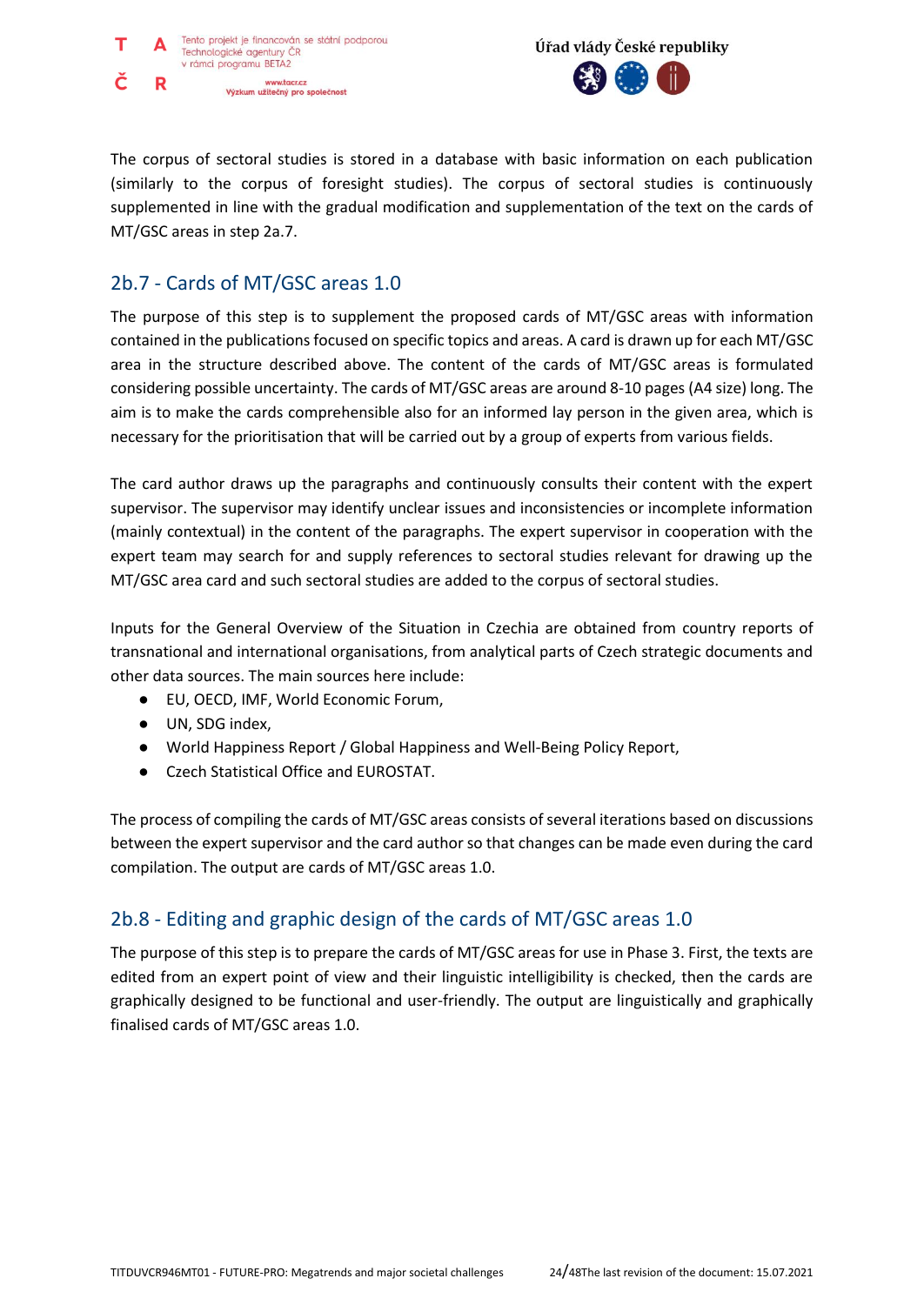т

Č



# <span id="page-24-0"></span>3 - Verifying and supplementing the MT/GSC areas

The aim of this step is to specify the content of the MT/GSC cards 1.0 produced in step 2b - Initial identification of MTs/GSCs. The output will be the final version of the cards of MT/GSC areas. The created cards 2.0 will be the main input for Phase 4 - Prioritising.

### <span id="page-24-1"></span>3a - Workshop (world café)

The purpose of this step is to obtain expert feedback on the cards of MT/GSC areas 1.0 and enable interaction between the participating experts. To achieve that, the world café method was chosen. The basic principle of world café is discussion in small groups at "café tables" where each table has a thematic focus based on the cards of MT/GSC areas. Each table is attended by several participants (experts), a moderator (or also the author of the given MT/GSC area card) and a recorder. The discussion runs in rounds that have a pre-defined duration (usually 20-30 minutes). After the round ends, the participants go to another table.

For each MT/GSC area, the project team makes an analysis of relevant fields of expertise and compiles their list, then in cooperation with the contracting authority, the team finds a total number of 40-60 experts covering various fields so that each MT/GSC area is covered by at least 3 experts (one expert may have relevant expertise for more than one area). The recruitment should be made at least a month in advance.

Strategy for the recruitment:

- Nomination by the project team (desk search, network)
- Nomination by the contracting authority
- Nomination by the expert team
- Any other nominations by participating experts
- Public call

After obtaining the nominations, a triangulation is made - an expert should ideally get three independent nominations or confirmations of their nomination from multiple parties. The project team finally confirms the nominations based on criteria described below.

The composition of experts ideally meets the following recommendations:

- There are experts from academia, the public sector, the private sector and the non-profit sector.
- The group is heterogeneous at least in terms of gender and age, and ideally in terms of geographical coverage.
- Together, the experts cover a wide range of fields (it is possible to start from the STEEP-V framework and specify it further e.g. by means of the FORD classification).
- The experts have demonstrable interest and ability to deliberate the future that is characterised by uncertainty and complexity.
- Ideally, each expert has knowledge in multiple fields or their research or professional activities are interdisciplinary in nature.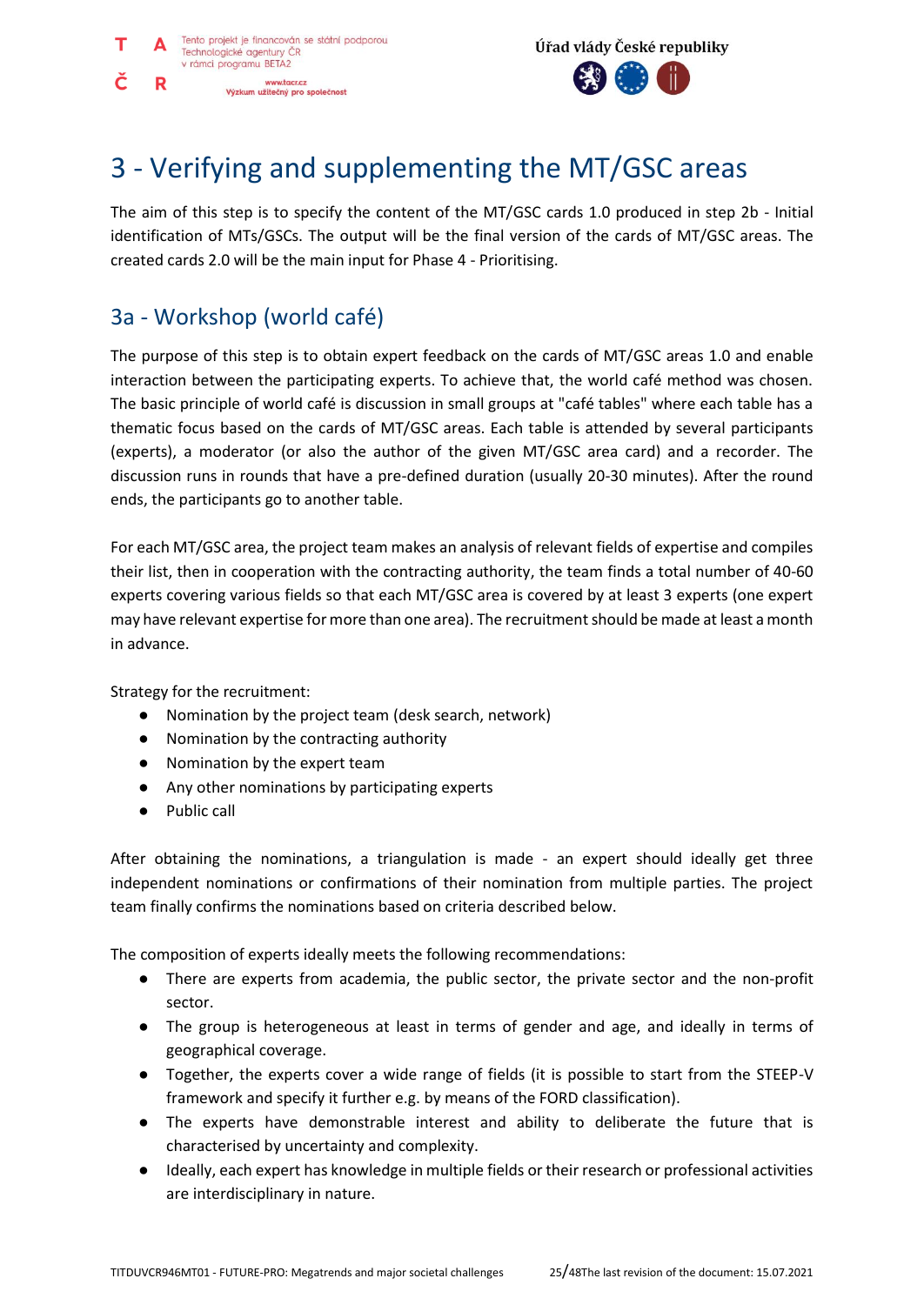

Subsequently, the project team contacts the identified experts offering them cooperation in the world café.

The potential participants who have confirmed participation receive the cards of MT/GSC areas 1.0 before the workshop and fill in their thematic preferences in a questionnaire. Several days before the workshop, the project team sets up the discussion tables based on the preferences, but to for the tables to be balanced, not all participants will be satisfied in their preferences. The team will send out the cards of MT/GSC areas 1.0 and a link to the online platform to which the participants will connect, and a list of tables at which they will join the discussion. Each MT/GSC area card will be discussed at least at one table. Based on the number of topics and participants, each card of an MT/GSC area can be discussed at multiple tables or one table can be dedicated to more than one card.

Before the workshop, the project team organises a coordination meeting with the moderators and recorders.

During the world café, each table is attended by one moderator and one recorder who remain at the same table for all rounds. Moreover, each table has a pre-defined number of participants. At the beginning of each round, the moderator informs the participants at the table about the main points concerning the given MT/GSC area and about the main outputs from the previous rounds.

The world café is opened with a presentation of the project and its purpose (15-20 min.), followed by rounds of discussion over the cards of MT/GSC areas. The world café is concluded by a discussion (around 20 min.) in groups on thematic definition of the MT/GSC areas. Two or three rounds can take place during one afternoon. One round lasts 30-40 minutes (can be adjusted based on the number of participants). At the start of each round, the participating experts have approx. 10 minutes to get acquainted with the cards of MT/GSC areas that will be discussed.

Questions for the discussion of MT/GSC areas:

- Question 1: Is the content scope of the card defined adequately? Which sub-theme should be excluded from the card? Which sub-theme is missing in the card?
- Question 2: The previous discussion (on Question 1) produced the following recommendations (the moderator lists them). Do they include a recommendation you disagree with or you wish to support?
- Question 3: Would you add any factual information to the first sections of the card? Can you indicate the information source?
- Question 4: Would you add any factual information to the section on Czechia? What sources of information do you suggest to add to the situation in Czechia?

Question for the final discussion on the thematic definition of the MT/GSC areas:

● Question 5: Do you have any recommendations concerning the definition of the MT/GSC areas and the overall composition of the cards?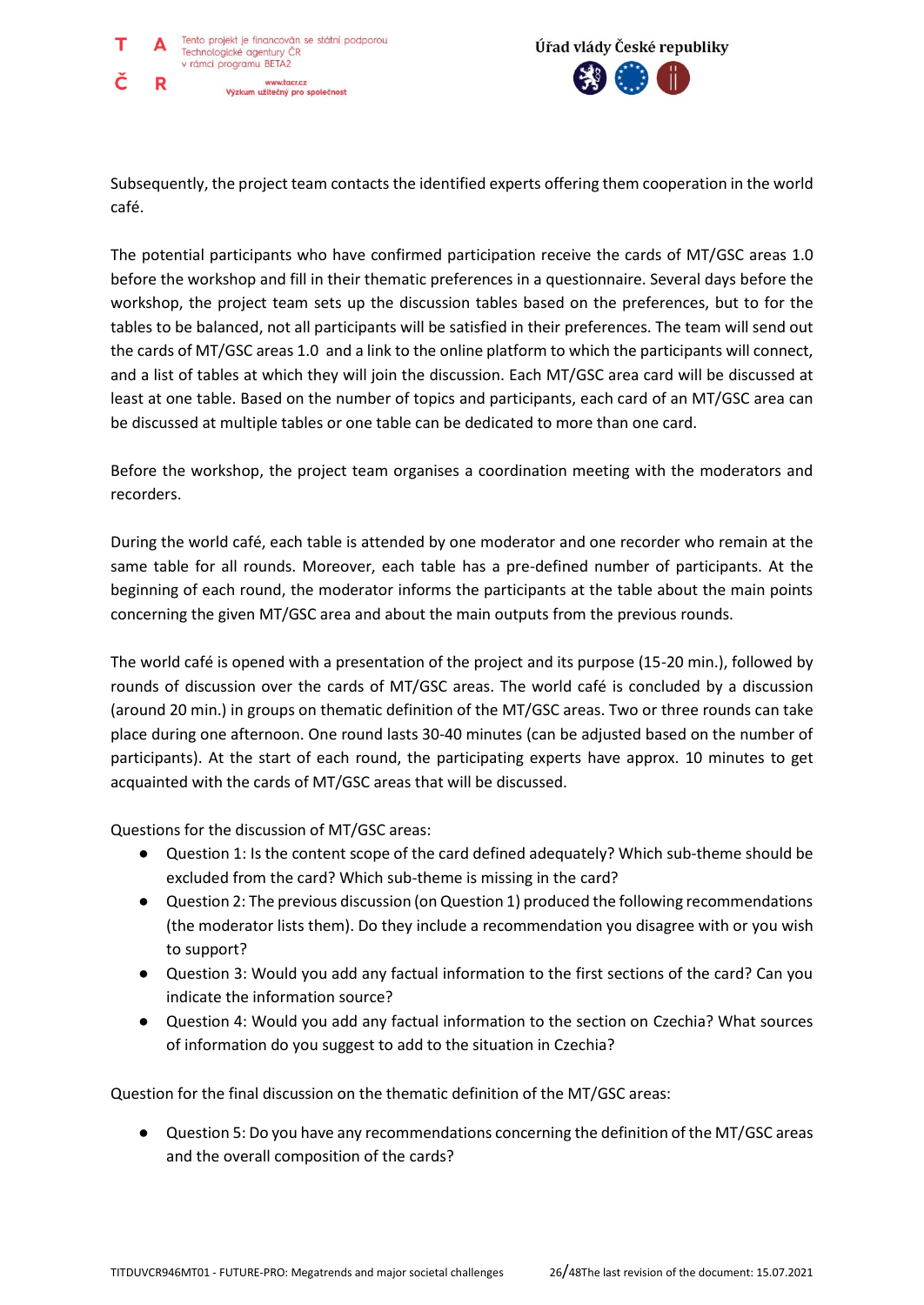

# <span id="page-26-0"></span>3b - Individual consultations (interviews)

The purpose of this step is to supplement and specify the information in the draft cards of MT/GSC areas and give the world café participants and other experts an opportunity to take a greater part in creating the cards of MT/GSC areas. In this phase, it is also possible to consult experts who could not participate in the world café. The output is a record of the expert interview, either as comments or in a separate document.

The card author contacts the experts who are interested in further cooperation and agrees on a date for consultation (30-60 minutes). The author also sends them an editable working document with the full text of the card. During the consultation, the card author can discuss specific points or ask the same questions as in the world café.

# <span id="page-26-1"></span>3c - Processing cards of MT/GSC areas 2.0

The purpose of this step is to extract the obtained expert inputs from the world café and expert interviews and integrate them into cards of MT/GSC areas 2.0. The card author in collaboration with the expert supervisor and the expert team processes the cards of MT/GSC areas, the expert supervisor makes a final check.

In the next step, the content of the cards is provided to the expert editor for proofreading and then to the graphic designer for typesetting and final graphic design of the content.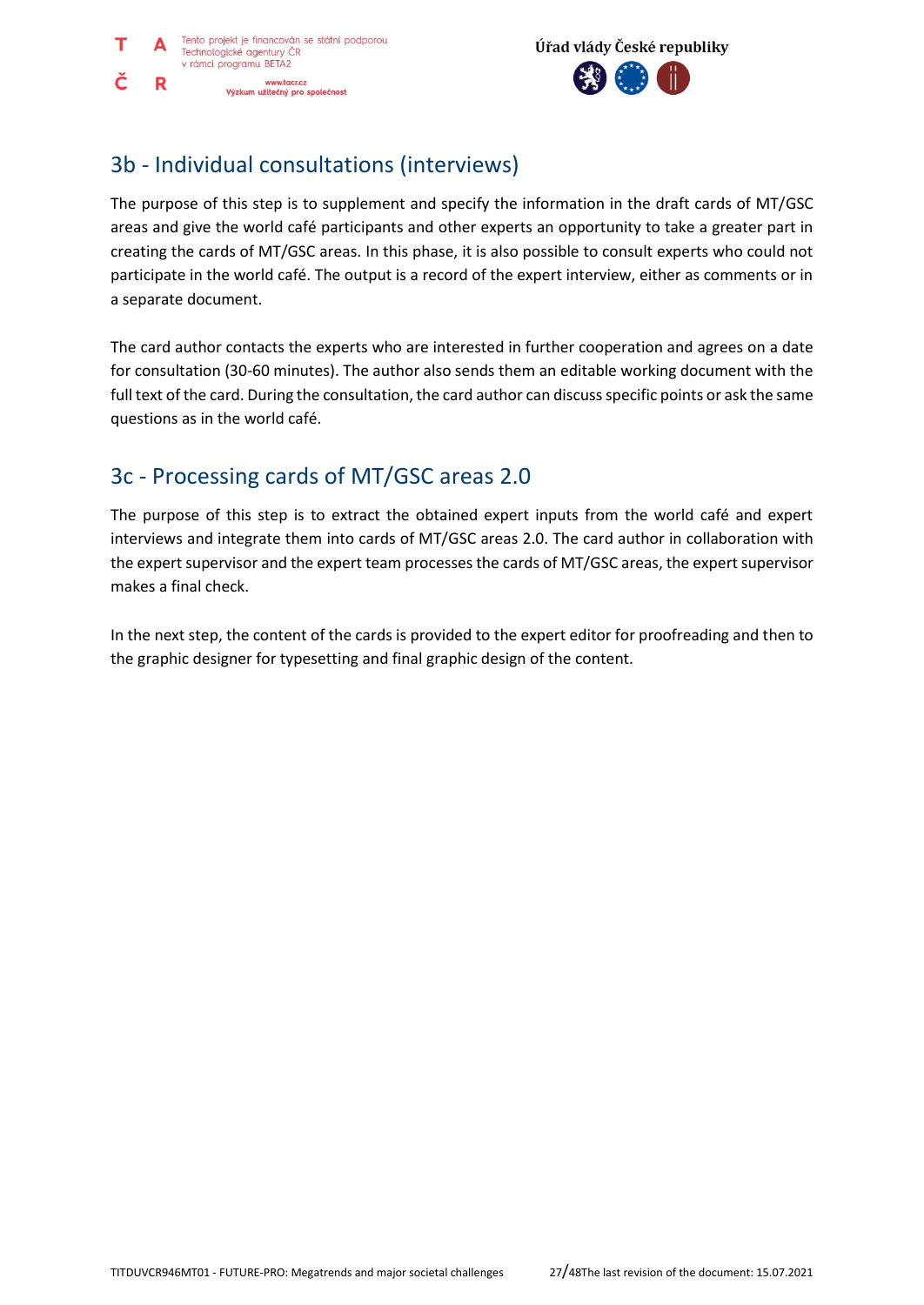

# <span id="page-27-0"></span>4 - Prioritising the MT/GSC areas

The purpose of Phase 4 - Prioritising is to determine which MT/GSC areas should be preferentially the focus of research in Czechia, mainly in SSHA, and potentially also where to direct attention in other areas of public decision-making. The aim is to identify areas where investment and activities have the highest potential to maximise the future societal benefits or minimise the identified adverse impacts on the quality of life in Czechia.

The prioritising will be carried out in two consecutive steps. First, civic participation will be applied through the forecasting method and then deliberation of experts will take place using the Delphi method.

The outputs of this Phase are the priority MT/GSC areas for Czechia and arguments for their prioritisation.

### <span id="page-27-1"></span>4a - Civic participation (Forecasting)

The aim of this step is to create a set of inputs from a the general public in order to enrich and diversify the background documents that are subsequently provided to experts before starting the prioritisation through Delphi.

For these purposes, a crowd-forecasting tool is deemed relevant. Such tools have two main aspects that must be met in this Phase: (1) broader participation, and (2) forecasting. Another two recommended aspects are: (3) iterative discussion of participants, and (4) sufficient motivation to take an active part.

(1) The aspect of broader participation opens the decision-making to more innovative and unconventional inputs that would otherwise not be formulated for various reasons either by the world café workshop participants or by experts in Delphi. For this purpose, it is appropriate to target the recruitment of participants at higher education students and doctoral students across all fields. They should be asked about their own opinion and be given space to justify their opinions.

(2) The aspect of forecasting is meant to encourage discussion on the possible cognitive limitations of the experts and so reduce the risk that the decision-making of the experts in subsequent Delphi will be distorted by their conventional views or personal interests. To that end, it is advisable to ask the participants about their prognoses of the Delphi results as well as provide space for formulating the expected undesirable distortions of the expert opinions or other possible deficiencies of the subsequent Delphi.

(3) The aspect of iterative discussion is important to support mutual discussion of the participants and so increase the overall quality of the outputs. For this purpose, we recommend using real-time online forecasting platforms where the participants see the opinions and predictions of the others, can respond to them, and modify their own inputs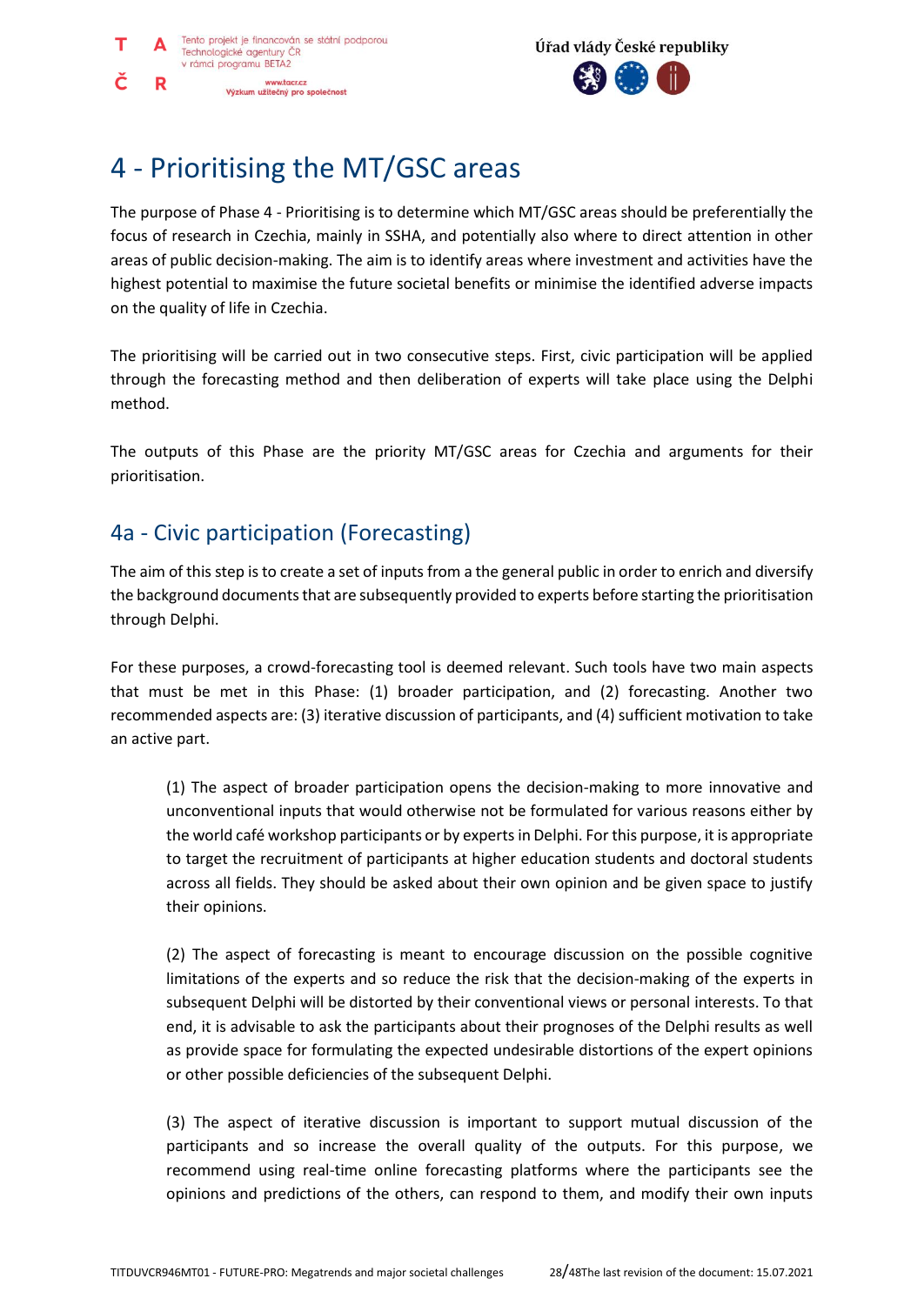R



based on the opinions of others and so build together a "database" of relevant arguments and sources.

(4) We recommend supporting the motivation of participants to dedicate significant amount of time to preparation and to elaborate arguments with tools such as tournaments or contests. Financial motivation can also be used to reward the best text inputs and/or best predictions of the future outputs from Delphi. The probability of the Delphi results, expressed as a percentage, can serve as an appropriate indicator of the input quality based on which the participants can be rewarded.

<span id="page-28-0"></span>More information on forecasting is provided in the Background Research for the CM Methodology.

#### 4a.1 - Recruitment and platform

Participants are recruited from the general public. The recruitment is actively targeted at young participants studying or having completed tertiary education. The request to spread information about the recruitment is distributed to all public higher education institutions in Czechia, ideally also to other educational institutions and other relevant organisations active in the academic sector. There should be at least 200 registered participants to achieve, on a non-selective basis, a sufficiently diverse group in terms of sectors, gender and regions.

The participants are informed about the purpose of civic participation in the project of the CM Methodology implementation. It is also appropriate to introduce the participants to the fundamentals of forecasting and work with probabilities before starting their participation. Active participation in such a workshop or online training can serve as a suitable tool to select applicants with sufficient motivation<sup>22</sup>.

A suitable platform will be selected, enabling an effective fulfilment of the aspect of broader participation and the aspect of forecasting, and ideally also enabling the iterative discussion of participants and other recommended aspects (mainly the financial motivation and rewarding of participants)<sup>23</sup>.

#### <span id="page-28-1"></span>4a.2 - The forecasting procedure

Before the start, the participants must be informed about the rules and the precise formulation of the questions in the subsequent Delphi. In this phase, the participants should not know the identity of the experts in Delphi. Also before the start, the participants should be instructed to use anonymous nicknames on the platform to eliminate social pressure.

The participants will choose which MT/GSC areas they would personally prioritise, if they were in the position of the experts, and will explain why. The participants must be aware that their argumentation

<sup>&</sup>lt;sup>22</sup> The pilot implementation of the CM Methodology used a group of 238 participants who had taken part in similar forecasting tournaments in other research projects.

<sup>&</sup>lt;sup>23</sup> The CM Methodology piloting used an online forecasting platform (specifically the platform provided by the Cultivate Labs organisation).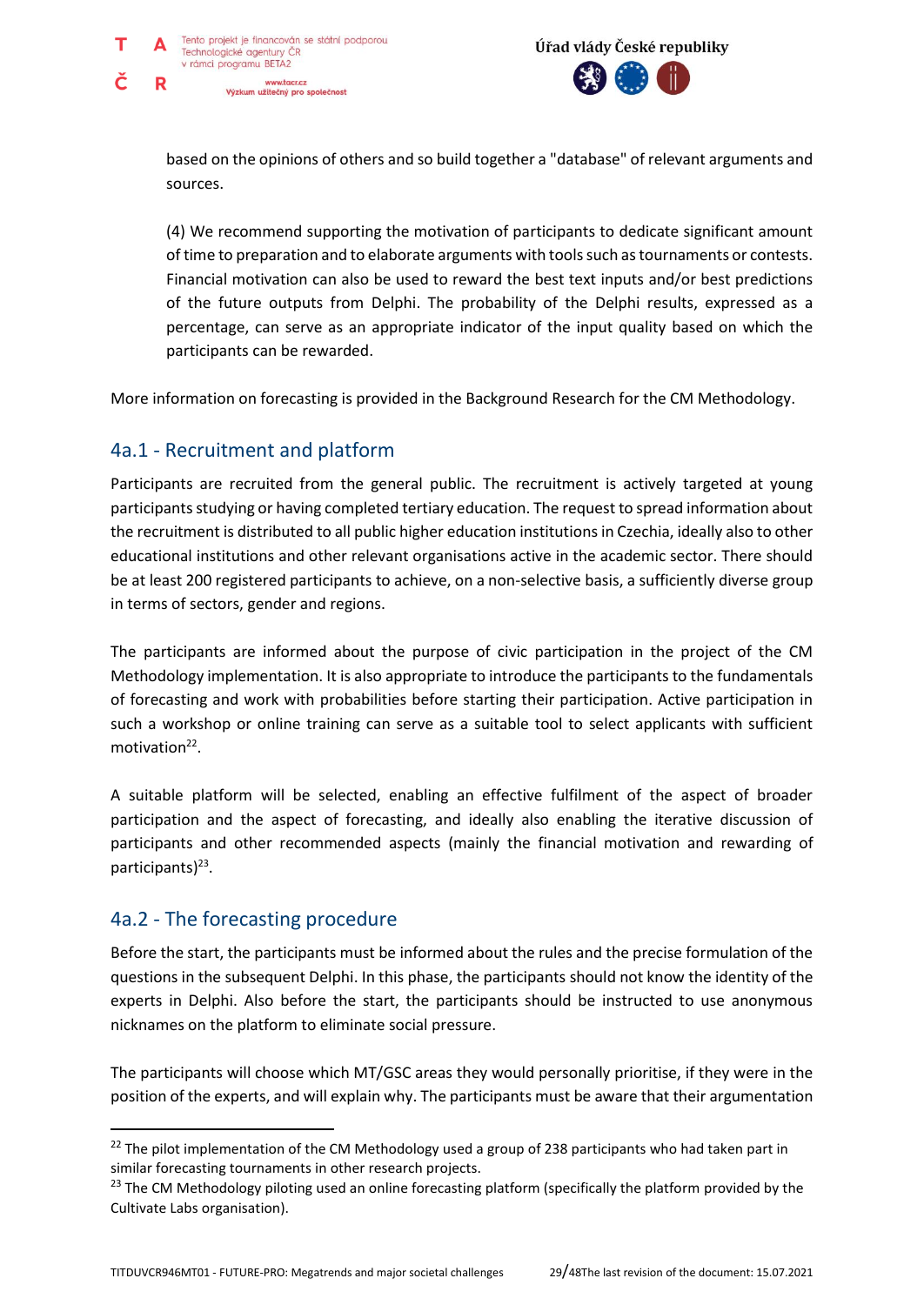

will be anonymously provided to the experts for Delphi and so it can influence their judgement. It will be proposed that the most frequently marked priorities are given greater attention in Delphi<sup>24</sup>.

The participants will then be instructed to answer the question "Which of the following areas will rank in the first X places of the ranking produced by the answers of experts in Delphi?". The participants will determine for each area, with what probability they expect that area will be among the  $X^{25}$  selected priorities, and they can provide any text comment. Throughout the exercise, the participants can debate with the other participants on the platform and modify their predictions<sup>26</sup>.

#### <span id="page-29-0"></span>4a.3 - Summary of the results

Analysts process all the inputs. Any inspiring textual inputs from all participants on both questions will then be provided to the experts as background material for decision-making in Delphi. If financial motivations are used, the best predicting and/or commenting participants should be publicly announced after the Delphi ends, and then the financial rewards should be distributed $^{27}$ .

### <span id="page-29-1"></span>4b - Deliberation of experts (Delphi)

The purpose of this step is to determine the priority MT/GSC areas that are significant for Czechia, to identify the arguments for that prioritisation and compile a list of challenges significant for Czechia. Each expert will individually evaluate the MT/GSC areas based on repeated interaction with the other experts.

The deliberation of experts will be carried out using the Delphi method. In three rounds, the group of experts prioritises the MT/GSC areas that are, in their expert opinion, significant for Czechia (in terms of potential impact on the quality of life in Czechia) and formulates arguments justifying their conclusions. The criteria for assessing the significance are defined in advance based on a normative framework described in the support materials.

### <span id="page-29-2"></span>4b.1 - Compiling the expert group for Delphi

It is a group of approximately 25 experts. The composition of experts ideally meets the following recommendations:

● The group is heterogeneous in terms of expertise so that all STEEP-V areas are evenly covered<sup>28</sup>.

<sup>&</sup>lt;sup>24</sup> In the CM Methodology piloting, a question was asked about the prediction of the opinion of the whole group of participants.

<sup>&</sup>lt;sup>25</sup> In the CM Methodology piloting,  $X = 6$ .

 $26$  In the CM Methodology piloting, the phase of broader participation lasted 18 days.

<sup>&</sup>lt;sup>27</sup> In the CM Methodology piloting, the evaluation was based on the Brier score. Out of 50% of participants with the best score, 15 were drawn by lot and rewarded with a voucher worth CZK 1500.

<sup>&</sup>lt;sup>28</sup> The fields of expertise of experts in Delphi according to STEEP-V and FORD classification:

Society: Psychology and cognitive sciences, Educational sciences, Sociology, Social and economic geography, Media and communication, Other social sciences, Medical and healthcare sciences

<sup>●</sup> Technology: Engineering and technologies, Computer and information sciences

<sup>●</sup> Economy: Economics and business, Mathematics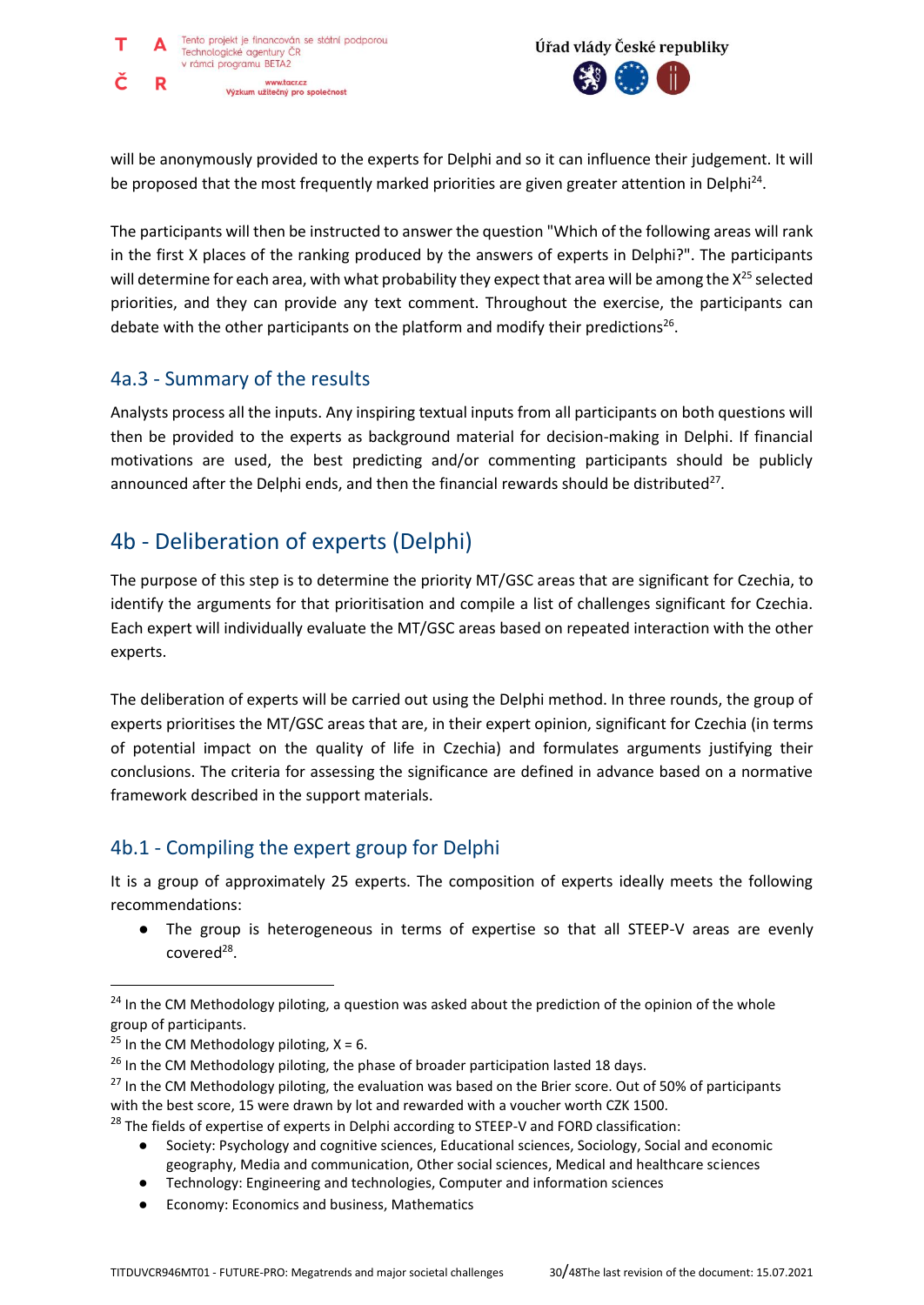- The composition of the group is heterogeneous at least in terms of gender and age, and various institutions are represented.
- The experts have doctoral degrees or at least 5 years of experience in the field.
- Some of the experts are specialised in several fields or are capable of interdisciplinary work.
- The experts have demonstrable interest and ability to deliberate the future that is characterised by uncertainty and complexity.
- The experts have moral credit.
- The experts are able to work with the key aspects of the prioritisation (normative frameworks of the quality of life, sustainable development and resilience).

The experts for Delphi are identified through the same mechanism as for the world café workshop (see Chapter 3a). The identified experts are addressed in a personal invitation to participate in Delphi. A situation where an expert has expertise only for some MT/GSC areas while their expertise for other MT/GSC areas is limited is accepted as normal. The process of answering (see below) and the iterative mechanism of Delphi enabling an informed opinion to be provided on all MT/GSC areas are generally explained. The experts then receive materials produced in Phase 1 - Preparation and support materials, and those documents are discussed with the experts.

#### <span id="page-30-0"></span>4b.2 - Preparation of Delphi

Before the Delphi exercise, the experts registered for Delphi receive instructions that are then explained at online or personal meetings. This includes information about the Delphi process, the platform used, the cards of MT/GSC areas and outputs of the forecasting tournament, requirements for the qualitative explanation of opinions, the assumptions used for the prioritisation<sup>29</sup> and the process of answering (see below). The experts are invited in the instructions to use the principles of multi-criteria analysis based on normative frameworks of the quality of life, set out in the support materials.

Before starting Delphi, a questionnaire is sent out to the participants to collect socio-demographic characteristics and information on the areas and level of expertise. The socio-demographic characteristics must at least contain the age category, gender, the highest educational achievement, the sector of professional activity, the field specialisation (according to the FORD classification) and the level of expertise for each MT/GSC areas. The evaluation of the questionnaire is then displayed in the Expertise Matrix (the Expertise Matrix template is provided in Annex 1). The project team undertakes to handle personal data of the participating experts responsibly in line with GDPR. The

- Politics and geopolitics: Political sciences, Law, Sociology
- Culture and values: History and archaeology, Languages and literature, Philosophy, ethics and religion, Art, Other humanities

<sup>●</sup> Environment: Physical sciences, Chemical sciences, Earth and related environmental sciences, Biological sciences, Other natural sciences, Agricultural and veterinary sciences

 $29$  The assumptions used for the prioritisation are formulated in cooperation with the contracting authority. For example, in the CM Methodology pilot implementation, the following assumption was used for Question 3: "In question "SSHA support", please assume that it is within the means of Czech science to address the expected impacts and challenges from the given MT/MSC area. I.e. assume the general solvability by research, development and innovation."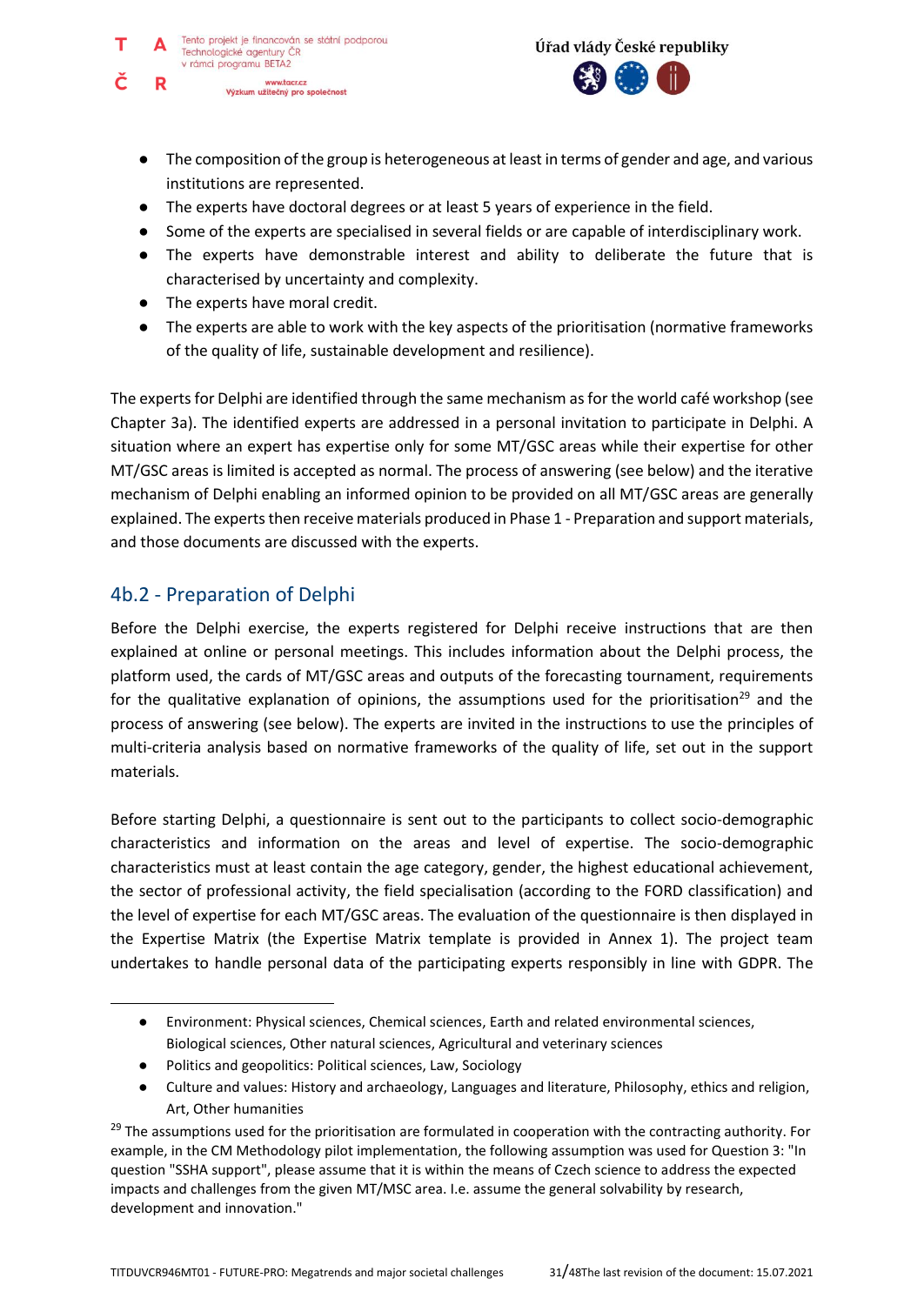Expertise Matrix contains personal data on the participants. Before dissemination, the data should be aggregated and anonymised.

Together with the questionnaire, the participants receive a document with an ethical commitment, in which they write their name and express consent with the following text:

In Delphi under project "Megatrends and grand societal challenges", I will proceed to the best of my knowledge and conscience. I will not favour my personal interests nor the interests of my institution. I will act with utmost impartiality and with an honest interest in achieving the goal of Delphi to ensure the quality of life in Czechia in the future decades.

Each of the experts in Delphi receives access to background materials and answer forms (see Annex 2) based on the selected technical platform for Delphi. The project team ensures mutual anonymity of the Delphi participants.

### <span id="page-31-0"></span>4b.3 - The first round of Delphi

In the first round, each expert provides individually, in writing and anonymously an answer on prioritisation of the MT/GSC areas and justification for prioritising or not prioritising each of the MT/GSC areas. The answers use a four-point scale: definitely no, rather no, rather yes, definitely yes<sup>30</sup>.

- Question 1: Do you agree with the following statement? "The area will have a very significant impact on the quality of life in Czechia in the next decades."
	- Arguments to explain the answer.
- Question 2: Do you agree with the following statement? "Public funding should be preferentially allocated to understanding it and addressing it."
	- Arguments to explain the answer.
- Question 3: Do you agree with the following statement? "Czechia should preferentially allocate public funding for this area compared to the other areas to support research, development and innovation by SSHA."
	- Arguments to explain the answer.

The justifying comment explaining the answer is about a half of a standard page long (around 700- 1300 characters with spaces) for all three questions together.

The inputs of the experts are sent to the project team only. The aim is to reduce the self-moderation bias. At the end of the first round, the project team analyses the inputs from the first round of Delphi. All inputs from the experts in Delphi (primary data) are restructured to create overviews of all expert inputs in the first Delphi round for each MT/GSC area. For each of the outputs, information is provided on the level of expertise for the MT/GSC area, obtained from the initial questionnaire. For the quantitative questions, an overview of the results of the first Delphi round is compiled, the qualitative inputs of arguments are coded and grouped into a list of arguments for each MT/GSC area. The coding

<sup>&</sup>lt;sup>30</sup> For quantitative processing, the scale can be converted to scores:  $0 =$  definitely no,  $1 =$  rather no,  $2 =$  rather yes, 3 = definitely yes.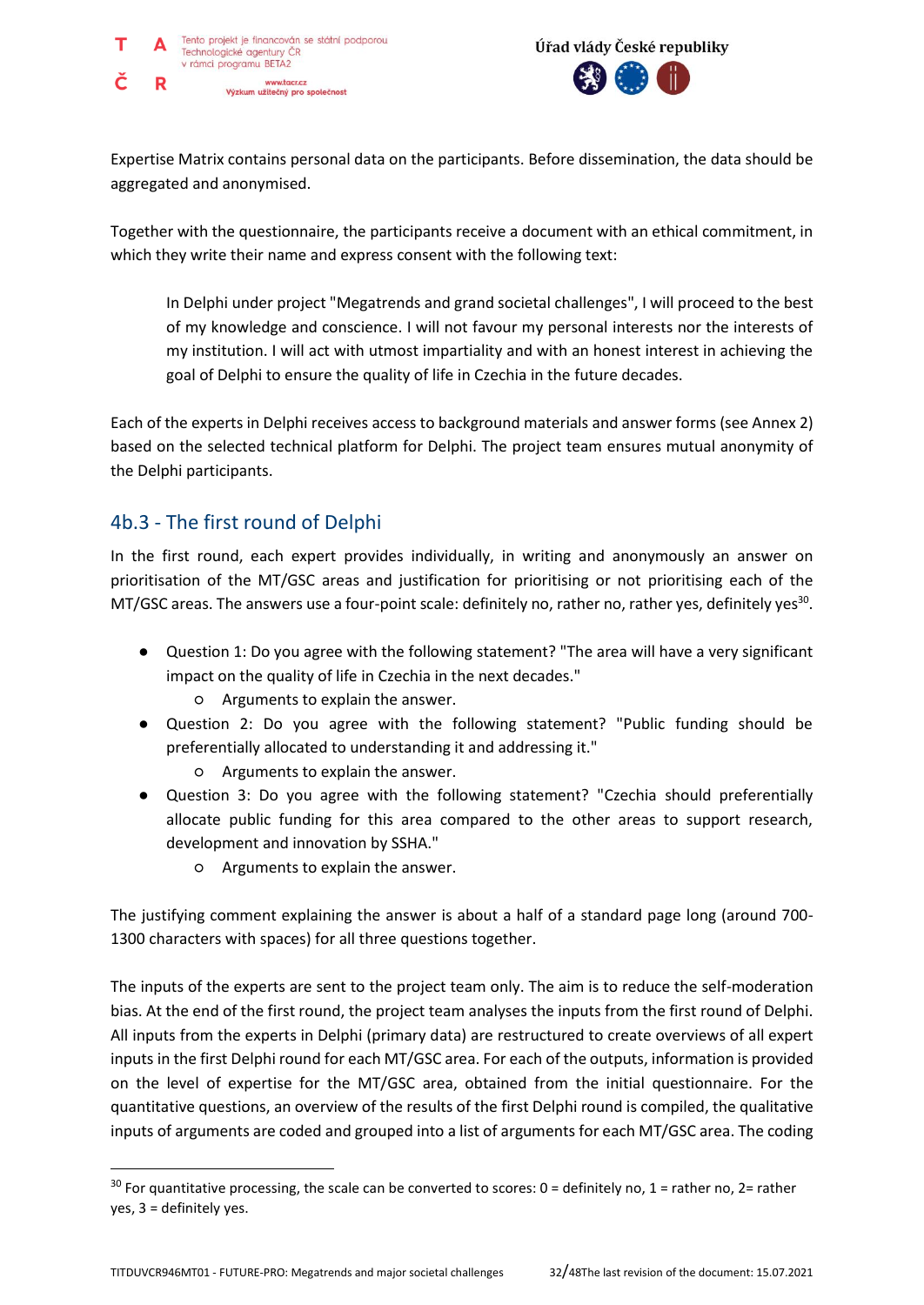Úřad vlády České republiky

uses triangulation - it is carried out by at least three members of the project team independently, and the final list of arguments is created subsequently in a discussion of the project team. The overview of expert inputs in the first Delphi round for each MT/GSC area, the overview of results of the first Delphi round and the list of arguments for each MT/GSC area are the background materials for the second round of Delphi.

### <span id="page-32-0"></span>4b.4 - The second round of Delphi

At least 7 days before starting the second round of Delphi, the experts receive background materials for the second Delphi round from the project team. In the second round, the experts are asked to review, if deemed necessary, their individual selection of the priority MT/GSC areas based on the output of the first round, and are also asked to name the challenges most significant for Czechia.

- Question 1: Do you agree with the following statement? "The area will have a very significant impact on the quality of life in Czechia in the next decades."
	- If a participant changes their opinion between the rounds, he/she provides arguments for the change.
- Question 2: Do you agree with the following statement? "Public funding should be preferentially allocated to understanding it and addressing it."
	- If a participant changes their opinion between the rounds, he/she provides arguments for the change.
- Question 3: Do you agree with the following statement? "Czechia should preferentially allocate public funding for this area compared to the other areas to support research, development and innovation by SSHA."
	- If a participant changes their opinion between the rounds, he/she provides arguments for the change.
- Question 4: What expected impacts and challenges in the given area are, in your opinion, the most significant for the future quality of life in Czechia? Please name them.

The answers are again sent to the project team only. At the end of the second round, the project team analyses the inputs from the second round. An overview of all expert inputs in the second Delphi round for each MT/GSC area is compiled (including the level of expertise for the MT/GSC area) as well as an overview of results of the second Delphi round for the quantitative questions. The qualitative inputs of arguments and challenges significant for Czechia are coded again using triangulation. The result is an updated list of arguments and a working list of challenges significant for Czechia. The overview of all expert inputs in the second Delphi round for each MT/GSC area, the overview of results of the second Delphi round, the updated list of arguments and the working list of challenges significant for Czechia are the background materials for the third round of Delphi.

### <span id="page-32-1"></span>4b.5 - The third round of Delphi

At least 7 days before starting the third round of Delphi, the experts receive background materials for the third Delphi round from the project team. In the third round, each expert gives a final answer for each MT/GSC area. In questions 1-3, the experts have a limited number of points to distribute. That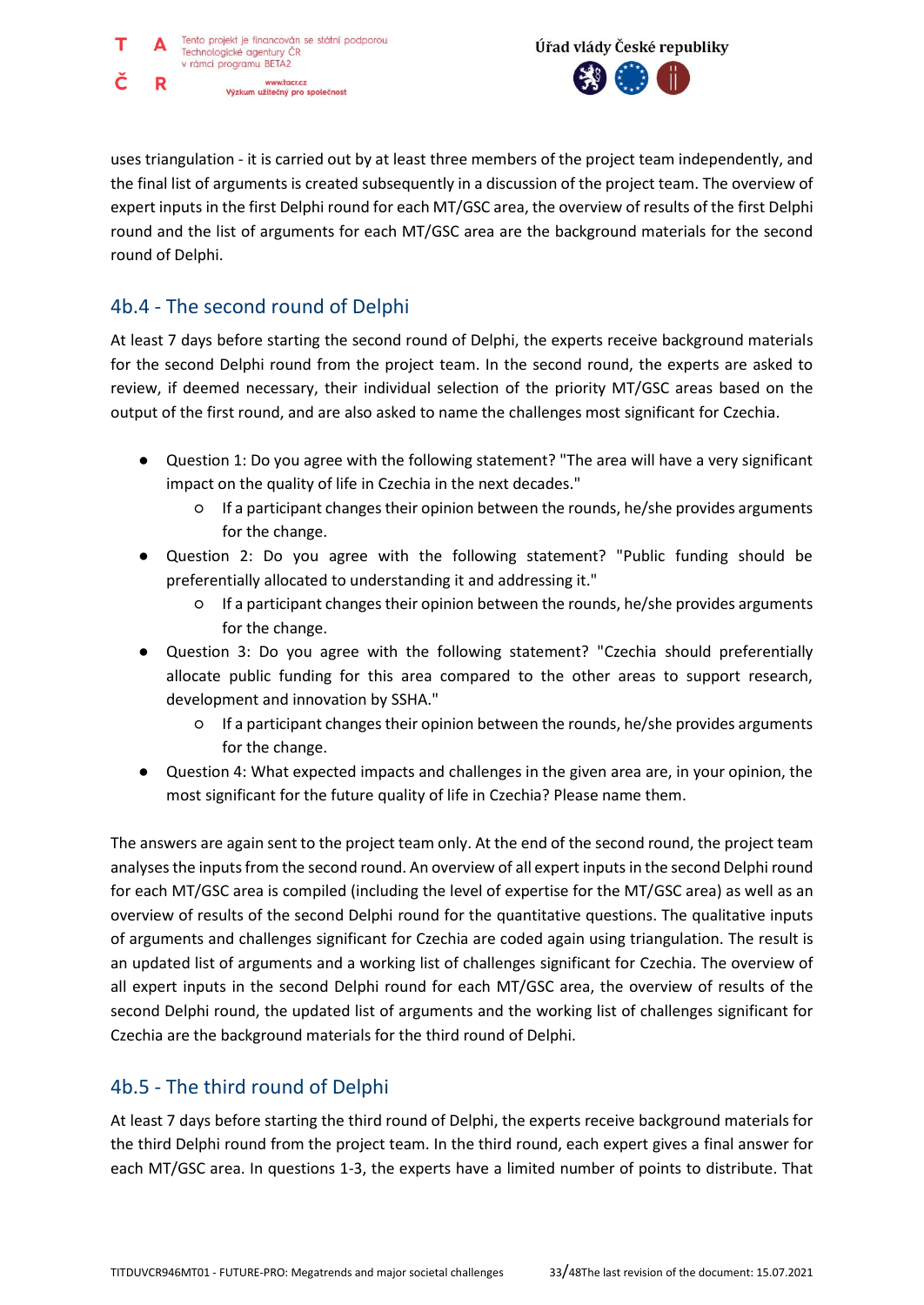

limit depends on the number of MT/GSC areas and the course of Delphi $31$ . The score limit used in the third Delphi round serves an internal validation of the results from the second Delphi round.

- Question 1: Do you agree with the following statement? "The area will have a very significant impact on the quality of life in Czechia in the next decades." *You have a total of* [limit] *points for your scoring. You can allocate 0 to 3 points to each area. Please distribute all [limit] points.*
- Question 2: Do you agree with the following statement? "Public funding should be preferentially allocated to understanding it and addressing it." *You have a total of* [limit] *points for your scoring. You can allocate 0 to 3 points to each area. Please distribute all [limit] points.*
- Question 3: Do you agree with the following statement? "Czechia should preferentially allocate public funding for this area compared to the other areas to support research, development and innovation by SSHA." *You have a total of* [limit] *points for your scoring. You can allocate 0 to 3 points to each area. Please distribute all* [limit] *points.*
- Question 4: If you were to select only exactly 6 areas, which ones would it be? *Choose exactly 6 areas.*
- Question 5: What expected impacts and challenges in the given area are, in your opinion, the most significant for the future quality of life in Czechia? Please name them.

# <span id="page-33-0"></span>Consolidation of outputs

The aim of this phase is to produce coherent and clearly presented outputs to ensure the best possible user-friendliness for the contracting authority and other users promoting the application of the project outputs. The main outputs are the identified MT/GSC areas and cards of the areas, the priority MT/GSC areas and the list of challenges with a significance for Czechia.

The first main output are the identified MT/GSC areas and cards of the areas, which can be, after Delphi and with consent of the expert supervisor, finally specified based on feedback from participating experts (producing the final version 3.0 of the cards). The identified MT/GSC areas are, at the end, compared with the results of similar projects around the world.

The second main output are the priority MT/GSC areas. A quantitative evaluation of Delphi is made in a table indicating the sums of points received by each MT/GSC area for all quantitative questions. Based on the table, the results are graphically depicted to visualise the differences in the scores of the MT/GSC areas. An evaluation is made of whether the results indicate a logical line in the significance of the MT/GSC areas for a recommendation of the resulting number of priority MT/GSC areas. The overall results for all areas are presented.

The third main output is the list of challenges with a significance for Czechia. The final coding is made for the inputs in Delphi provided for the question of grand societal challenges significant for Czechia for all MT/GSC areas, again using triangulation. The codes are grouped into categories based on similarity, thus producing a list of grand societal challenges with a significance for Czechia. That list is sorted in descending order by frequency and is provided to the experts in Delphi for validation. If the

 $31$  In the CM Methodology piloting, the score limit of 38 points was used.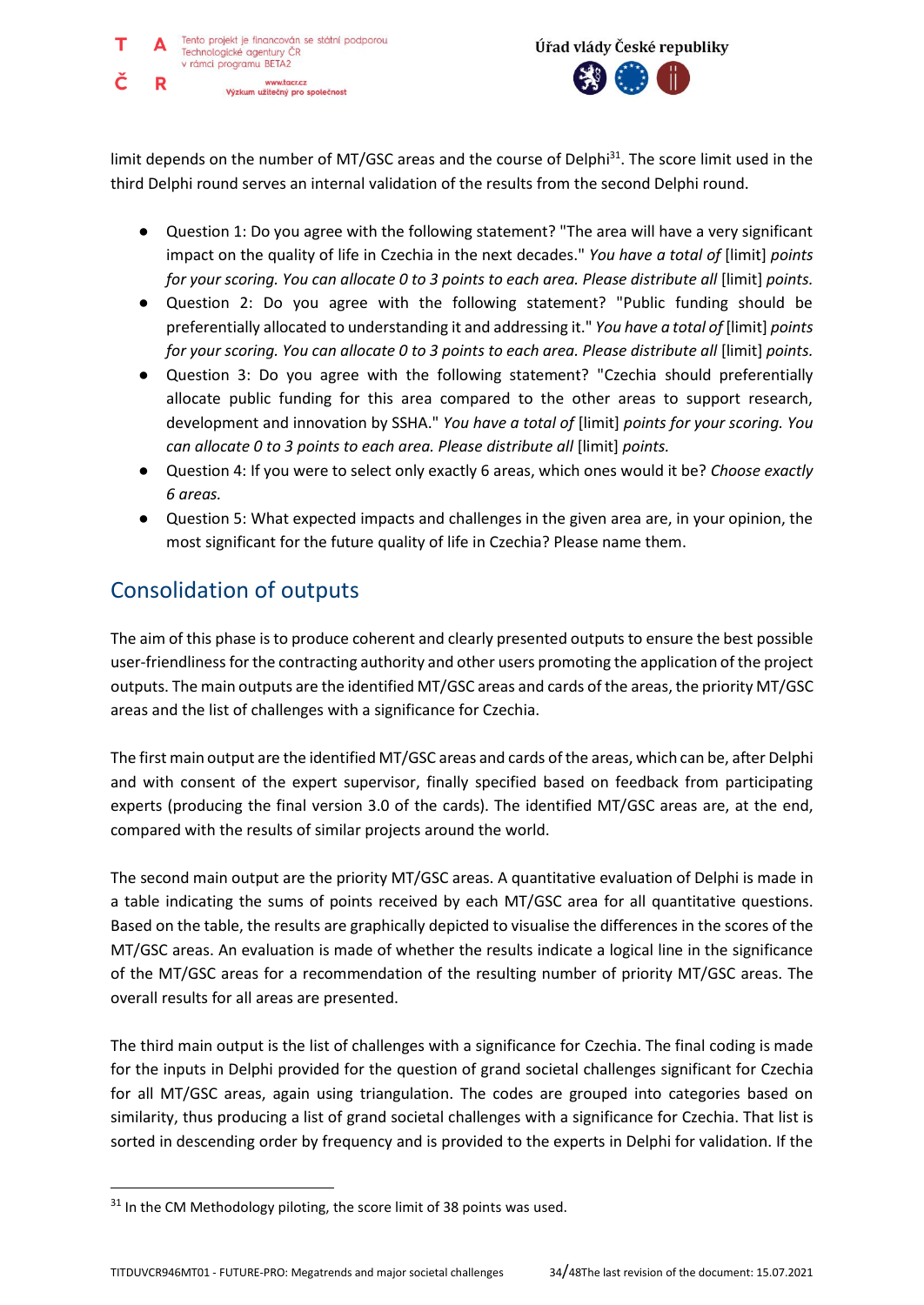



qualitative inputs of experts in Delphi include grand societal challenges that are beyond the defined MT/GSC areas, the challenges are indicated.

The output of the consolidation of outputs is the final report containing a summarising comment, the benefits and limitations of framing the future by means of MTs/GSCs, the procedure information including the results of the civic participation, all main outputs and the limitations of the chosen approach. The final report is, together with acknowledgements, shared with anyone who was involved in any phase of the methodology, ideally with information from the contracting authority on the next steps.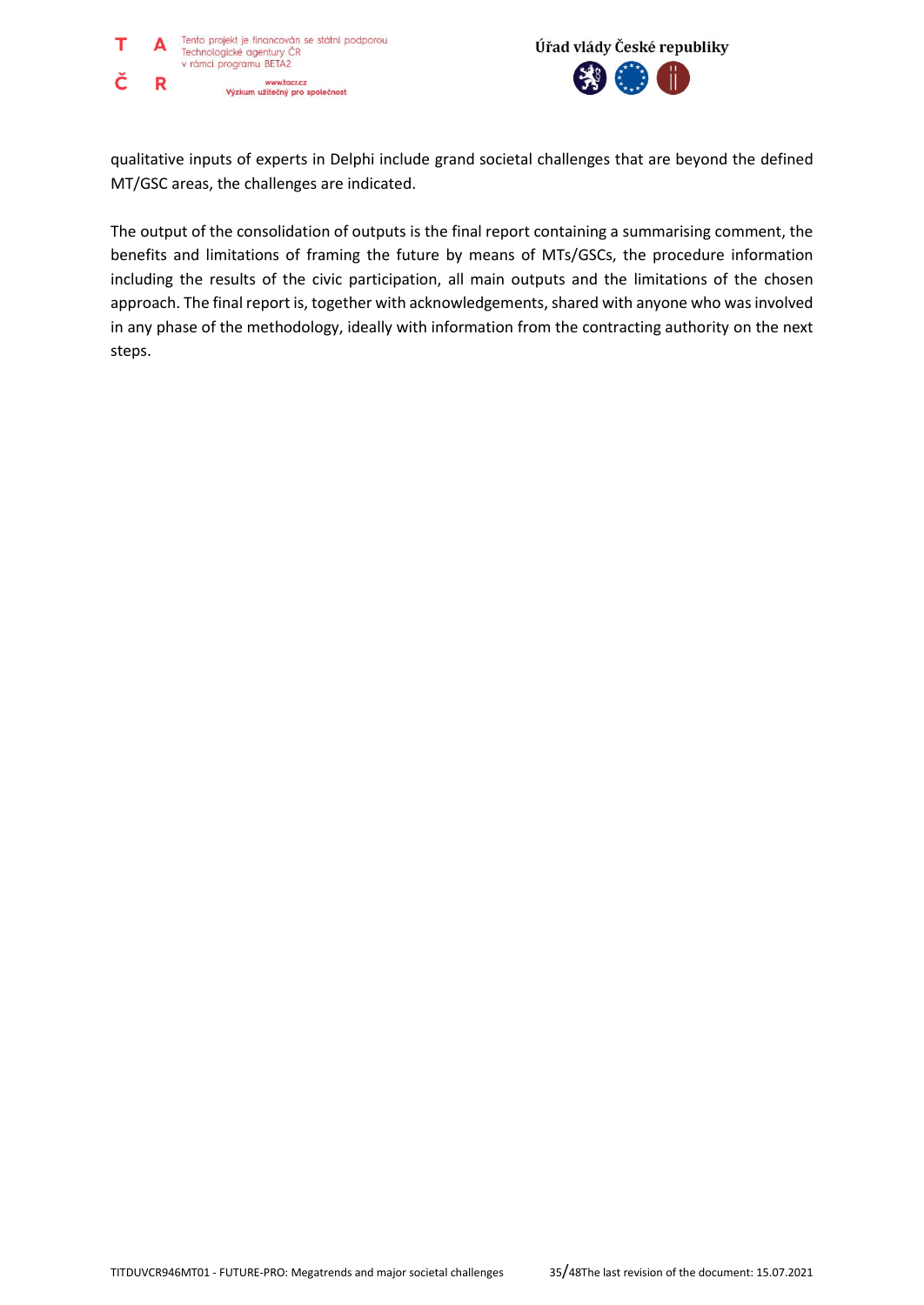# <span id="page-35-0"></span>Development and update of the CM Methodology

The CM Methodology was designed with regards to the feasibility of its pilot implementation. This part describes the recommended extensions of the CM Methodology for future implementation where greater opportunities are expected e.g. thanks to a longer duration of the project or technological advancement. The recommendations arise from the implemented background research (see the Background Research for the CM Methodology) and from reflection on the pilot implementation of the methodology (See Reflection on the pilot implementation of the CM Methodology). The extensions enable the methodology phases to be elaborated in greater detail. The extensions can form separate follow-up projects.

The extensions include in Phase 2 - Identification of MTs/GSCs visioning and an analysis of weak signals, in Phase 4 - Prioritising the MT/GSC areas an increase in the number of participants in Delphi and the production of scenarios and impact studies.

### <span id="page-35-1"></span>Visioning

The principle of visioning is creating a shared vision of the future. The purpose of this extension of the CM Methodology is to develop a discussion on the desirable future of Czechia and establish the quality of life, resilience and sustainable development as normative frameworks that are broadly supported. Visioning is carried out using participative methods to involve a diverse range and large number of actors. Apart from its output, an important added value of this extension would be the facilitated process of visioning and inclusion of partners. This could promote thinking about the future in the society and social cohesion.

### <span id="page-35-2"></span>Analysis of weak signals

Another recommended extension is the use of horizon scanning methods for identifying weak signals of development. Weak signals are indications of future development that have not been identified in mainstream literature so far but the potential development of which can be significant in the next decades.

Horizon scanning can take the form of consultations with qualified experts or the general public through participative methods (focus groups, workshops, expert panels or interviews). The advantage is that this method can cover topics that are not mentioned in the MT/GSC studies. At the same time, there is a risk that the composition of the groups of respondents will influence the final result. The information must be collected continuously and over a long period.

The second option is to use semi-automated methods (big data and text analysis) that enable collection and subsequent structuring of information on a large scale. The advantage is the possibility to process large amounts of data beyond what is humanly possible. One of the ways is identifying important topics based on the number of newly produced scientific publications or the growing number of citations on the given topic. Other possible inputs for the semi-automated horizon scanning include analyses of the media, analyses of patents, analyses of creative works or analyses of strategic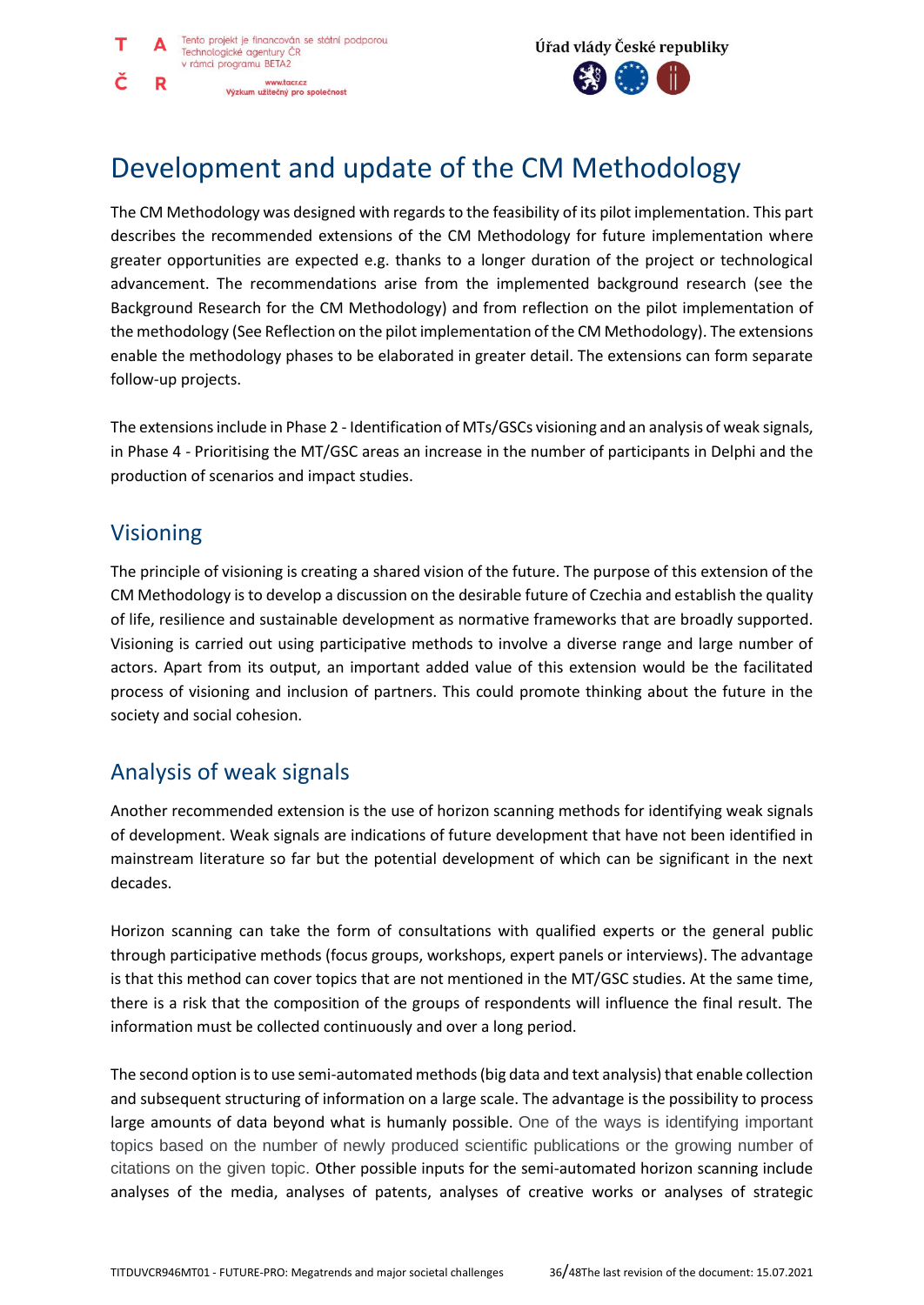Úřad vlády České republiky

documents. Nevertheless, the semi-automated horizon scanning is limited by the nature and structure of the data entering the analysis, and by that the interpretation of the results requires a long-term involvement of experts.

### <span id="page-36-0"></span>Increasing the number of participants in Delphi

Another recommended expansion of the CM Methodology lies in increasing the number of persons participating in the prioritisation of MT/GSC areas in Delphi. It would be appropriate to involve further age and social groups. In addition to experts from academia, these may include students, practitioners from the business and non-profit sectors, public officials and civil servants, pensioners etc. Regarding the qualitative nature of the outputs and the demanding processing, we recommend creating multiple parallel groups with around 25 members. Such groups can be heterogeneous or be compiled based on the above categories. Considering the representation of regions should be considered in compiling the groups.

### <span id="page-36-1"></span>Producing scenarios and impact analyses

In the phase of prioritising the MT/GSC areas, we recommend implementing coherent impact studies of the MTs/GSCs concerning the impact on Czechia. Given the broad thematic scope, effectiveness must be considered in compiling the impact studies. A possible way is to create scenarios of the future, which would define the scope of the intended impact studies.

The creation of scenarios is one of the most used foresight methods that enables reflections on the alternatives of future developments. It often relies on participative methods. Another step is an analysis of impacts of the different scenarios, it can combine various procedures based on deductions of "What if...". It is possible to hold workshops similar to ["Megatrends implications assessment"](https://knowledge4policy.ec.europa.eu/foresight/megatrends-implications-assessment-tool_en) (JRC) or "[Mapping Europe's environmental future:](https://www.eea.europa.eu/publications/mapping-europes-environmental-future-understanding) [Understanding the impacts of global megatrends at the](https://www.eea.europa.eu/publications/mapping-europes-environmental-future-understanding)  [national level](https://www.eea.europa.eu/publications/mapping-europes-environmental-future-understanding)" (EEA).

Another approach can be the modelling and simulation of the impacts, with the help e.g. of crossimpact analysis or system dynamics, which take into account causal loops and feedback loops. There are other methods of impact assessment that can be used (e.g. technological assessment, social impact assessment).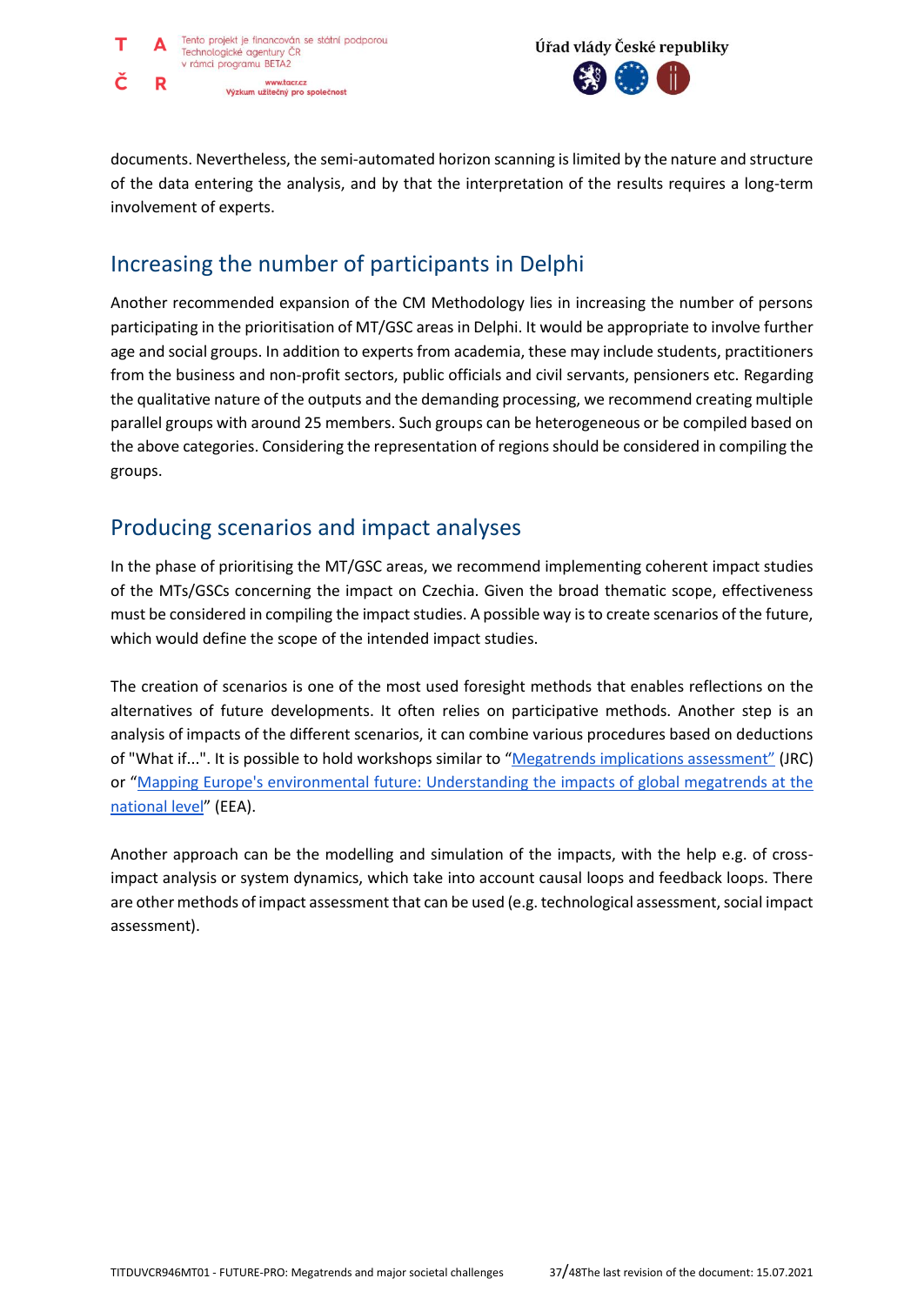

# <span id="page-37-0"></span>Annexes

# <span id="page-37-1"></span>Annex 1 - Deliberation of experts (Delphi) - Expertise Matrix

### <span id="page-37-2"></span>Questionnaire

| <b>Item</b>                          | <b>Question</b>                                                                                                                                                                                    | <b>Answers</b>                                                                                                                    |
|--------------------------------------|----------------------------------------------------------------------------------------------------------------------------------------------------------------------------------------------------|-----------------------------------------------------------------------------------------------------------------------------------|
| <b>Surname</b>                       | What is your surname? (used only to pair<br>the data with the answers)                                                                                                                             | Free text                                                                                                                         |
| Age                                  | How old are you?                                                                                                                                                                                   | $20 - 34$ years<br>35-50 years<br>51-65 years<br>more than 65 years                                                               |
| Gender                               | What is your gender?                                                                                                                                                                               | Man<br>Woman                                                                                                                      |
| <b>Highest level of</b><br>education | What is your highest level of education<br>achieved?                                                                                                                                               | Primary<br>Secondary<br>Graduate<br>Post-graduate (doctoral)                                                                      |
| <b>Sector</b>                        | In what sector do you perform your main<br>professional activity?                                                                                                                                  | <b>Public Administration</b><br>Private sector<br>Non-profit sector<br>Academic sector                                            |
| <b>Field specialisation</b>          | In which of the fields below do you have<br>formal education or work experience? (you<br>can select more options) - Note: The<br>classification is based on the Frascati<br>Manual 2015 (TA CR).   | List of 42 fields (FORD)                                                                                                          |
| Level of expertise by<br>area        | What level of expertise do you have in each<br>of the following areas? - Note: These areas<br>correspond to the 18 cards that were<br>compiled as part of searches and synthesis<br>of literature. | I have the relevant expertise<br>I have limited expertise, but I am interested in<br>the topic<br>I know only the general aspects |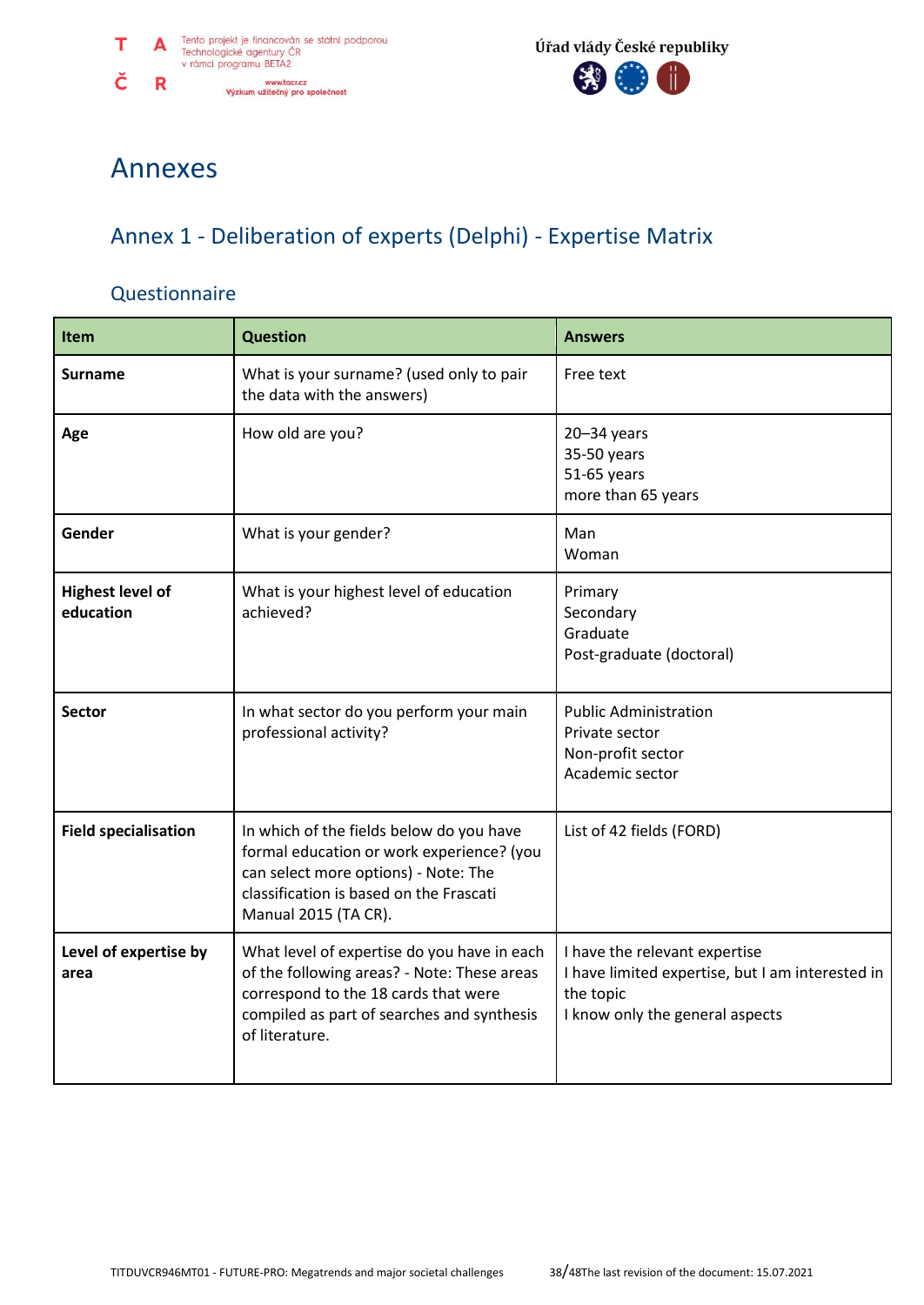

# Template for compiling the Expertise Matrix

<span id="page-38-0"></span>

| Item                              | <b>Answers</b>                                                                                                                       | <b>Participant 1</b> | <b>Participant 2</b> | <b>Participant 3</b> | <b>Summary</b> |
|-----------------------------------|--------------------------------------------------------------------------------------------------------------------------------------|----------------------|----------------------|----------------------|----------------|
| ID of the respondent              | Surname or anonymised ID                                                                                                             |                      |                      |                      |                |
| Age category                      | $20 - 34$ years<br>35-50 years<br>51-65 years<br>more than 65 years                                                                  |                      |                      |                      |                |
| Gender                            | Man<br>Woman                                                                                                                         |                      |                      |                      |                |
| <b>Highest level of education</b> | Primary<br>Secondary<br>Graduate (BA/BSc, MA/MSc)<br>Post-graduate (doctoral)                                                        |                      |                      |                      |                |
| Sector                            | <b>Public Administration</b><br>Private sector<br>Non-profit sector<br>Academic sector                                               |                      |                      |                      |                |
| <b>Field specialisation</b>       | Fields from the FORD classification                                                                                                  |                      |                      |                      |                |
| Level of expertise by area        | I have the relevant expertise.<br>I have limited expertise, but I am interested in the<br>topic.<br>I know only the general aspects. |                      |                      |                      |                |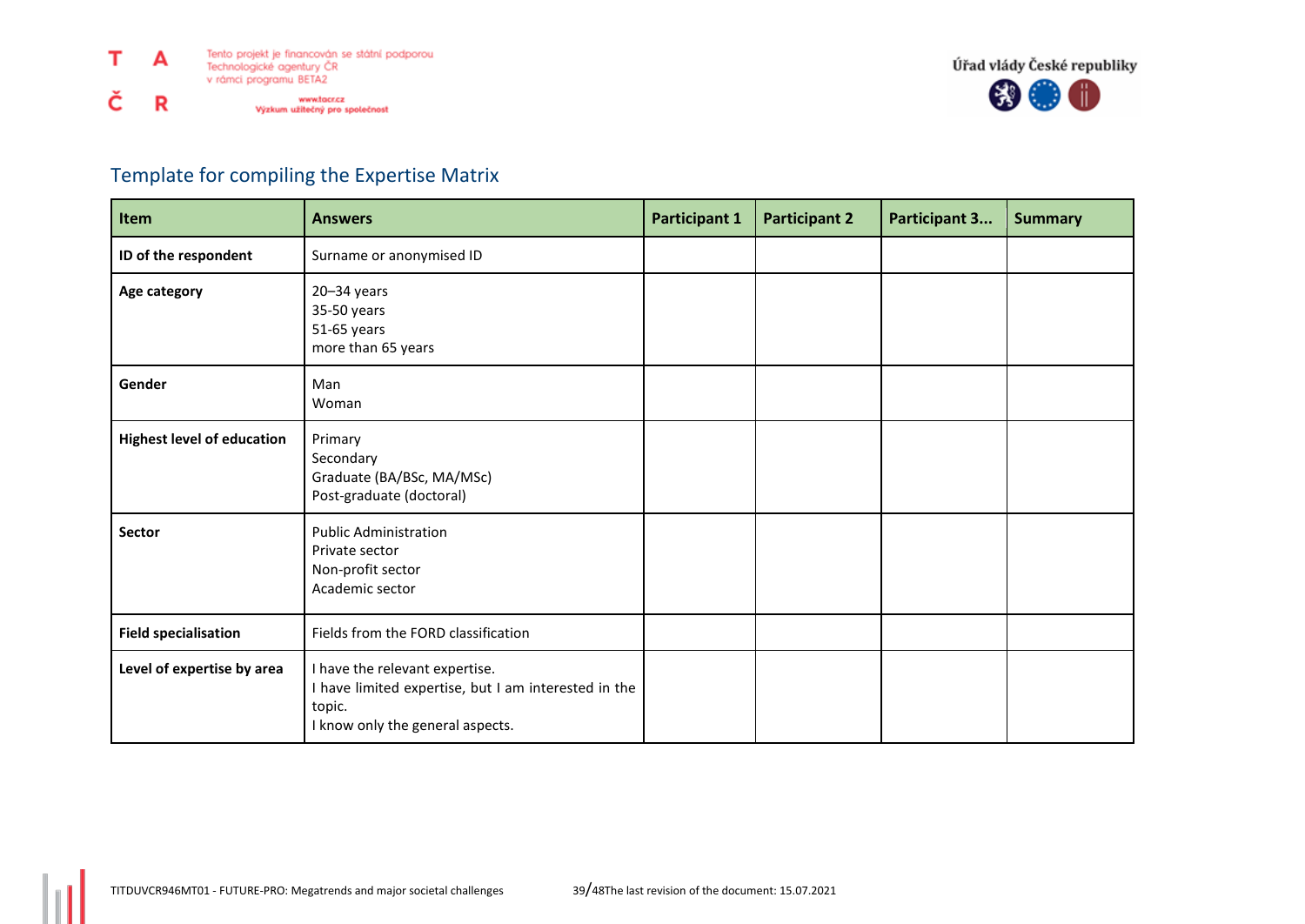

# Annex 2 - Deliberation of experts (Delphi) - Answer forms

### The first round of Delphi

<span id="page-39-1"></span><span id="page-39-0"></span>

| <b>Area</b> | <b>Question 1: Do you</b><br>agree with the<br>following<br>statement? "The<br>larea will have a<br>very significant<br>impact on the<br>quality of life in<br><b>Czechia in the next</b><br>decades." | Indicate your<br>arguments, data and<br>other contextual<br>information<br>important for your<br>answer. | <b>Question 2: Do you</b><br>agree with the<br>following<br>statement? "Public<br>funding should be<br>preferentially<br>allocated to<br>understanding it<br>and addressing it." | Indicate your<br>arguments, data and <b>preferentially</b><br>other contextual<br><i>linformation</i><br>important for your<br>lanswer. | <b>Question 3: Do you</b><br>agree with the<br>following<br>statement?<br>"Czechia should<br>allocate public<br>funding for this area information<br>compared to the<br>other areas to<br>support research,<br>development and<br>innovation by<br><b>SSHA."</b> | Indicate your<br>arguments, data and<br>other contextual<br>important for your<br>lanswer. | Space for your<br>working notes |
|-------------|--------------------------------------------------------------------------------------------------------------------------------------------------------------------------------------------------------|----------------------------------------------------------------------------------------------------------|----------------------------------------------------------------------------------------------------------------------------------------------------------------------------------|-----------------------------------------------------------------------------------------------------------------------------------------|------------------------------------------------------------------------------------------------------------------------------------------------------------------------------------------------------------------------------------------------------------------|--------------------------------------------------------------------------------------------|---------------------------------|
| Area 1      | choose from the<br>offered options<br>[scale from<br>definitely no to<br>definitely yes]                                                                                                               |                                                                                                          | choose from the<br>offered options<br>[scale from<br>definitely no to<br>definitely yes]                                                                                         |                                                                                                                                         | choose from the<br>offered options<br>[scale from<br>definitely no to<br>definitely yes]                                                                                                                                                                         |                                                                                            |                                 |
| Area 2      | choose from the<br>offered options<br>[scale from<br>definitely no to<br>definitely yes]                                                                                                               |                                                                                                          | choose from the<br>offered options<br>[scale from<br>definitely no to<br>definitely yes]                                                                                         |                                                                                                                                         | choose from the<br>offered options<br>[scale from<br>definitely no to<br>definitely yes]                                                                                                                                                                         |                                                                                            |                                 |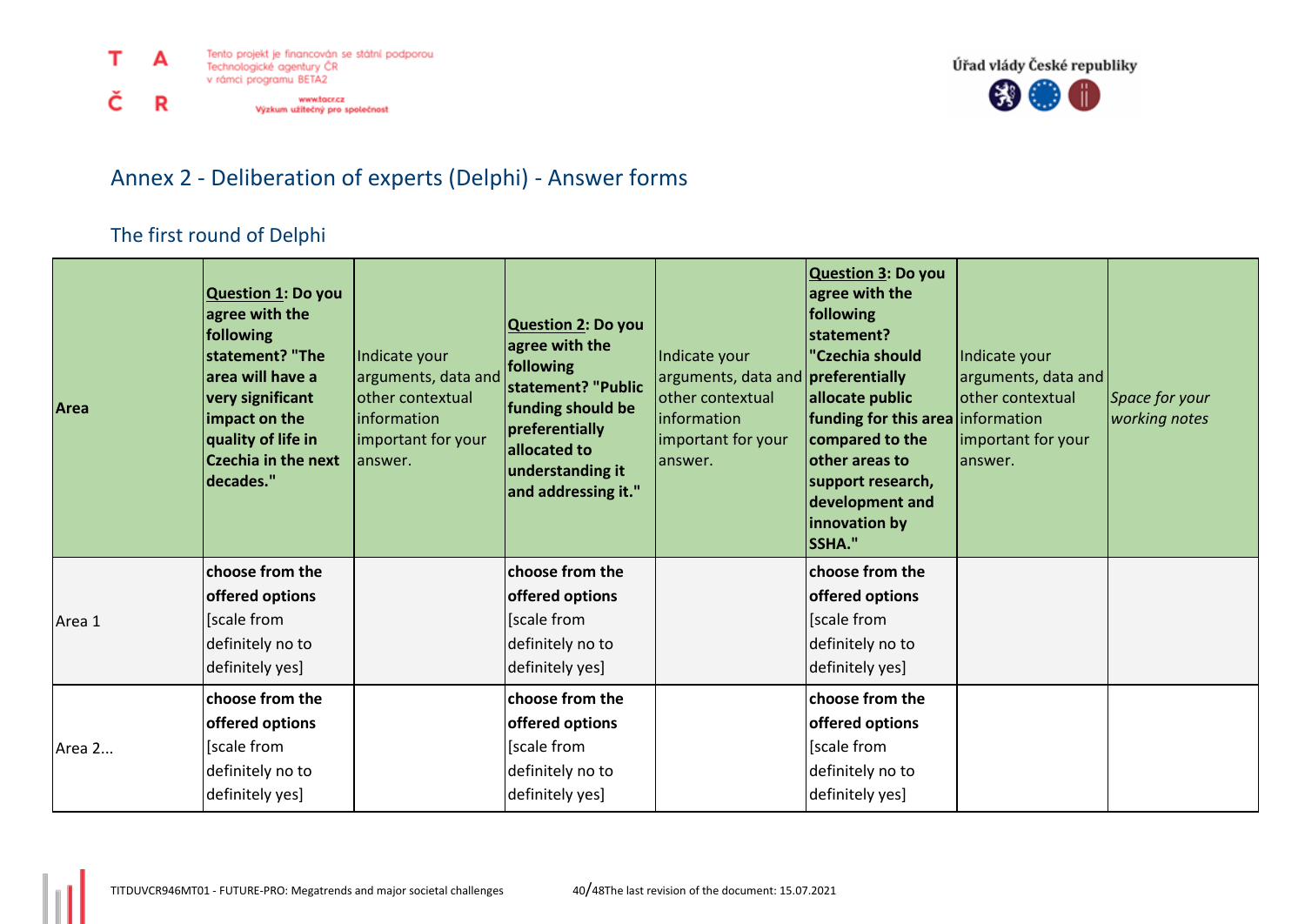

Výzkum užitečný pro společnost

# Úřad vlády České republiky 800

# The second round of Delphi

<span id="page-40-0"></span>

| <b>Area</b> | <b>Question 1: Do you</b><br>agree with the<br>following<br>statement? "The<br>area will have a<br>very significant<br>impact on the<br>quality of life in<br><b>Czechia in the next</b><br>decades." | Indicate arguments,<br>data and other<br>contextual<br>information in case<br>you have changed<br>vour answer<br>between the 1st and<br>2nd round. | Question 2: Do you<br>agree with the<br>following<br>statement? "Public<br>funding should be<br>preferentially<br>allocated to<br>understanding it<br>and addressing it." | Indicate arguments,<br>data and other<br>contextual<br>information in case<br>you have changed<br>vour answer<br>between the 1st and<br>2nd round. | <b>Question 3: Do you</b><br>agree with the<br>following<br>statement?<br>"Czechia should<br>preferentially<br>allocate public<br>funding for this area you have changed<br>compared to the<br>other areas to<br>support research,<br>development and<br>innovation by<br>SSHA." | Indicate arguments,<br>data and other<br>contextual<br>linformation in case<br>Ivour answer<br>between the 1st and<br>2nd round. | Question 4:<br><b>What expected</b><br>impacts and<br>challenges in the<br>given area are, in<br>your opinion, the<br>most significant for<br>the future quality of<br>life in Czechia?<br>Please name them. |
|-------------|-------------------------------------------------------------------------------------------------------------------------------------------------------------------------------------------------------|----------------------------------------------------------------------------------------------------------------------------------------------------|---------------------------------------------------------------------------------------------------------------------------------------------------------------------------|----------------------------------------------------------------------------------------------------------------------------------------------------|----------------------------------------------------------------------------------------------------------------------------------------------------------------------------------------------------------------------------------------------------------------------------------|----------------------------------------------------------------------------------------------------------------------------------|--------------------------------------------------------------------------------------------------------------------------------------------------------------------------------------------------------------|
| Area 1      | choose from the<br>offered options<br>[scale from<br>definitely no to<br>definitely yes]                                                                                                              |                                                                                                                                                    | choose from the<br>offered options<br>[scale from<br>definitely no to<br>definitely yes]                                                                                  |                                                                                                                                                    | choose from the<br>offered options<br>[scale from<br>definitely no to<br>definitely yes]                                                                                                                                                                                         |                                                                                                                                  |                                                                                                                                                                                                              |
| Area 2      | choose from the<br>offered options<br>[scale from<br>definitely no to<br>definitely yes]                                                                                                              |                                                                                                                                                    | choose from the<br>offered options<br>[scale from<br>definitely no to<br>definitely yes]                                                                                  |                                                                                                                                                    | choose from the<br>offered options<br>[scale from<br>definitely no to<br>definitely yes]                                                                                                                                                                                         |                                                                                                                                  |                                                                                                                                                                                                              |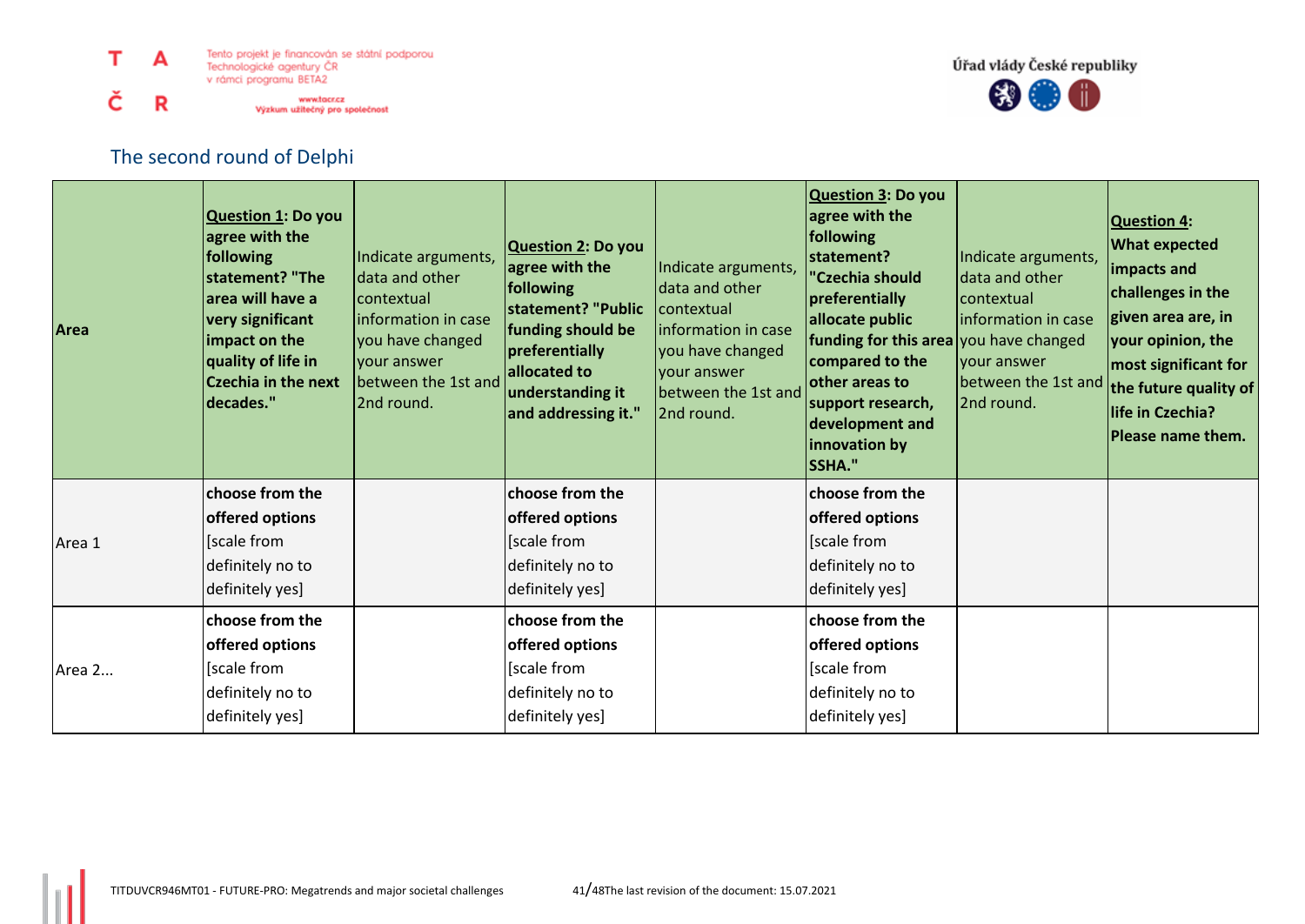

Výzkum užitečný pro společnost



# The third round of Delphi

<span id="page-41-0"></span>

| <b>Area</b><br>Please distribute all 38<br>For<br>points.<br>simplification, we pre-<br>filled the scores based<br>on your answers in the<br>2nd round using the key<br>"definitely yes" =<br>- 3<br>points and "definitely<br>$not'' = 0$ points. | Question 1:<br>Do you agree with the<br>You have a total of 38 <b>following statement?</b><br>points for your scoring. "The area will have a very  '<br>You can allocate 0 to $3$ significant impact on the<br>points to each area. quality of life in Czechia in<br>the next decades." | Question 2:<br>Do you agree with the<br>following statement?<br>'Public funding should be<br>preferentially allocated to<br>understanding it and<br>addressing it." | Question 3:<br>Do you agree with the<br>following statement?<br>"Czechia should<br>preferentially allocate public<br>funding for this area<br>compared to the other areas<br>to support research,<br>development and innovation<br>by SSHA." | Question 4:<br>If you were to select only<br>exactly 6 areas in Question<br>3, which ones would it be?<br>Choose exactly 6 areas. | <b>Question 5:</b><br>What expected impacts and<br>challenges in the given area are,<br>in your opinion, the most<br>significant for the future quality<br>of life in Czechia?<br>Please name them. |
|----------------------------------------------------------------------------------------------------------------------------------------------------------------------------------------------------------------------------------------------------|-----------------------------------------------------------------------------------------------------------------------------------------------------------------------------------------------------------------------------------------------------------------------------------------|---------------------------------------------------------------------------------------------------------------------------------------------------------------------|----------------------------------------------------------------------------------------------------------------------------------------------------------------------------------------------------------------------------------------------|-----------------------------------------------------------------------------------------------------------------------------------|-----------------------------------------------------------------------------------------------------------------------------------------------------------------------------------------------------|
| Area 1                                                                                                                                                                                                                                             | choose from the offered<br>options [scale from<br>definitely no to definitely<br>yes]                                                                                                                                                                                                   | choose from the offered<br>options [scale from<br>definitely no to definitely<br>yes]                                                                               | choose from the offered<br>options [scale from definitely   Yes/No<br>no to definitely yes]                                                                                                                                                  |                                                                                                                                   |                                                                                                                                                                                                     |
| Area 2                                                                                                                                                                                                                                             | choose from the offered<br><b>options</b> [scale from<br>definitely no to definitely<br>yes]                                                                                                                                                                                            | choose from the offered<br>options [scale from<br>definitely no to definitely<br>yes]                                                                               | choose from the offered<br>options [scale from definitely Yes/No<br>no to definitely yes]                                                                                                                                                    |                                                                                                                                   |                                                                                                                                                                                                     |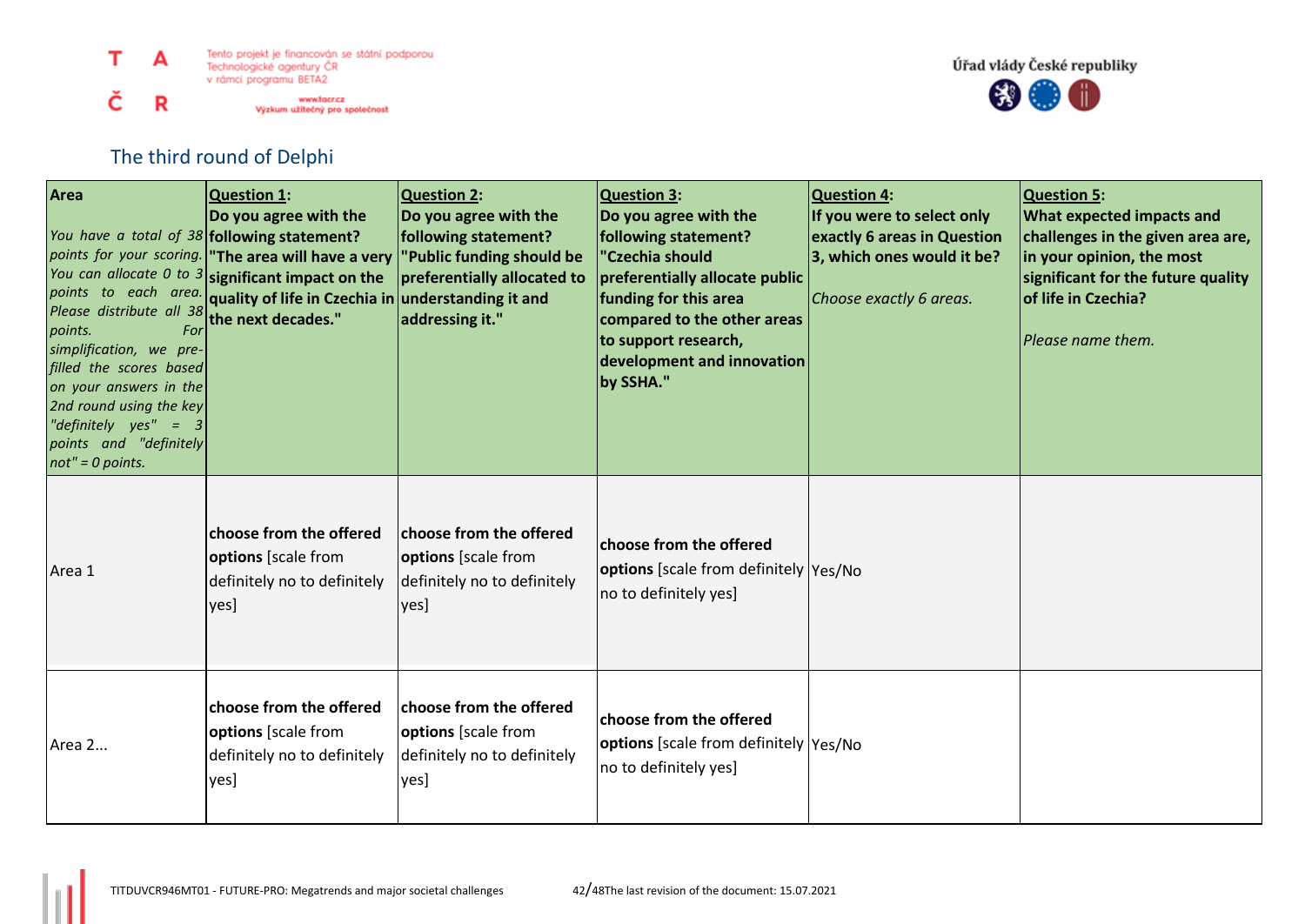

www.tacr.cz Výzkum užitečný pro společnost





|  |  | ,我们就是一个人的事情。""我们的事情,我们就是我们的事情。""我们的事情,我们就是我们的事情。""我们的事情,我们的事情,我们的事情,我们的事情,我们的事情, |
|--|--|----------------------------------------------------------------------------------|
|  |  |                                                                                  |
|  |  |                                                                                  |
|  |  |                                                                                  |
|  |  |                                                                                  |
|  |  |                                                                                  |
|  |  |                                                                                  |
|  |  |                                                                                  |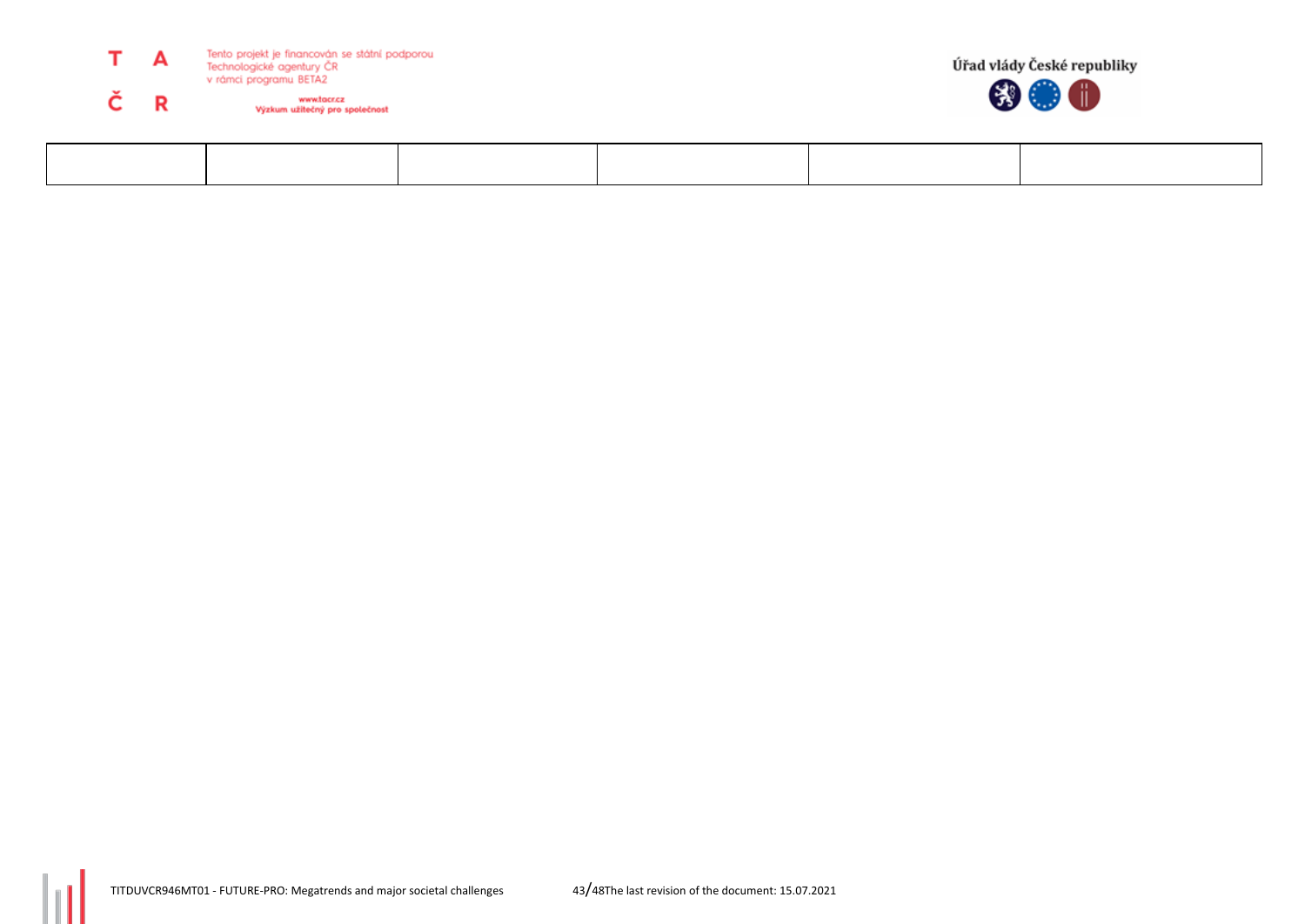



### Annex 3 – List of studies used for the background research

- Centrum pro sociální a ekonomické strategie, UK (2011). *Klíčová ohrožení a příležitosti rozvoje České republiky do roku 2025*
- WBGU (2011). *World in transition – A social contract for sustainability*
- Copenhagen Research Forum (2012). *Visions for Horizon 2020*
- SCIRO (2012). *Our Future World*
- ISS; ESPAS (2012). *Global trends 2030 – Citizens in an interconnected and polycentric world*
- STERIA (2012). *The Future Report 2012*
- Chatham House and FRIDE (2013). *Empowering Europe's Future*
- ESPAS (2013). *The Global Economy in 2030: Trends and Strategies for Europe*
- Finish Government (2013). *Finnish Government Report on the Future*
- Oxford Martin School (2013). *Now for the Long Term - The Report of the Oxford Martin Commission for Future Generations*
- RAND Europe (2013). *Europe's Societal Challenges*
- The Atlantic Council of the United States (2013). *Envisioning 2030: US Strategy for the Coming Technology Revolution*
- EPA Sweden (2014). *Impact assessment of global megatrends*
- ESPON (2014). *Making Europe Open and Polycentric. Vision and Scenarios for the European Territory towards 2050*
- KPMG (2014). *Future State 2030*
- Oxford Martin School (2014). *Future Opportunities, Future Shocks: Key Trends Shaping the Global Economy and Society*
- RAND Europe (2014). *Foresight Services to support strategic programming within Horizon 2020*
- European Environmental Agency (2015). *SOER 2015*
- ESPAS (2015). *Global Trends to 2030: Can the EU meet the challenges ahead?*
- European Commission (2015). *The Knowledge Future: Intelligent policy choices for Europe 2050*
- Danish Agency for Science, Technology and Innovation; OECD (2016). *An OECD Horizon Scan of Megatrends and Technology Trends in the Context of Future Research Policy*
- U.S. National Intelligence Council (2016). *Global trends: The Paradox of Progress*
- Úřad vlády České republiky (2016). *Zhodnocení vazeb mezi vybranými globálními megatrendy a jejich vlivu na vybrané klíčové oblasti rozvoje České republiky do roku 2030*
- Havránek a Pokorný (2016). *Globální megatrendy pro aktualizovaný Strategický rámec udržitelného rozvoje*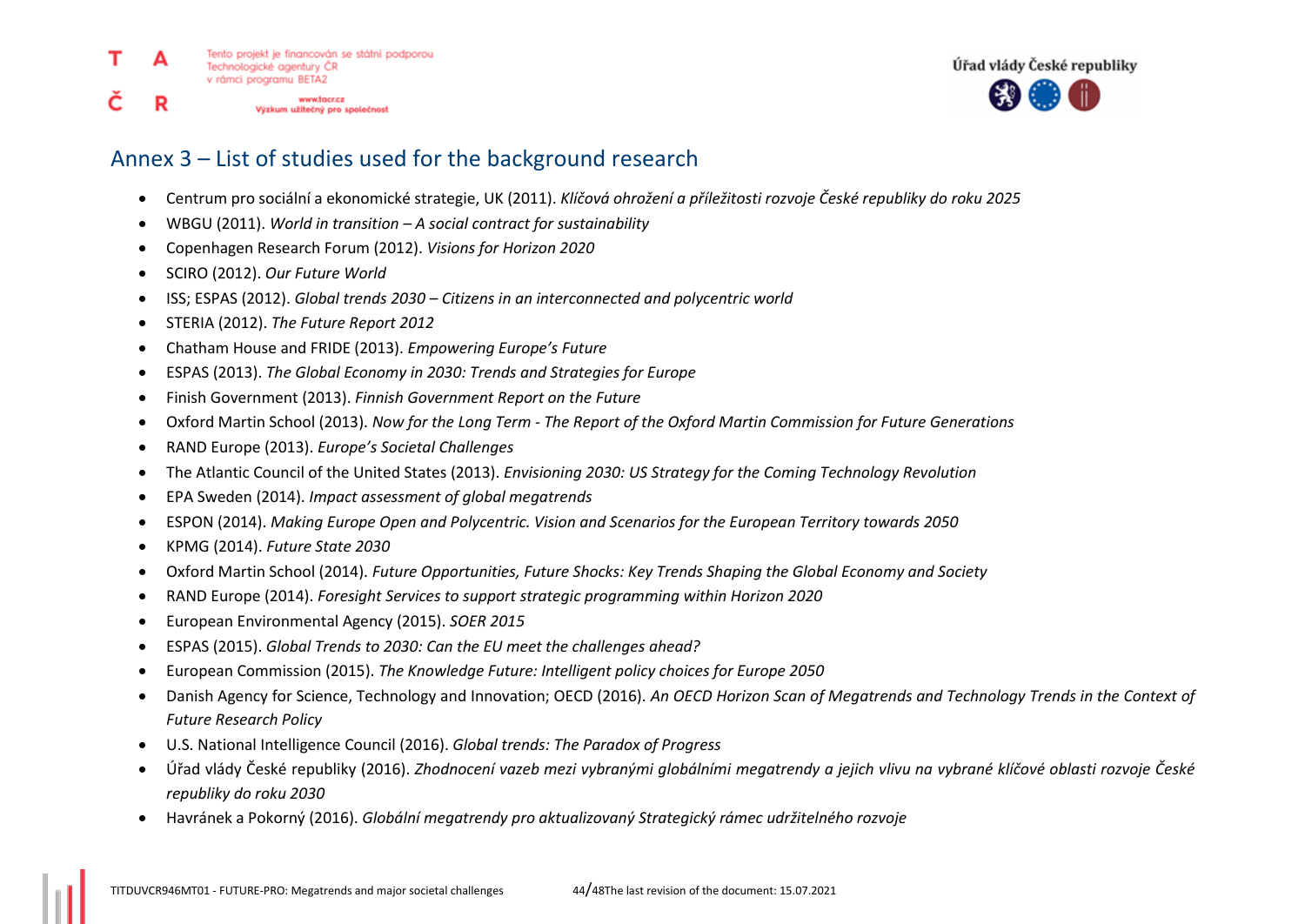

- World Economic Forum (2016). *The Global Risks Report 2016*
- EPRS (2017). *Global Trends to 2035 - Geo-politics and international power*
- EPRS (2018). *Global Trends to 2035 - Economy and Society*
- AXA (2019). *THE AXA 2019 FORESIGHT TRENDBOOK*
- ESPAS (2019). *Global trends to 2030: Challenges and Choices for Europe*
- AXA (2020). *The 2020 Future Risks Report*
- Oxfam (2020). *GLOBAL MEGATRENDS - Mapping the forces that affect us all*
- World Economic Forum (2020). *The Global Risks Report 2020*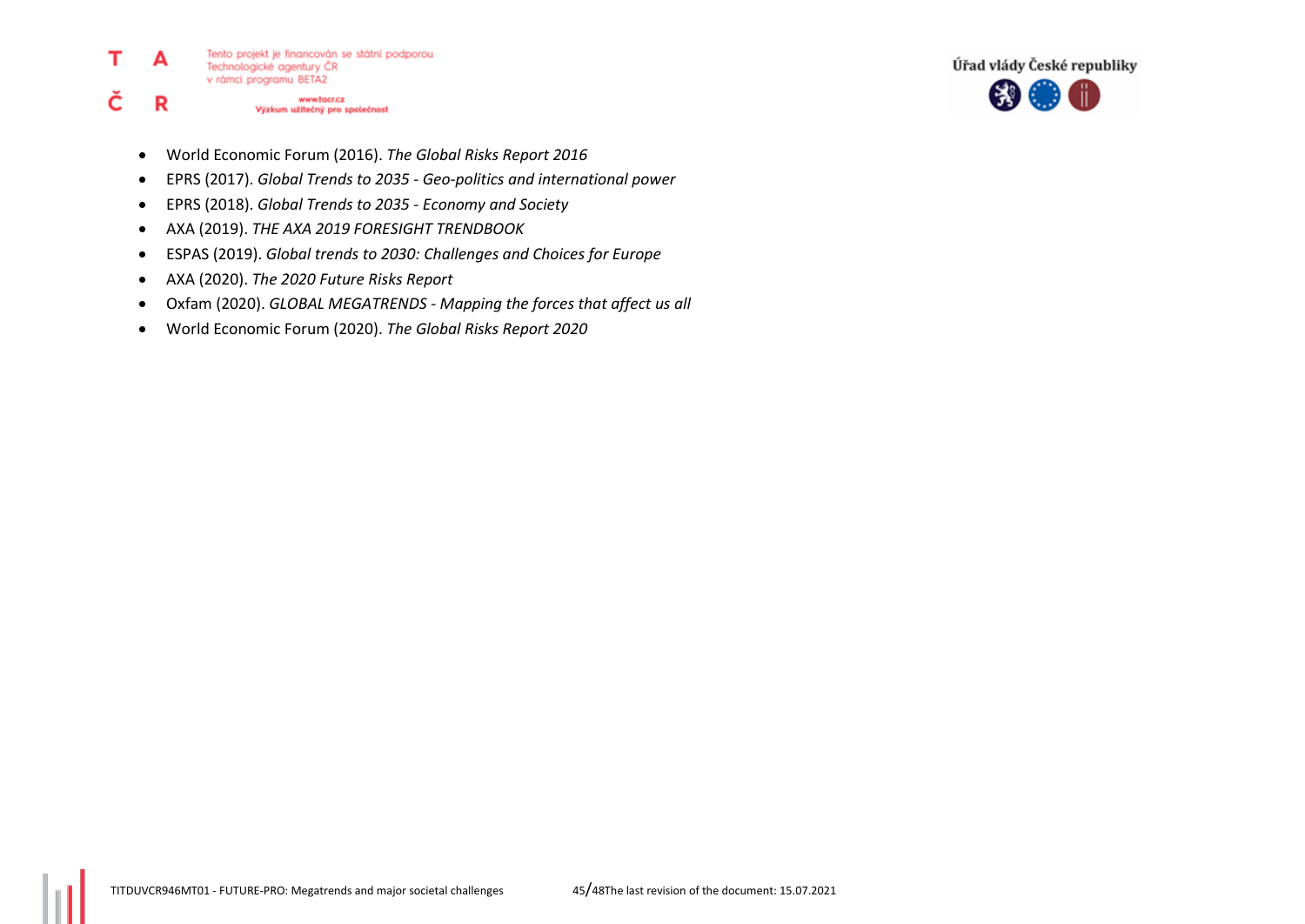### Annex 4 – List of interviewed experts during the background research

- Alexander Sokolov HSE University (Moscow)
- Anita Pirc Velkavrh European Environmental Agency
- Axel Zweck Aachen University
- Ben Martin University of Sussex
- Danièle Réchard European Parliament Global Trends Unit
- Duncan Cass Beggs OECD Foresight Unit
- Ed Dammers PBL Nethlerlands
- Edgar Goll IZT Institute for Futures Studies and Technology Assessment
- Filippo Artuso Oxfam
- Florence Gaub EUISS
- Florian Klein Deloitte
- Hordur Haraldsson Naturvardsverket Swedish Environmental Protection Agency
- Irene Guijt Oxfam
- Jamal Shahin Vrije Universiteit Brussel
- Jerome C. Glenn The Milllenium Project
- Jochen Markard ETH Zurich
- Jonathan Boston Wellington School of Government
- Karlheinz Steinmuller Z\_punkt The Foresight Company
- Kerstin Cuhls Fraunhofer Institute for Systems and Innovation Research ISI
- Klaus Kammer FOEN Federal Office for the Environment (CH)
- Kuniko Urashima NISTEP
- Laurent Bontoux European Commission Strategic foresight
- Lorenzo Benini European Environmental Agency
- Maciej Krzysztofowicz European Commission JRC (Policy Lab)
- Marleen Van Steertegem VMM Flanders Environment Agency
- Mathias Weber Austrian Institute of Technology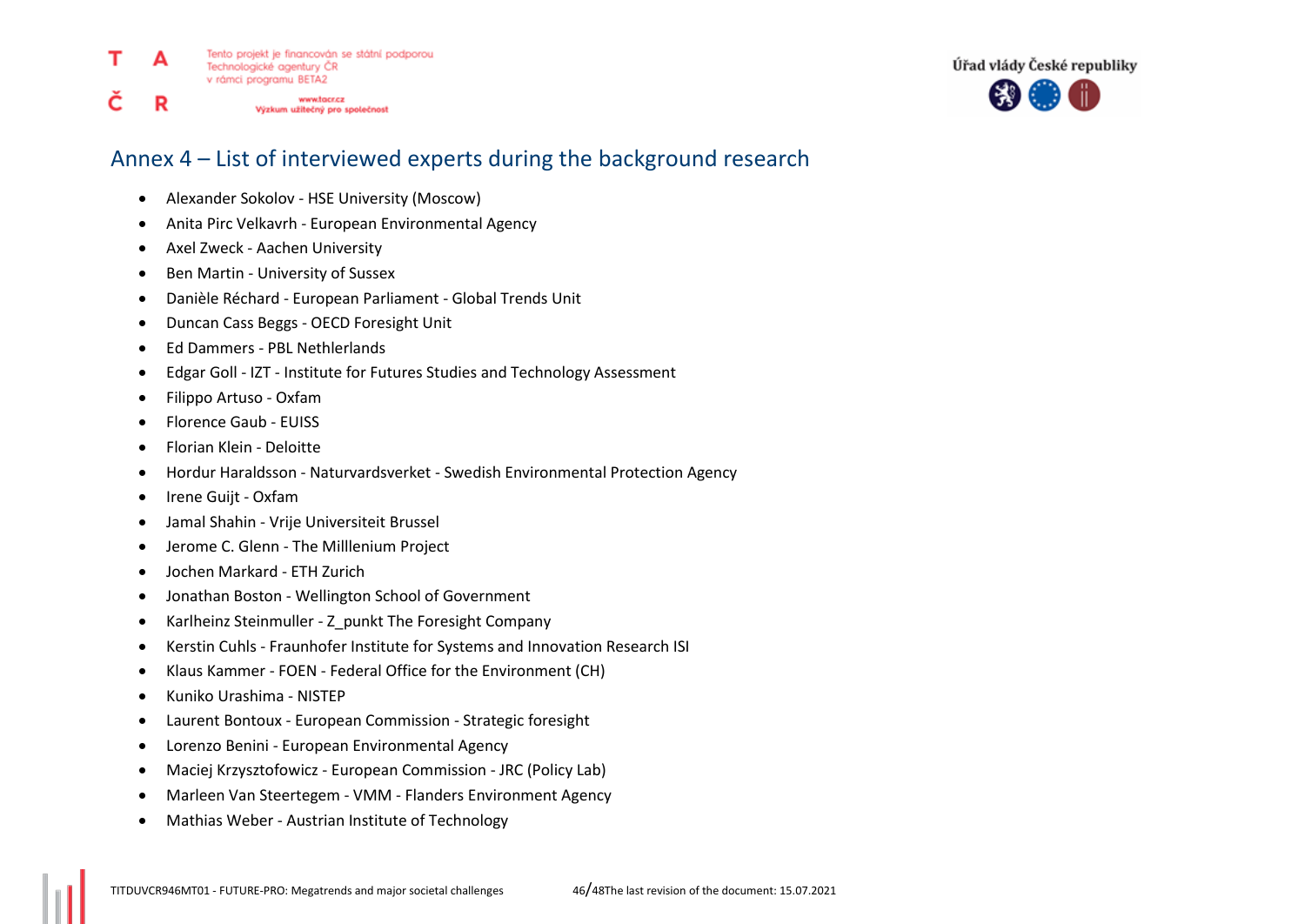- Michael Clemence Ipsos Mori
- Michael Jackson Shaping Tomorrow
- Michael Keenan OECD Directorate for STI
- Mikko Dufva SITRA
- Nikolaos Kastrinos European Commission DG for Reseach and Innovation
- Olivier Desbiey AXA
- Osmo Kuusi University of Turku
- Owen White CEP Collingwood Environmental Planning
- Patricia Lustig LASA Insight Ltd
- Peter C. Bishop Teach the future
- Radu Gheorghiu Institutul de Prospectiva
- Scott Smith Changeist
- Tatiana Chernyavskaya formerly UNIDO
- Ulrich Lorenz Federal Environmental Agency (GER)
- Ward Munters Leuven Centre For Global Governance Studies